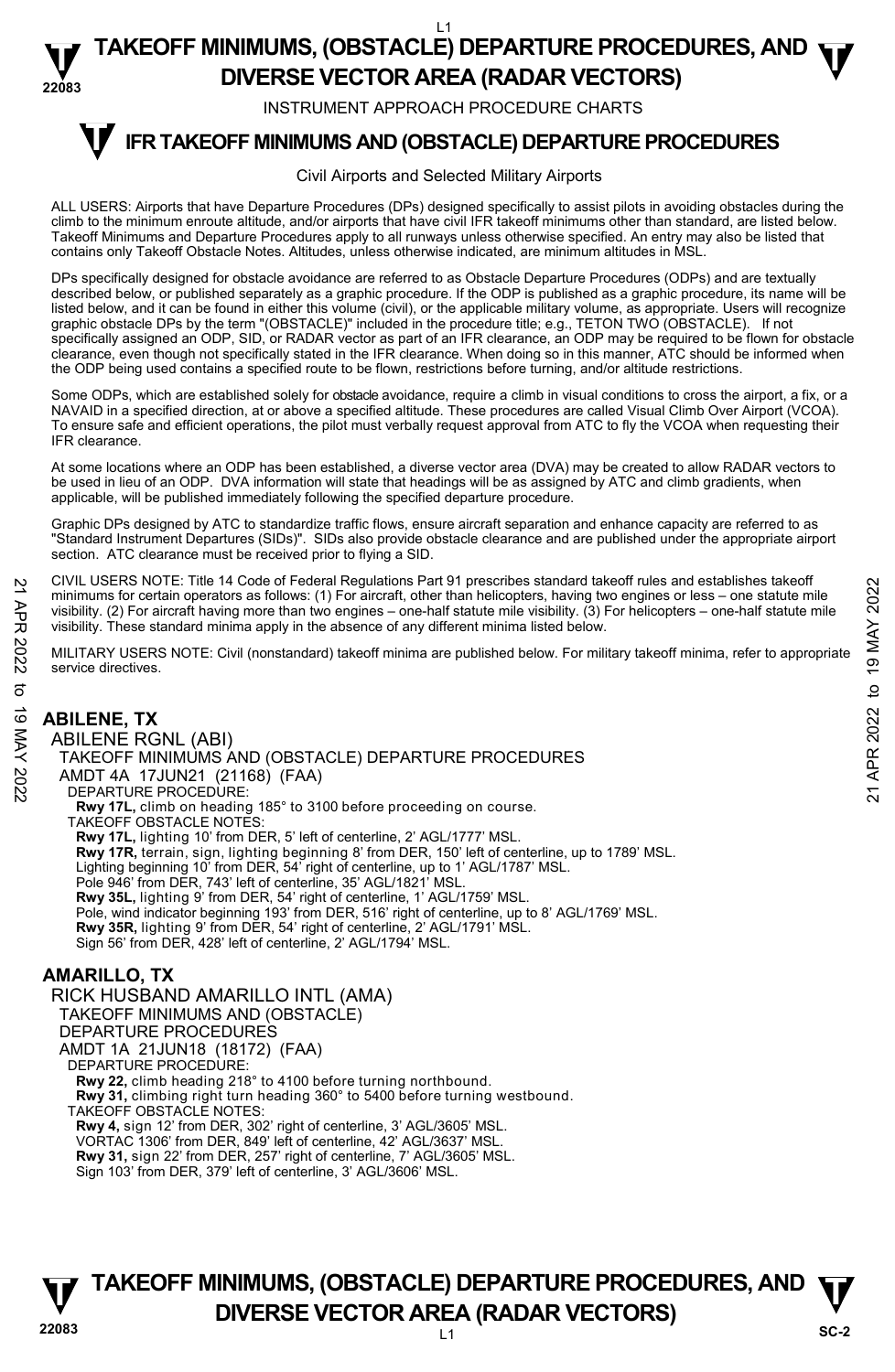#### **22083 TAKEOFF MINIMUMS, (OBSTACLE) DEPARTURE PROCEDURES, AND**  $\Psi$ **DIVERSE VECTOR AREA (RADAR VECTORS)**

**AMARILLO, TX (CON'T)** 

TRADEWIND (TDW)

TAKEOFF MINIMUMS AND (OBSTACLE) DEPARTURE PROCEDURES

AMDT 3 17NOV11 (11321) (FAA)

TAKEOFF MINIMUMS:

**Rwys 5, 23,** NA - Environmental.<br>**Rwy 35,** 300-1¾ or std. w/min. climb of 248' per NM to 4000.

DEPARTURE PROCEDURE:

**Rwy 35,** climb heading 004° to 5500 before turning left.

TAKEOFF OBSTACLE NOTES:

**Rwy 17,** fence beginning 14' from DER, left and right of centerline, up to 6' AGL/3645' MSL.

Vehicle on road 57' from DER, left and right of centerline, up to 17' AGL/3656' MSL.

Poles beginning 297' from DER, 331' right of centerline, up to 34' AGL/3673' MSL. Trees beginning 121' from DER, 181' right of centerline, up to 55' AGL/3675' MSL.

Trees beginning 175' from DER, 306' left of centerline, up to 55' AGL/3688' MSL.

**Rwy 35,** fences and signs beginning 18' from DER, left and right of centerline, up to 10' AGL/3659' MSL.<br>Vehicle on road beginning 60' from DER, left and right of centerline, up to 17' AGL/3666' MSL.

Power lines beginning 124' from DER, left and right of centerline, up to 50' AGL/3679' MSL.

Trees beginning 168' from DER, 142' left of centerline, up to 55' AGL/3698' MSL.

Trees beginning 60' from DER, 166' right of centerline, up to 55' AGL/3698' MSL. Tower 1.2 NM from DER, 4181' right of centerline, 300' AGL/3912' MSL.

Tower 1.3 NM from DER, 2290' left of centerline, 250' AGL/3910' MSL.

### **ANDREWS, TX**

ANDREWS COUNTY (E11)

TAKEOFF MINIMUMS AND (OBSTACLE) DEPARTURE PROCEDURES AMDT 1 27AUG09 (09239) (FAA) TAKEOFF MINIMUMS:

**Rwy 20,** 400-2¼ or std. w/ min. climb of 229' per NM to 3700. DEPARTURE PROCEDURE:

**Rwy 11,** climb heading 114° to 3600 before turning left.

**Rwy 29,** climb heading 294° to 3600 before turning left. TAKEOFF OBSTACLE NOTES:

**Rwy 34,** antenna 1189' from DER, 588' left of centerline, 52' AGL/3236' MSL.

Poles beginning 181' from DER, 470' left of centerline, up to 36' AGL/3210' MSL.

Bush 471' from DER, 92' left of centerline, 7' AGL/3186' MSL.

Tree 1207' from DER, 587' left of centerline, 44' AGL/3228' MSL.

Bushes beginning 282' from DER, 305' right of centerline, up to 10' AGL/3189' MSL. Tree 4780' from DER, 895' right of centerline, 100' AGL/3304' MSL. 22 EFARIUNG PROCEDURE<br>
22 Rwy 11, climb heading 194° to 3600 before turning left.<br>
23 TAKEOFF OBSTACLE NOTES:<br>
22 AGL/3236' MSL.<br>
22 New 29, climb heading 294° to 3600 before turning left.<br>
22 New 34, antenna 1189' from D

# **ARLINGTON, TX**

ARLINGTON MUNI (GKY)

TAKEOFF MINIMUMS AND (OBSTACLE) DEPARTURE PROCEDURES AMDT 3 18SEP14 (14261) (FAA)

DEPARTURE PROCEDURE:

**Rwy 16,** climb heading 162° to 2500 before turning left.

**Rwy 34,** climb heading 342° to 1400 before turning southeast bound.

TAKEOFF OBSTACLE NOTES:

**Rwy 16,** REILs beginning 80' from DER, 126' left of centerline, up to 15' AGL/601' MSL.

REILs beginning 77' from DER, 126' right of centerline, up to 19' AGL/603' MSL.

Trees 593' from DER, 479' right of centerline, up to 26' AGL/614' MSL.

Transmission tower 3596' from DER, 1433' left of centerline, 112' AGL/702' MSL.

**Rwy 34,** trees beginning 228' from DER, 403' left of centerline, up to 35' AGL/654' MSL.

Trees beginning 1090' from DER, 439' right of centerline, up to 61' AGL/670' MSL.

Trees 1525' from DER, 339' left of centerline, up to 72' AGL/681' MSL.

# **ATHENS, TX**

ATHENS MUNI (F44) TAKEOFF MINIMUMS AND (OBSTACLE) DEPARTURE PROCEDURES ORIG-A 10OCT19 (19283) (FAA) TAKEOFF OBSTACLE NOTES: **Rwy 18,** trees beginning 86' from DER, 462' left of centerline, up to 49' AGL/482' MSL. Terrain 209' from DER, 412' right of centerline, 443' MSL. Trees, fences beginning 209' from DER, 299' right of centerline, up to 19' AGL/460' MSL. Trees, fences beginning 237' from DER, 318' right of centerline, up to 21' AGL/463' MSL. Trees, fences, buildings beginning 271' from DER, 299' right of centerline, up to 22' AGL/464' MSL. Trees beginning 338' from DER, 243' left of centerline, up to 53' AGL/483' MSL. Pole, trees beginning 398' from DER, 126' right of centerline, up to 32' AGL/471' MSL. Tree 702' from DER, 528' right of centerline, 58' AGL/485' MSL. Trees, poles, catenary beginning 738' from DER, 174' right of centerline, up to 64' AGL/493' MSL. Tree 1037' from DER, 465' left of centerline, 79' AGL/501' MSL. Tree 1083' from DER, 487' right of centerline, 54' AGL/497' MSL.  **CON'T** 

# **22083** L2 **TAKEOFF MINIMUMS, (OBSTACLE) DEPARTURE PROCEDURES, AND**  $\Psi$ **DIVERSE VECTOR AREA (RADAR VECTORS)** SC-2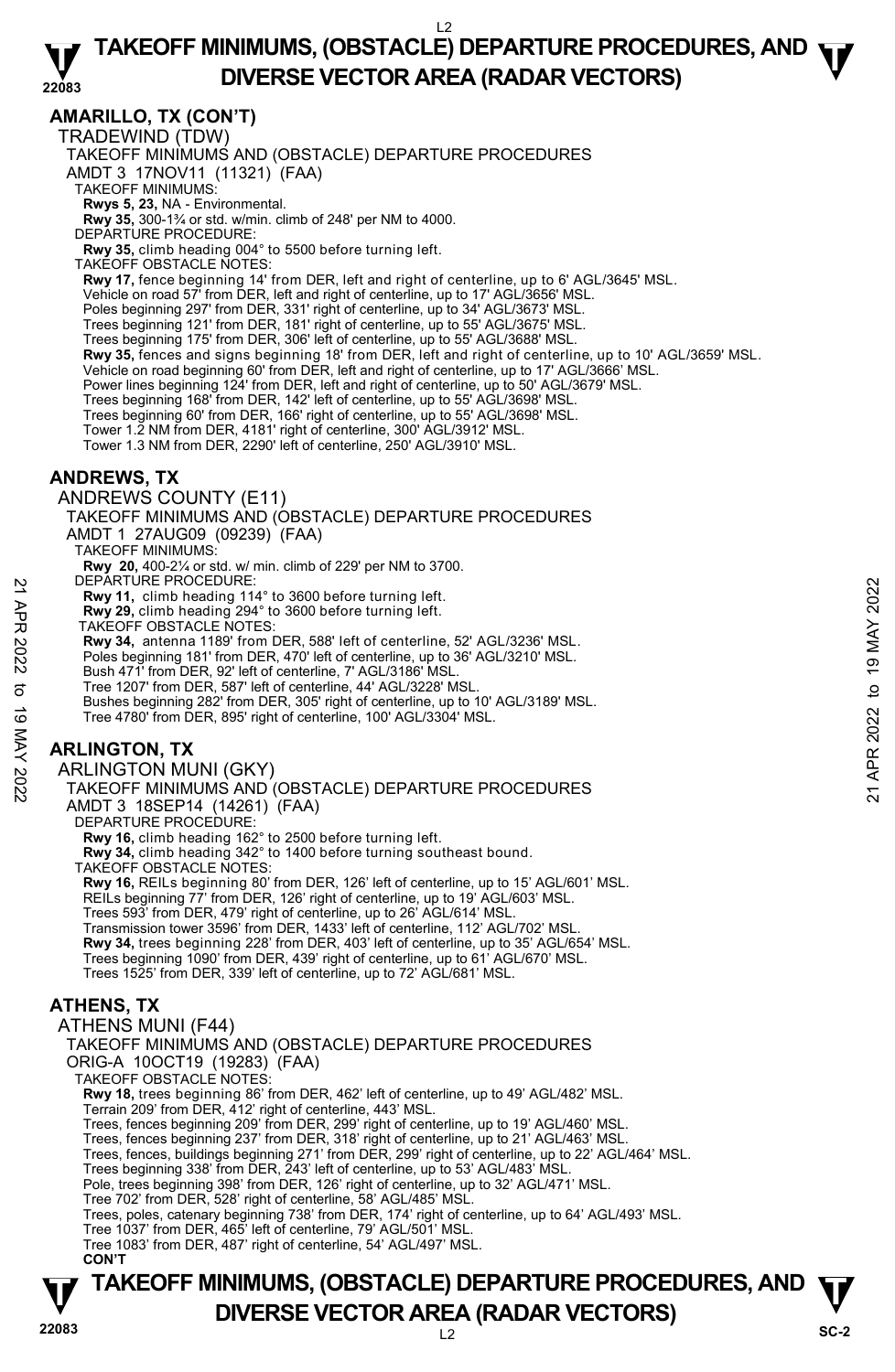#### **22083**  L3 **TAKEOFF MINIMUMS, (OBSTACLE) DEPARTURE PROCEDURES, AND**  $\Psi$ **DIVERSE VECTOR AREA (RADAR VECTORS)**

**ATHENS, TX (CON'T)** 

ATHENS MUNI (F44) (CON'T)

 **Rwy 18 (CON'T),** trees, poles, building beginning 1100' from DER, 6' right of centerline, up to 62' AGL/504' MSL.

Trees beginning 1219' from DER, 435' left of centerline, up to 83' AGL/504' MSL. Tree 1330' from DER, 387' left of centerline, 86' AGL/507' MSL.

Trees beginning 1379' from DER, 302' right of centerline, up to 57' AGL/510' MSL. Trees, catenary beginning 1420' from DER, 4' left of centerline, up to 94' AGL/512' MSL.

Trees, poles, catenary beginning 1480' from DER, 153' right of centerline, up to 62' AGL/518' MSL. Trees, catenary, poles beginning 2111' from DER, 102' right of centerline, up to 63' AGL/525' MSL.

Trees beginning 2199' from DER, 1' left of centerline, up to 70' AGL/523' MSL.<br>Trees, catenary, pole beginning 2280' from DER, 132' right of centerline, up to 68' AGL/536' MSL.

Trees, poles beginning 2404' from DER, 104' right of centerline, up to 76' AGL/543' MSL.

Trees, poles, catenary beginning 2464' from DER, 30' right of centerline, up to 75' AGL/546' MSL.<br>Trees beginning 2719' from DER, 10' left of centerline, up to 71' AGL/538' MSL.

Trees, poles, catenaries beginning 2786' from DER, 42' right of centerline, up to 84' AGL/561' MSL.

**Rwy 36,** trees, building, vehicles on road, pole beginning 112' from DER, 250' right of centerline, up to 62' AGL/498' MSL.

Vehicles on road beginning 574' from DER, 543' left of centerline, up to 16' AGL/456' MSL.

Tree 655' from DER, 557' right of centerline, 74' AGL/499' MSL.

Tree 683' from DER, 534' left of centerline, 27' AGL/466' MSL.

Pole 692' from DER, 415' left of centerline, 32' AGL/470' MSL.

Trees beginning 783' from DER, 249' right of centerline, up to 76' AGL/501' MSL.

Trees beginning 872' from DER, 34' right of centerline, up to 81' AGL/505' MSL. Catenary, pole, trees beginning 889' from DER, 223' left of centerline, up to 34' AGL/475' MSL.

Trees beginning 1149' from DER, 354' left of centerline, up to 71' AGL/505' MSL.

Trees beginning 1206' from DER, 336' left of centerline, up to 74' AGL/509' MSL.

Trees beginning 1484' from DER, 177' left of centerline, up to 71' AGL/510' MSL. Trees beginning 1513' from DER, 149' right of centerline, up to 76' AGL/511' MSL.

Trees beginning 2151' from DER, 26' left of centerline, up to 75' AGL/519' MSL.

### **ATLANTA, TX**

HALL-MILLER MUNI (ATA)

TAKEOFF MINIMUMS AND (OBSTACLE) DEPARTURE PROCEDURES AT EXAMPLE MUNI (ATA)<br>
THALL-MILLER MUNI (ATA)<br>
TAKEOFF MINIMUMS AND (OBSTACLE) DEPARTURE PROCEDURES<br>
AMDT 2 09FEB12 (12040) (FAA)<br>
TAKEOFF MINIMUMS:<br>
TAKEOFF MINIMUMS:<br>
RWY 5, 300-1½.<br>
BEPARTURE PROCEDURE:<br>
RWY 23, 300-1

AMDT 2 09FEB12 (12040) (FAA) TAKEOFF MINIMUMS:

**Rwy 5,** 200-1¼ or std. w/min. climb of 229' per NM to 500.

**Rwy 23,** 300-1½.

DEPARTURE PROCEDURE:

**Rwy 5,** climb heading 048° to 800 before turn left.

TAKEOFF OBSTACLE NOTES:

**Rwy 5,** tower 4143' from DER, 677' left of centerline, up to 125' AGL/398' MSL.

**Rwy 23,** trees beginning 1042' from DER, left and right of centerline, up to 100' AGL/489' MSL.

# **BIG SPRING, TX**

#### BIG SPRING MC MAHON-WRINKLE (BPG)

TAKEOFF MINIMUMS AND (OBSTACLE) DEPARTURE PROCEDURES

AMDT 3 08MAR12 (12068) (FAA)

TAKEOFF MINIMUMS:

**Rwy 6,** 400-1½ w/min. climb of 254' per NM to 3400, or std. w/min. climb of 399' per NM to 3100. DEPARTURE PROCEDURE:

**Rwy 6,** climb heading 060° to 3300 before turning right.

**Rwy 17,** climb heading 175° to 3100 before turning left. TAKEOFF OBSTACLE NOTES:

**Rwy 6,** trees beginning 160' from DER, 177' right of centerline, up to 25' AGL/2628' MSL. Trees beginning 424' from DER, 221' left of centerline, up to 38' AGL/2739' MSL. Poles beginning 1569' from DER, 19' left of centerline, up to 36' AGL/2722' MSL. Poles beginning 1529' from DER, 178' right of centerline, up to 34' AGL/2628' MSL. Tank 1.2 NM from DER, 2179' left of centerline, 135' AGL/2859' MSL.

#### **BONHAM, TX**

JONES FIELD (F00) TAKEOFF MINIMUMS AND (OBSTACLE) DEPARTURE PROCEDURES AMDT 2 25AUG11 (11237) (FAA) DEPARTURE PROCEDURE: **Rwy 17,** climb heading 176° to 1100 before turning right. TAKEOFF OBSTACLE NOTES: **Rwy 17,** trees 106' from DER, 293' right of centerline, 20' AGL/630' MSL. Trees 560' from DER, left and right of centerline, 30' AGL/630' MSL. T-L tower 868' from DER, 575' right of centerline, 38' AGL/655' MSL. Multiple power poles 1374' from DER, left and right of centerline, 45' AGL/655' MSL. **Rwy 35,** trees 1540' from DER, 858' left of centerline, 80' AGL/659' MSL.

Trees 1660' from DER, 812' right of centerline, 80' AGL/699' MSL.

**22083** L3 **TAKEOFF MINIMUMS, (OBSTACLE) DEPARTURE PROCEDURES, AND**  $\Psi$ **DIVERSE VECTOR AREA (RADAR VECTORS)** Sc-2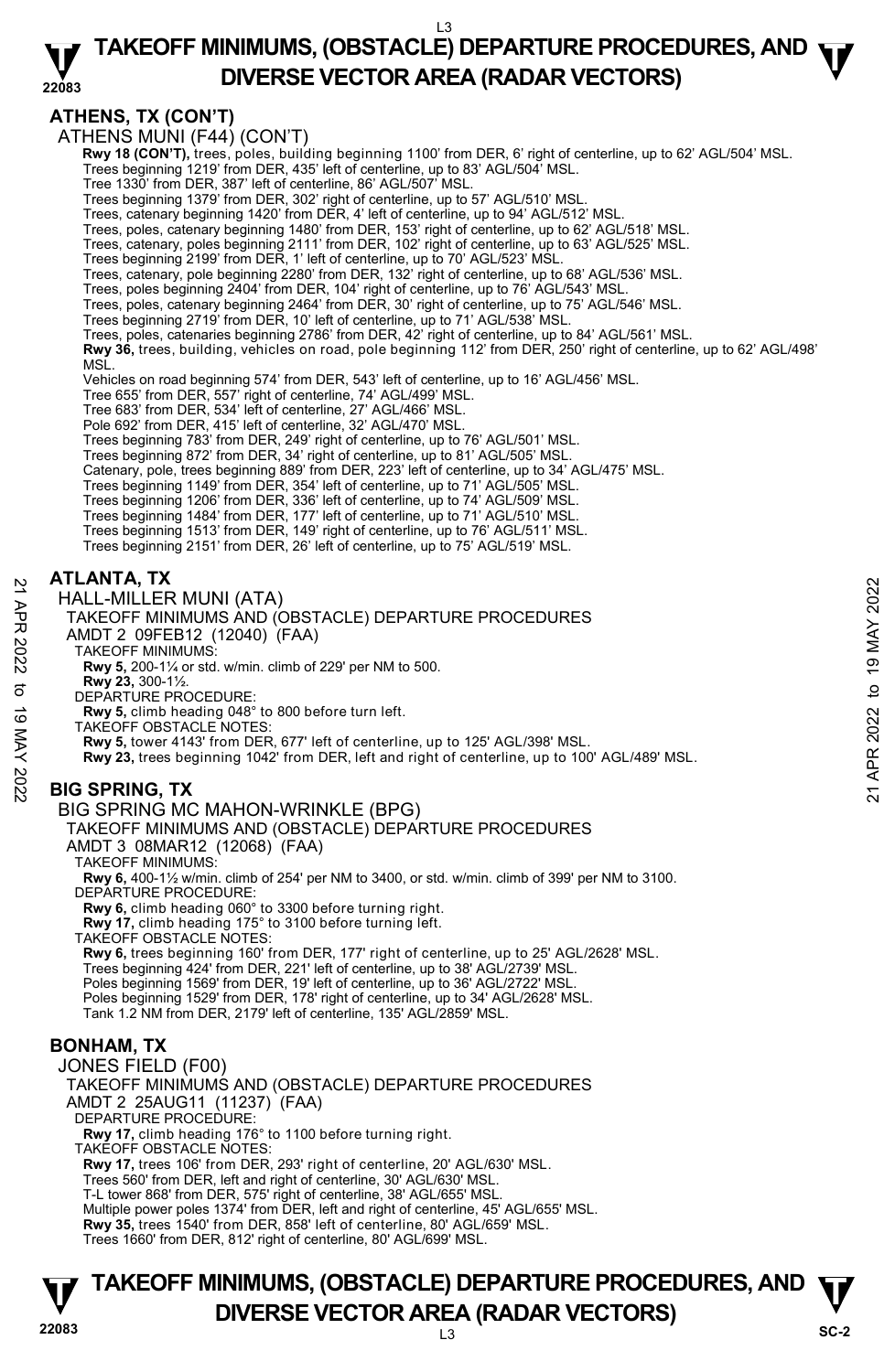#### **22083 TAKEOFF MINIMUMS, (OBSTACLE) DEPARTURE PROCEDURES, AND**  $\Psi$ **DIVERSE VECTOR AREA (RADAR VECTORS)**

#### **BORGER, TX**

HUTCHINSON COUNTY (BGD) TAKEOFF MINIMUMS AND (OBSTACLE) DEPARTURE PROCEDURES AMDT 2A 25FEB21 (21056) (FAA) TAKEOFF MINIMUMS: **Rwy 17,** 300- 1½ or std. w/ min. climb of 311' per NM to 3400. **Rwy 21,** 300- 1¾ or std. w/ min. climb of 210' per NM to 3400. TAKEOFF OBSTACLE NOTES: **Rwy 17,** pole 3' from DER, 487' right of centerline, 3083' MSL. Vegetation 49' from DER, 283' left of centerline, 3057' MSL. Building, vehicles on roads, sign beginning 123' from DER, 274' right of centerline, up to 31' AGL/3087' MSL. Poles, building, trees beginning 544' from DER, 140' right of centerline, up to 38' AGL/3097' MSL.<br>Trees, pole, sign beginning 967' from DER, 234' right of centerline, up to 3098' MSL.<br>Tree 1136' from DER, 89' left of cent Trees, pole beginning 1167' from DER, 140' right of centerline, up to 3102' MSL. Pole 1262' from DER, 703' left of centerline, 3090' MSL. Pole, trees beginning 1310' from DER, 319' left of centerline, up to 3093' MSL. Trees, poles beginning 1314' from DER, 222' right of centerline, up to 3107' MSL. Pole 1425' from DER, 464' left of centerline, 3095' MSL. Poles, tree beginning 1427' from DER, 15' left of centerline, up to 42' AGL/3105' MSL. Tree 2146' from DER, 805' right of centerline, 3109' MSL. Tree 2355' from DER, 57' left of centerline, 3117' MSL. Tower 5300' from DER, 1011' left of centerline, 142' AGL/3246' MSL. Tower 5322' from DER, 1476' left of centerline, 167' AGL/3262' MSL. Tower 1.2 NM from DER, 1188' left of centerline, 150' AGL/3264' MSL. **Rwy 21,** wind indicator 54' from DER, 496' left of centerline, 3046' MSL. Fence, vegetation, pole beginning 81' from DER, 101' right of centerline, up to 3052' MSL. Tree, vegetation, terrain beginning 116' from DER, 54' left of centerline, up to 3061' MSL. Stack 1.4 NM from DER, 2487' left of centerline, 221' AGL/3255' MSL. **Rwy 35,** vegetation 18' from DER, 402' right of centerline, 7' AGL/3003' MSL.<br>Tree 81' from DER, 171' left of centerline, 10' AGL/3001' MSL. Ag equip 238' from DER, 406' right of centerline, 24' AGL/3011' MSL. **BOWIE, TX**  BOWIE MUNI (0F2) TAKEOFF MINIMUMS AND (OBSTACLE) DEPARTURE PROCEDURES ORIG 12MAR09 (09071) (FAA) TAKEOFF OBSTACLE NOTES: **Rwy 17,** tree 131' from DER, 311' right of centerline, 100' AGL/1169' MSL. Trees beginning 122' from DER, 313' left of centerline, up to 100' AGL/1199' MSL. **Rwy 35,** tree 418' from DER, 299' left of centerline, 100' AGL/1206' MSL. Vehicle on road 726' from DER, 471' left of centerline, 15' AGL/1131' MSL. **BRECKENRIDGE, TX**  STEPHENS COUNTY (BKD) TAKEOFF MINIMUMS AND (OBSTACLE) DEPARTURE PROCEDURES ORIG 26JUL12 (12208) (FAA) TAKEOFF MINIMUMS: **Rwys 4, 22, 13, 31** NA - ATC. TAKEOFF OBSTACLE NOTES: **Rwy 17,** Trees beginning 1424' from DER, 214' left and right of centerline, up to 55' AGL/1344' MSL. **Rwy 35,** Trees beginning 538' from DER, left and right of centerline, up to 55' AGL/1324' MSL. Vehicles on road 631' from DER, 205ft right of centerline, up to 15' AGL/1284' MSL. **BRIDGEPORT, TX**  BRIDGEPORT MUNI (XBP) TAKEOFF MINIMUMS AND (OBSTACLE) DEPARTURE PROCEDURES AMDT 2 17DEC09 (09351) (FAA) TAKEOFF MINIMUMS: **Rwy 18,** 400-2 or std. w/ min. climb of 458' per NM to 1300. **Rwy 36,** 300-1¼ or std. w/ min. climb of 427' per NM to 1200. TAKEOFF OBSTACLE NOTES: **Rwy 18,** trees beginning 2383' from DER, 504' right of centerline, up to 100' AGL/1169' MSL. Trees beginning 2438' from DER, 525' left of centerline, up to 100' AGL/1109' MSL. Tower 1.2 NM from DER, 664' left of centerline, 55' AGL/1046' MSL. Tower 1.2 NM from DER, 1121' left of centerline, 55' AGL/1042' MSL. **Rwy 36,** trees beginning 111' from DER, 21' right of centerline, up to 100' AGL/851' MSL. Trees beginning 607' from DER, 430' left of centerline, up to 100' AGL/1039' MSL. 22 Iree 81 Trom DER, 171 left of centerline, 10' AGL/3001' MSL.<br>
Age equip 238' from DER, 406' right of centerline, 24' AGL/3011' MSL.<br> **BOWIE, TX**<br>
BOWIE MUNI (OF2)<br>
TAKEOFF MINIMUMS AND (OBSTACLE) DEPARTURE PROCEDURES<br>

Hanger 12' from DER, 424' right of centerline, 17' AGL/827' MSL.

Multiple poles and towers beginning 1064' from DER, 297' left of centerline, 43' AGL/969' MSL.

# **22083** L4 **TAKEOFF MINIMUMS, (OBSTACLE) DEPARTURE PROCEDURES, AND**  $\Psi$ **DIVERSE VECTOR AREA (RADAR VECTORS)** SC-2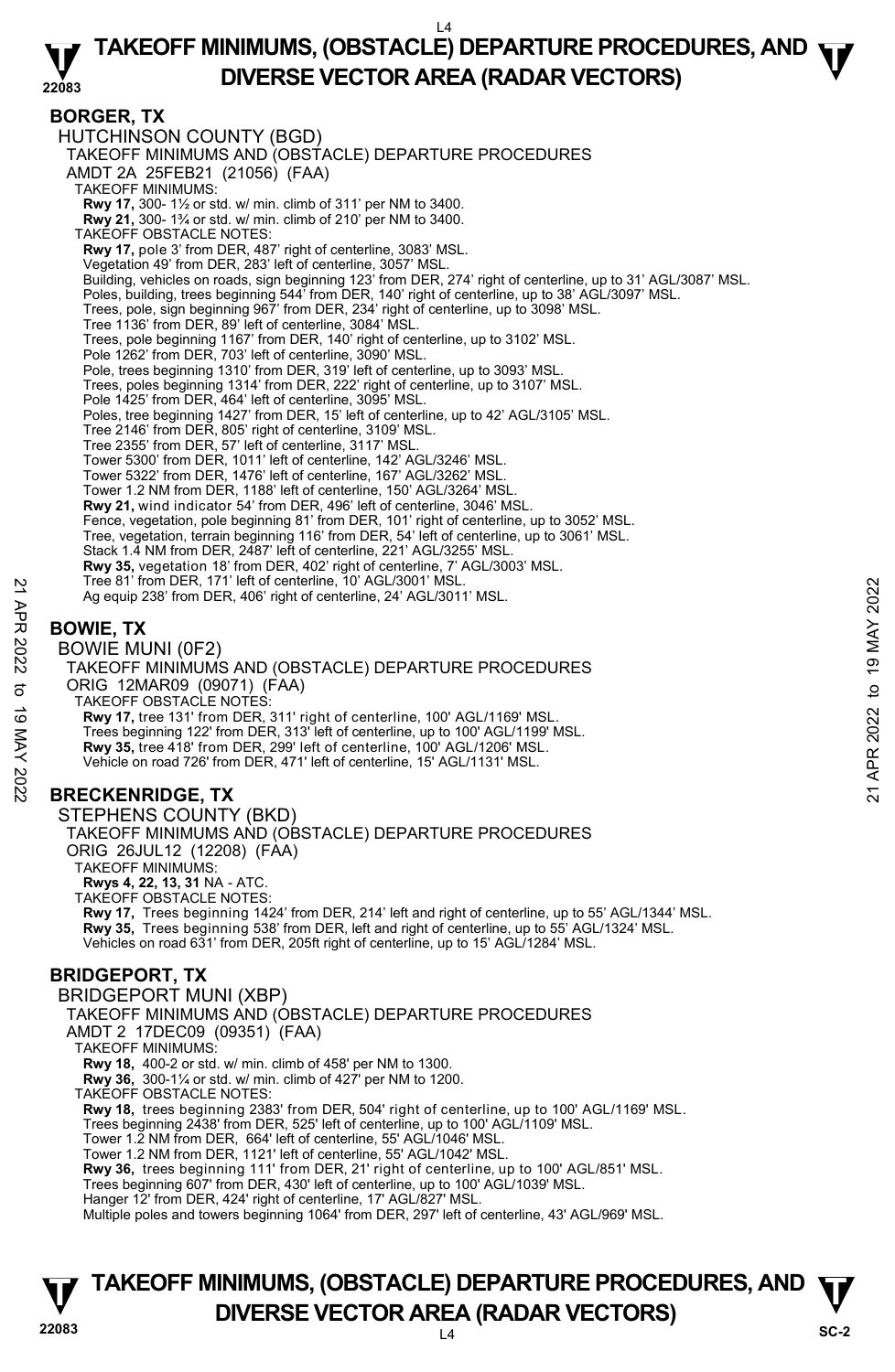#### **22083 TAKEOFF MINIMUMS, (OBSTACLE) DEPARTURE PROCEDURES, AND**  $\Psi$ **DIVERSE VECTOR AREA (RADAR VECTORS)**

# **BROWNFIELD, TX**

TERRY COUNTY (BFE)

TAKEOFF MINIMUMS AND (OBSTACLE) DEPARTURE PROCEDURES

ORIG 22OCT09 (09295) (FAA)

TAKEOFF OBSTACLE NOTES:

**Rwy 2,** aircraft on taxiway beginning at DER, 188' left of centerline, up to 17' AGL/3281' MSL.<br>Vehicle on roadway, 121' from DER, 519' right of centerline, 15' AGL/3269' MSL.

Hangar 591' from DER, 333' left of centerline, 30' AGL/3289' MSL.

Tree 950' from DER, 179' right of centerline, 34' AGL/3299' MSL.

**Rwy 13,** vehicles on roadway beginning 71' from DER, 61' left of centerline, up to 15' AGL/3269' MSL.<br>**Rwy 20,** tree 2937' from DER, 1108' right of centerline, 75' AGL/3329' MSL.

**Rwy 31,** vehicles on roadway beginning at DER, 198' left of centerline, up to 15' AGL/3284' MSL.

Aircraft on taxiway beginning at DER, 253' right of centerline, up to 17' AGL/3281' MSL.

Vehicles on roadway beginning 299' from DER, 14' right of centerline up to 15' AGL/3284' MSL.

Hangar 572' from DER, 597' right of centerline, 30' AGL/3299' MSL.

Tree 1832' from DER, 233' right of centerline, 75' AGL/3344' MSL.

# **CANADIAN, TX**

HEMPHILL COUNTY (HHF) TAKEOFF MINIMUMS AND (OBSTACLE) DEPARTURE PROCEDURES

AMDT 3A 20JUN19 (19171) (FAA)

TAKEOFF MINIMUMS:

**Rwy 4,** 200-1¼ or std. w/min. climb of 285' per NM to 2700.

**Rwy 18,** std. w/min. climb of 295' per NM to 3600 or 1300-3 for VCOA.

DEPARTURE PROCEDURE:

**Rwy 22,** climb on heading 218° to 3100 before turning left. VCOA:

**Rwy 18,** obtain ATC approval for VCOA when requesting IFR clearance. Climb in visual conditions to cross Hemphill County airport at or above 3500 before proceeding on course.

TAKEOFF OBSTACLE NOTES:

**Rwy 4,** trees, vehicles on road, lighting, terrain, building, pole beginning 8' from DER, 99' right of centerline, up to 49' AGL/2429' MSL. Tower, trees, policing of the model, ighting, terrain, building, pole beginning 8' from DER, 99' right of centerline, up to 49'<br>AGL/2429' MSL.<br>Lighting 35' from DER, 100' left of centerline, up to 2419' MSL.<br>Trees beginnin

Lighting 35' from DER, 100' left of centerline, 2379' MSL.

Trees beginning 1032' from DER, 576' left of centerline, up to 2419' MSL.

Trees beginning 1215' from DER, 290' left of centerline, up to 2421' MSL.

Trees beginning 1338' from DER, 216' left of centerline, up to 2422' MSL.

Trees beginning 1438' from DER, 51' left of centerline, up to 2424' MSL.

Tower, tree beginning 1687' from DER, 504' left of centerline, up to 70' AGL/2434' MSL.

Pole 3027' from DER, 1205' right of centerline, 2454' MSL. Trees beginning 3160' from DER, 830' right of centerline, up to 2459' MSL.

Pole 3360' from DER, 1153' right of centerline, 2466' MSL.

Tree 3451' from DER, 768' right of centerline, 2475' MSL.

**Rwy 18,** pole, tree beginning 122' from DER, 384' right of centerline, up to 36' AGL/2427' MSL. Tree 790' from DER, 246' left of centerline, 2454' MSL.

Tree, terrain beginning 3017' from DER, 1106' right of centerline, up to 2523' MSL.

Tower 1.3 NM from DER, 202' left of centerline, 60' AGL/2614' MSL.

**Rwy 22,** terrain, lighting beginning 8' from DER, 111' left of centerline, up to 2394' MSL. Fence 35' from DER, 299' right of centerline, 2396' MSL.

Fence, terrain beginning 48' from DER, 299' left of centerline, up to 8' AGL/2402' MSL.

Vehicles on road 277' from DER, 488' left of centerline, 2406' MSL.

Trees, vehicles on road beginning 400' from DER, 489' left of centerline, up to 49' AGL/2437' MSL.

**Rwy 36,** vehicles on road beginning 67' from DER, 147' left of centerline, up to 2376' MSL.

Trees beginning 1172' from DER, 651' right of centerline, up to 2415' MSL.

Trees beginning 1610' from DER, 716' right of centerline, up to 2421' MSL.

Trees beginning 1632' from DER, 698' right of centerline, up to 2426' MSL.

# **CHILDRESS, TX**

CHILDRESS MUNI (CDS) TAKEOFF MINIMUMS AND (OBSTACLE) DEPARTURE PROCEDURES AMDT1 10MAR11 (11069) (FAA) TAKEOFF OBSTACLE NOTES: **Rwy 4,** trees beginning from 997' from DER, 4' right of centerline, up to 100' AGL/2049' MSL. Tree 1151' from DER, 93' left of centerline, 100' AGL/2049' MSL. **Rwy 18,** post 64' from DER, 49' right of centerline, 5' AGL/1958' MSL. Trees beginning from 1286' from DER, 630' right of centerline, up to 100' AGL/2008' MSL. **Rwy 22,** tree 4873' from DER, 231' left of centerline, 100' AGL/2069' MSL. Tree 5638' from DER, 1746' right of centerline, 100' AGL/2089' MSL. **Rwy 36,** tree 196' from DER, 442' right of centerline, 100' AGL/2049' MSL. Tree 578' from DER, 387' left of centerline, 100' AGL/2049' MSL.

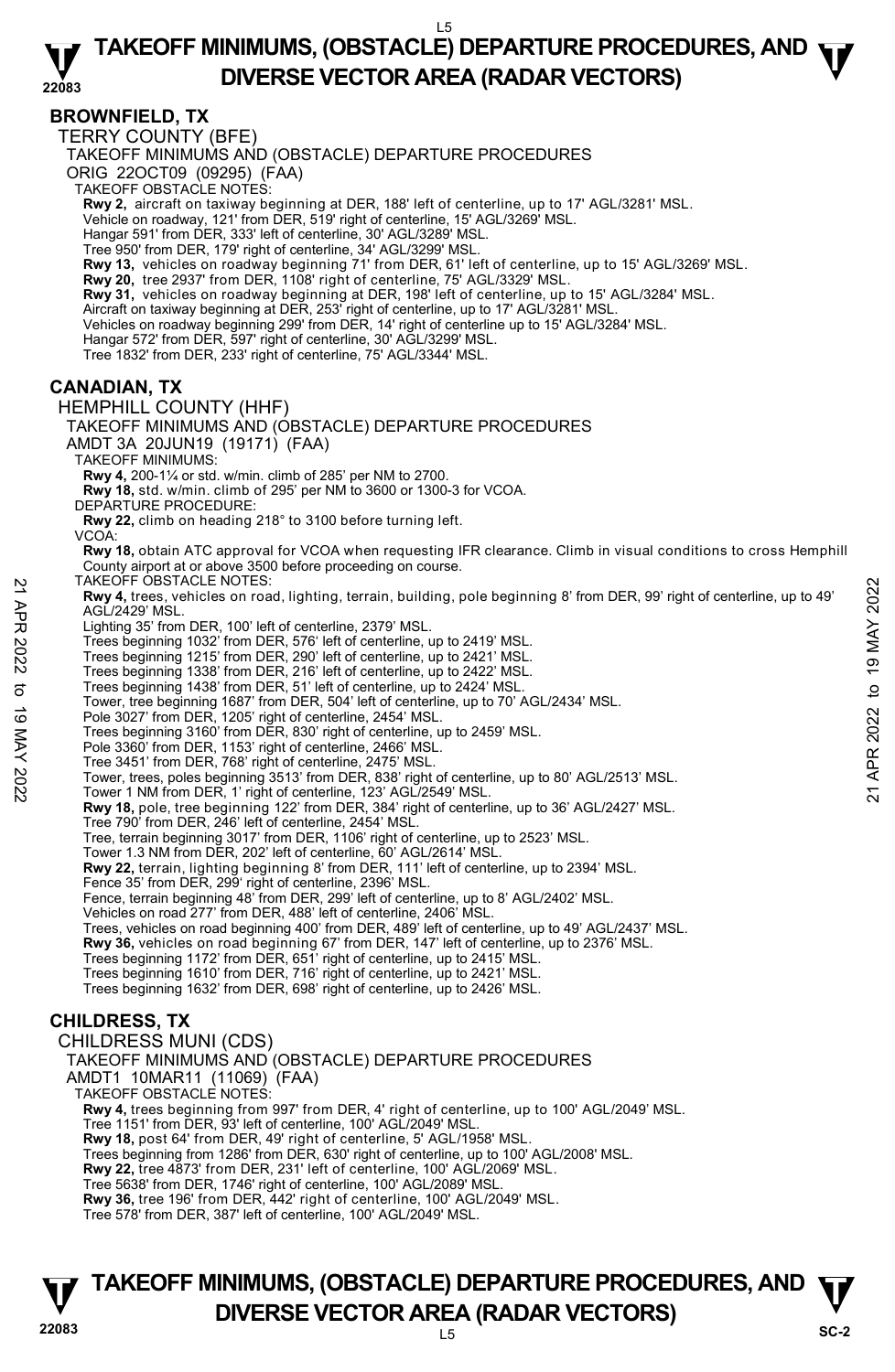# **TAKEOFF MINIMUMS, (OBSTACLE) DEPARTURE PROCEDURES, AND**  $\Psi$ **DIVERSE VECTOR AREA (RADAR VECTORS)**

**22083** 

# **CISCO, TX**

GREGORY M SIMMONS MEMORIAL (GZN)

TAKEOFF MINIMUMS AND (OBSTACLE) DEPARTURE PROCEDURES

AMDT 1 15AUG19 (19227) (FAA)

- TAKEOFF OBSTACLE NOTES:
- **Rwy 18,** pipeline 31' from DER, 432' right of centerline, 1725' MSL.

Trees beginning 89' from DER, 132' right of centerline, up to 1727' MSL/10' AGL.

- Tree 140' from DER, 475' left of centerline, 1739' MSL/42' AGL.
- Trees beginning 169' from DER, 388' right of centerline, up to 1737' MSL.
- Trees and pole beginning 558' from DER, 80' right of centerline, up to 1742' MSL/36' AGL.
- Trees beginning 1020' from DER, 267' left of centerline, up to 1743' MSL/40' AGL.
- **Rwy 36,** wall 48' from DER, 39' left of centerline, 1716' MSL/12' AGL.

Traverse way 99' from DER, left to right of centerline, 1713' MSL.

Traverse way 177' from DER, 26' left of centerline, 1716' MSL.

Traverse way 333' from DER, 71' right of centerline, 1716' MSL.

- Trees and poles beginning 381' from DER, 57' right of centerline, up to 1730' MSL/32' AGL.
- Trees beginning 642' from DER, 25' right of centerline, up to 1734' MSL/36' AGL.

# **CLEBURNE, TX**

CLEBURNE RGNL (CPT)

TAKEOFF MINIMUMS AND (OBSTACLE) DEPARTURE PROCEDURES

ORIG-A 27JUN13 (13178) (FAA)

TAKEOFF MINIMUMS:

**Rwy 33**, 300-1½ or std. w/ min. climb of 422' per NM to 1200.

TAKEOFF OBSTACLE NOTES:

**Rwy 15,** multiple poles, beginning 952' from DER, 425' right of centerline, up to 30' AGL/883' MSL.<br>Tree 441' from DER, 501' right of centerline, 55' AGL/868' MSL.

- Pole 1137' from DER, 742' left of centerline 35' AGL/875' MSL.
- **Rwy 33,** multiple trees, beginning 602' from DER, 300' left of centerline, up to 55' AGL/873' MSL.<br>Well drilling rig, 3268' from DER, 123' left of centerline, 174' AGL/1043' MSL.
- 
- Well drilling rig 1.2 NM from DER, 615' left of centerline, 104' AGL/976' MSL.
- Transmission pole, 1817' from DER, 183' left of centerline, 80' AGL/900' MSL.

# **COMMERCE, TX**

#### COMMERCE MUNI (2F7)

TAKEOFF MINIMUMS AND (OBSTACLE) DEPARTURE PROCEDURES AMDT 2 18NOV10 (10322) (FAA) Well drilling rig. 3268' from DER, 815' let of centerline, 104' AGL/976' MSL.<br>
Well drilling rig. 1.2 NM from DER, 165' left of centerline, 104' AGL/976' MSL.<br>
Transmission pole, 1817' from DER, 183' left of centerline, 8

TAKEOFF MINIMUMS:

**Rwy 18**, 300-2 or std. w/ min. climb of 213' per NM to 900.

- DEPARTURE PROCEDURE:
- **Rwy 18,** climb heading 179° to 1100 before turning right.
- TAKEOFF OBSTACLE NOTES:

**Rwy 18,** vehicle on road 7' from DER, 345' left of centerline, 15' AGL/524' MSL.

Trees 725' from DER, 481' right of centerline, up to 100' AGL/609' MSL.

Power line beginning 1.4 NM from DER, 1425' left of centerline, up to 200' AGL/759' MSL. **Rwy 36,** vehicle on road 9' from DER, 307' right of centerline, 15' AGL/534' MSL.

Terrain 15' from DER, 424' left of centerline, 519' MSL.

Trees beginning 688' from DER, 127' right of centerline, up to 100' AGL/619' MSL.

Vehicle on road 708' from DER, on centerline, 15' AGL/534' MSL.

Trees beginning 4694' from DER, 107' right of centerline, up to 100' AGL/639' MSL.

# **CORSICANA, TX**

C. DAVID CAMPBELL FLD-CORSICANA MUNI (CRS)

TAKEOFF MINIMUMS AND (OBSTACLE) DEPARTURÈ PRÓCEDURES

ORIG 22SEP11 (11265) (FAA)

TAKEOFF MINIMUMS:

**Rwys 2,20,** NA - Turf.

TAKEOFF OBSTACLE NOTES:

**Rwy 14,** trees beginning 188' from DER, 43' left and right of centerline, up to 48' AGL/480' MSL.

Terrain beginning 64' from DER, 16' left and right of centerline, 440' MSL.

Vehicle on road 201' from DER, 349' right of centerline, 15' AGL/446' MSL. Power lines beginning 1071' from DER, 749' left of centerline, 40' AGL/479' MSL.

**Rwy 32,** trees beginning 208' from DER, 317' left and right of centerline, up to 51' AGL/500' MSL.

Poles beginning 583' from DER, 384' right of centerline, up to 35' AGL/484' MSL. Bush, 70' from DER, 493' left of centerline, 11' AGL/460' MSL.

Vehicle on road beginning 482' from DER, on runway centerline, 15' AGL/468' MSL.

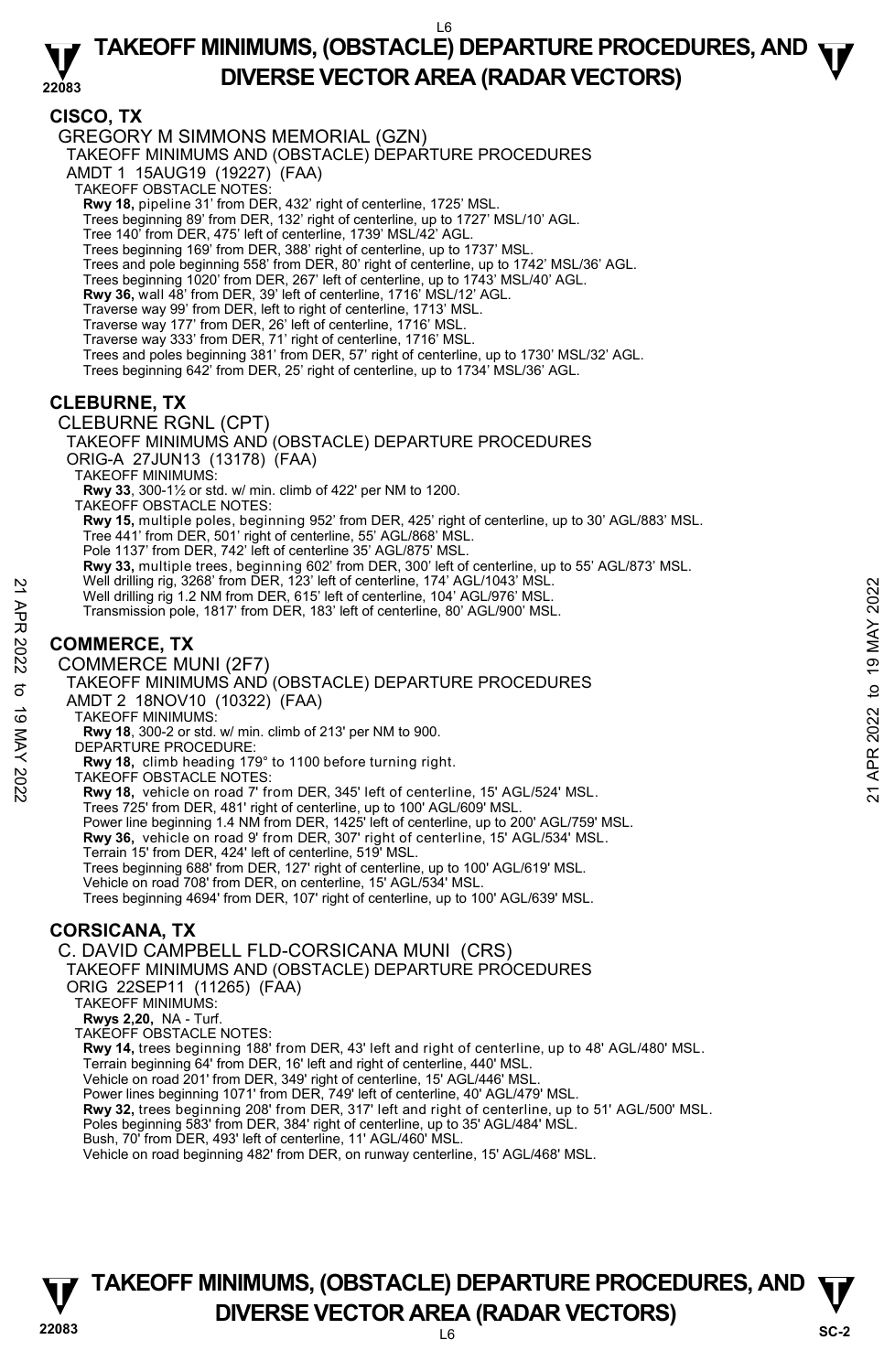#### **22083 TAKEOFF MINIMUMS, (OBSTACLE) DEPARTURE PROCEDURES, AND**  $\Psi$ **DIVERSE VECTOR AREA (RADAR VECTORS)**

### **CROSBYTON, TX**

CROSBYTON MUNI (8F3)

TAKEOFF MINIMUMS AND (OBSTACLE)DEPARTURE PROCEDURES

ORIG-A 26APR18 (18116) (FAA)

TAKEOFF OBSTACLE NOTES:

**Rwy 17,** lighting 8' from DER, 33' left of centerline, 3014' MSL.

Vegetation 81' from DER, 332' right of centerline, 3' AGL/3015' MSL. **Rwy 35,** poles and transmission lines, beginning 819' from DER, 273' left and right of centerline, up to 35' AGL/3053' MSL.

Pole 862' from DER, 537' right of centerline, 3047' MSL.

#### **DALHART, TX**

DALHART MUNI (DHT)

TAKEOFF MINIMUMS AND (OBSTACLE) DEPARTURE PROCEDURES

ORIG-A 28FEB19 (19059) (FAA)

TAKEOFF MINIMUMS:

**Rwy 3,** 600-2¼ or std. w/min. climb of 275' per NM to 4500.

TAKEOFF OBSTACLE NOTES:

**Rwy 3,** tree 122' from DER, 465' left of centerline, 4001' MSL.

Tower 1.8 NM from DER, 1307' right of centerline, 343' AGL/4305' MSL. **Rwy 17,** lighting 0' from DER, 46' left of centerline, 1' AGL/3987' MSL.

- Lighting 0' from DER, 47' right of centerline, 1' AGL/3987' MSL.
- **Rwy 21,** tree 746' from DER, 122' left of centerline, 4006' MSL.
- **Rwy 35,** wind indicator, tree beginning 91' from DER, 238' left of centerline, up to 13' AGL/4001' MSL.
- Tree 251' from DER, 425' right of centerline, 4002' MSL.
- Tree 517' from DER, 631' right of centerline, 4018' MSL.

# **DALLAS, TX**

#### ADDISON (ADS)

#### TAKEOFF MINIMUMS AND (OBSTACLE) DEPARTURE PROCEDURES

- AMDT 6A 24MAR22 (22083) (FAA)
- TAKEOFF MINIMUMS:

**Rwy 16,** 400-2½ or std. w/min. climb of 325' per NM to 1100.

TAKEOFF OBSTACLE NOTES:

**Rwy 16,** vehicles on road and in parking lots, railroads, and poles beginning 168' from DER, 118' right of centerline, up to 36' AGL/665' MSL. TAKEOFF MINIMUMS AND (OBSTACLE) DEPARTURE PROCEDURES<br>
21 TAKEOFF MINIMUMS AND (OBSTACLE) DEPARTURE PROCEDURES<br>
22 TAKEOFF MINIMUMS:<br>
22 TAKEOFF OBSTACLE NOTES:<br>
22 TAKEOFF OBSTACLE NOTES:<br>
23 TAKEOFF OBSTACLE NOTES:<br>
23 T

NAVAID, sign, vehicles in parking lots, railroads, poles, trees, and buildings beginning 316' from DER, 1' left of centerline, up to 50' AGL/683' MSL.

Pole and trees beginning 1705' from DER, 46' right of centerline up to 59' AGL/690' MSL.

Buildings beginning 3191' from DER, left and right of centerline, up to 149' AGL/787' MSL.

- Building 1.1 NM from DER, 279' left of centerline, 229' AGL/850' MSL.
- Building 1.9 NM from DER, 970' right of centerline, 345' AGL/975' MSL. Building 2.1 NM from DER, 58' right of centerline, 362' AGL/973' MSL.
- 

**Rwy 34,** service road and buildings beginning 45' from DER, 458' right of centerline, up to 10' AGI/653' MSL. Sign, vehicles in parking lots, poles, buildings, and trees beginning 641' from DER, 335' left of centerline, up to 34' AGL/693' MSL.

Sign, vehicles on road and in parking lots, poles, buildings, and trees beginning 651' from DER, 455' right of centerline, up to 37' AGL/696' MSL.

Buildings, poles, and trees beginning 1597' from DER, 3' right of centerline, up to 54' AGL/723' MSL.

Buildings, poles, and trees beginning 1667' from DER, 4' left of centerline, up to 47' AGL/716' MSL.

#### DALLAS EXEC (RBD)

#### TAKEOFF MINIMUMS AND (OBSTACLE) DEPARTURE PROCEDURES

AMDT 8 08NOV18 (21112) (FAA)

TAKEOFF MINIMUMS:

**Rwy 17**, 400-2¾ or std. w/min. climb of 220' per NM to 1200.

DEPARTURE PROCEDURE:

**Rwy 13,** climb heading 129° to 1800 before turning westbound. **Rwy 17,** climb heading 174° to 2600 before turning westbound.

**Rwy 31,** climb heading 309° to 1500 before turning southbound. **Rwy 35,** climb heading 354° to 1400 before turning southbound.

TAKEOFF OBSTACLE NOTES:

**Rwy 13,** lighting 19' from DER, 116' left of centerline, 7' AGL/653' MSL.

Lighting 20' from DER, 115' right of centerline, 6' AGL/651' MSL.

Fence 108' from DER, 347' left of centerline, 10' AGL/658' MSL

**Rwy 17,** lighting 39' from DER, 116' right of centerline, 663' MSL.

Lighting 40' from DER, 160' left of centerline, 5' AGL/664' MSL.

Tree 62' from DER, 436' left of centerline, 688' MSL.

Trees beginning 119' from DER, 301' right of centerline, up to 684' MSL.

Trees beginning 122' from DER, 404' left of centerline, up to 41' AGL/692' MSL.

Trees beginning 365' from DER, 340' left of centerline, up to 702' MSL.

Tower 2.2 NM from DER, 598' left of centerline, 310' AGL/1024' MSL. **CON'T**

# **TAKEOFF MINIMUMS, (OBSTACLE) DEPARTURE PROCEDURES, AND**  $\Psi$ **DIVERSE VECTOR AREA (RADAR VECTORS)** Sc-2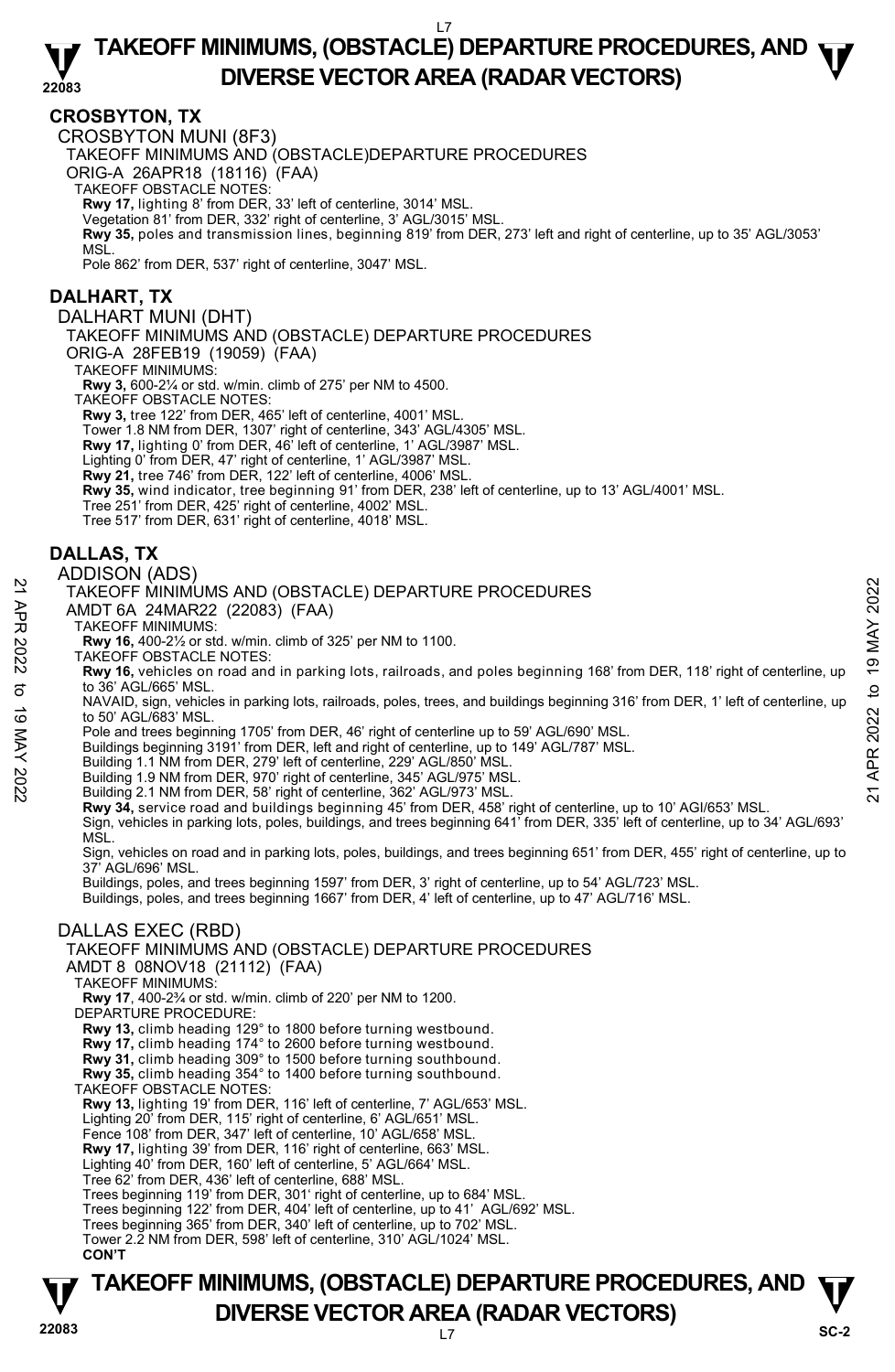#### **22083 TAKEOFF MINIMUMS, (OBSTACLE) DEPARTURE PROCEDURES, AND**  $\Psi$ **DIVERSE VECTOR AREA (RADAR VECTORS)**

**DALLAS, TX (CON'T)**  DALLAS EXEC (RBD) (CON'T)  **Rwy 17 (CON'T),** antenna 2.2 NM from DER, 583' left of centerline, 312' AGL/1026' MSL.  **Rwy 31,** tree 46' from DER, 256' left of centerline, 681' MSL. Trees beginning 81' from DER, 267' left of centerline, up to 683' MSL. Tree 159' from DER, 296' right of centerline, 672' MSL. Trees beginning 186' from DER, 304' left of centerline, up to 33' AGL/699' MSL. Trees beginning 347' from DER, 297' left of centerline, up to 700' MSL. Trees beginning 583' from DER, 72' right of centerline, up to 703' MSL. Tree 1818' from DER, 745' left of centerline, 722' MSL. Tree 2326' from DER, 802' left of centerline, 738' MSL. Tree 2535' from DER, 829' left of centerline, 740' MSL. **Rwy 35,** terrain 4' from DER, 10' right of centerline, 651' MSL. Trees, lighting beginning 9' from DER, 118' left of centerline, up to 37' AGL/675' MSL. Lighting 41' from DER, 159' right of centerline, 656' MSL. Building, trees beginning 82' from DER, 309' right of centerline, up to 671' MSL. Trees beginning 231' from DER, 521' left of centerline, up to 679' MSL. Trees beginning 402' from DER, 370' left of centerline, up to 680' MSL. Trees beginning 980' from DER, 284' right of centerline, up to 682' MSL. Tree 1288' from DER, 779' right of centerline, 685' MSL. Trees beginning 1386' from DER, 704' right of centerline, up to 691' MSL. DALLAS LOVE FLD (DAL) TAKEOFF MINIMUMS AND (OBSTACLE) DEPARTURE PROCEDURES AMDT 17 17AUG17 (21112) (FAA) TAKEOFF MINIMUMS: **Rwy 13L,** std. w/min. climb of 290' per NM to 1700. **Rwy 13R,** std. w/min. climb of 320' per NM to 1700. DEPARTURE PROCEDURE: **Rwys 31L/R,** climb heading 313° to 1300 before turning left. TAKEOFF OBSTACLE NOTES: **Rwy 13L,** pole 844' from DER, 637' left of centerline, 31' AGL/521' MSL. Pole 1166' from DER, 604' left of centerline, 32' AGL/525' MSI **Rwy 13R,** pole 662' from DER, 601' right of centerline, 29' AGL/501' MSL. Sign 778' from DER, 669' left of centerline, 30' AGL/503' MSL. Sign 1423' from DER, 763' left of centerline, 42' AGL/516' MSL. Stack 2234' from DER, 979' left of centerline, 62' AGL/537' MSL. **Rwy 31L,** lights 10' from DER, 55' left and 55' right of centerline, 1' AGL/477' MSL. **Rwy 31R,** pole 39' from DER, 500' left of centerline, 27' AGL/487' MSL. Pole 1531' from DER, 720' right of centerline, 61' AGL/521' MSL. MCKINNEY NTL (TKI) TAKEOFF MINIMUMS AND (OBSTACLE) DEPARTURE PROCEDURES AMDT 2A 23JUN16 (21112) (FAA) TAKEOFF OBSTACLE NOTES: **Rwy 18,** tree 2445' from DER, 689' right of centerline, 70' AGL/653' MSL. **Rwy 36,** tree 1126' from DER, 703' right of centerline, 35' AGL/610' MSL. **DALLAS-FORT WORTH, TX**  DALLAS-FORT WORTH INTL (DFW) TAKEOFF MINIMUMS AND (OBSTACLE) DEPARTURE PROCEDURES AMDT 7 27JAN22 (22027) (FAA) TAKEOFF MINIMUMS: **Rwy 35R,** 300-1¾ or std. w/min. climb of 230' per NM to 800, or alternatively, with std. takeoff minimums and a normal 200' per NM climb gradient, takeoff must occur no later than 1700 feet prior to DER. DEPARTURE PROCEDURE: **Rwy 35R,** climb heading 356° to 1200 before proceeding on course . TAKEOFF OBSTACLE NOTES: **Rwy 13R,** sign 104' from DER, 479' left of centerline, 3' AGL/581' MSL. **Rwy 18L,** terrain 1' from DER, 497' right of centerline, 577' MSL. **Rwy 31L,** sign 113' from DER, 390' right of centerline, 5' AGL/594' MSL. Tree 785' from DER, 696' right of centerline, 624' MSL. Trees beginning 795' from DER, 618' left of centerline, up to 630' MSL. Trees beginning 933' from DER, 712' right of centerline, up to 631' MSL. Trees beginning 1241' from DER, 743' right of centerline, up to 641' MSL. Trees beginning 1501' from DER, 741' right of centerline, up to 649' MSL. Tree 2034' from DER, 873' left of centerline, 654' MSL. Pole 3402' from DER, 1399' right of centerline, 708' MSL. Transmission line 3433' from DER, 1401' right of centerline, 110' AGL/718' MSL. Transmission lines beginning 4097' from DER, 1407' right of centerline, up to 105' AGL/730' MSL. **CON'T** TAKEOFF OBSTACLE NOTES:<br>
Rwy 13R, pole 844' from DER, 637' left of centerline, 31' AGL/521' MSL.<br>
Pole 1166' from DER, 604' left of centerline, 32' AGL/525' MSL.<br>
Rwy 13R, pole 662' from DER, 601' right of centerline, 29'

# **22083** L8 **TAKEOFF MINIMUMS, (OBSTACLE) DEPARTURE PROCEDURES, AND**  $\Psi$ **DIVERSE VECTOR AREA (RADAR VECTORS)** SC-2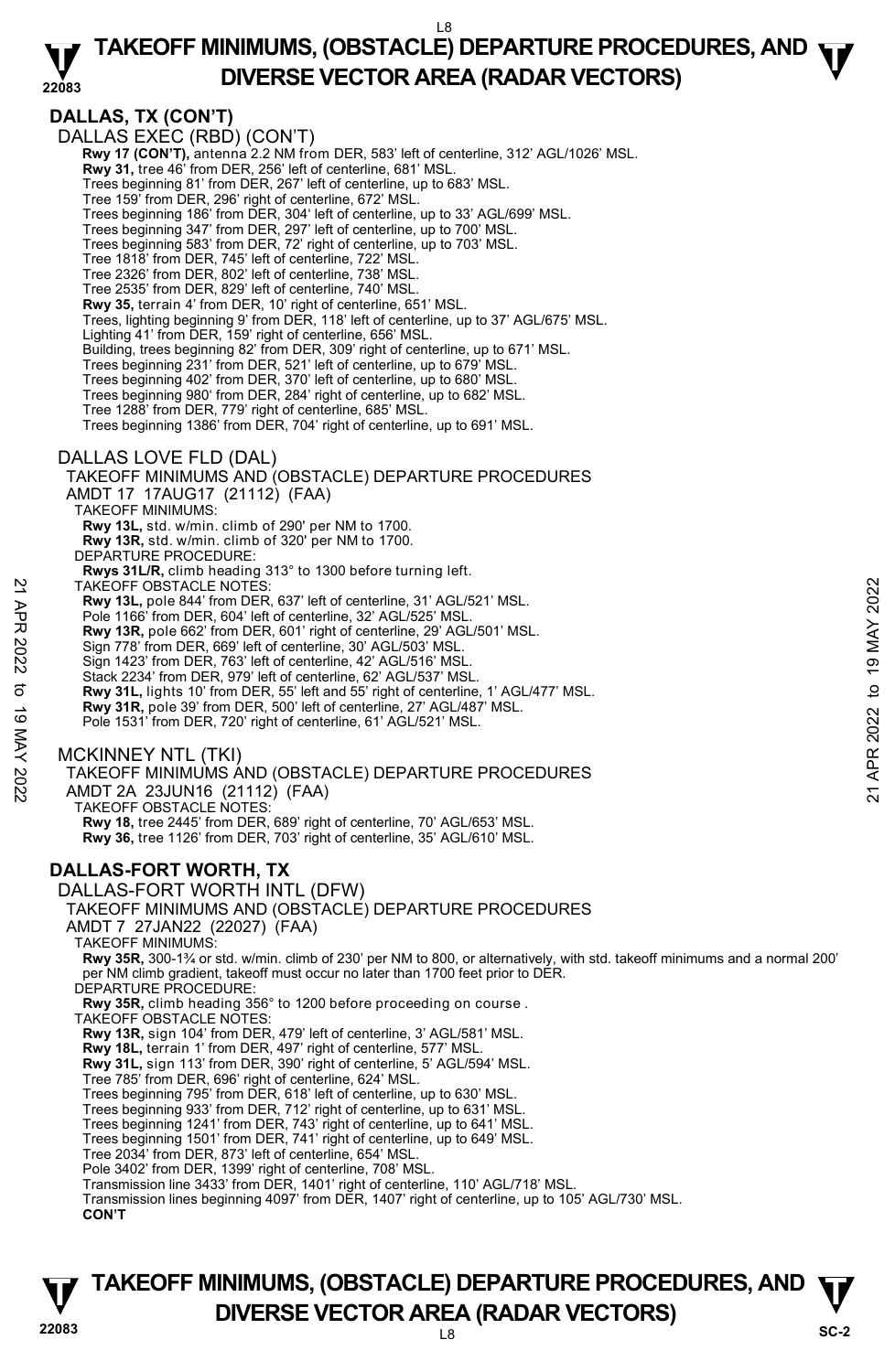# **TAKEOFF MINIMUMS, (OBSTACLE) DEPARTURE PROCEDURES, AND**  $\Psi$ **DIVERSE VECTOR AREA (RADAR VECTORS)**



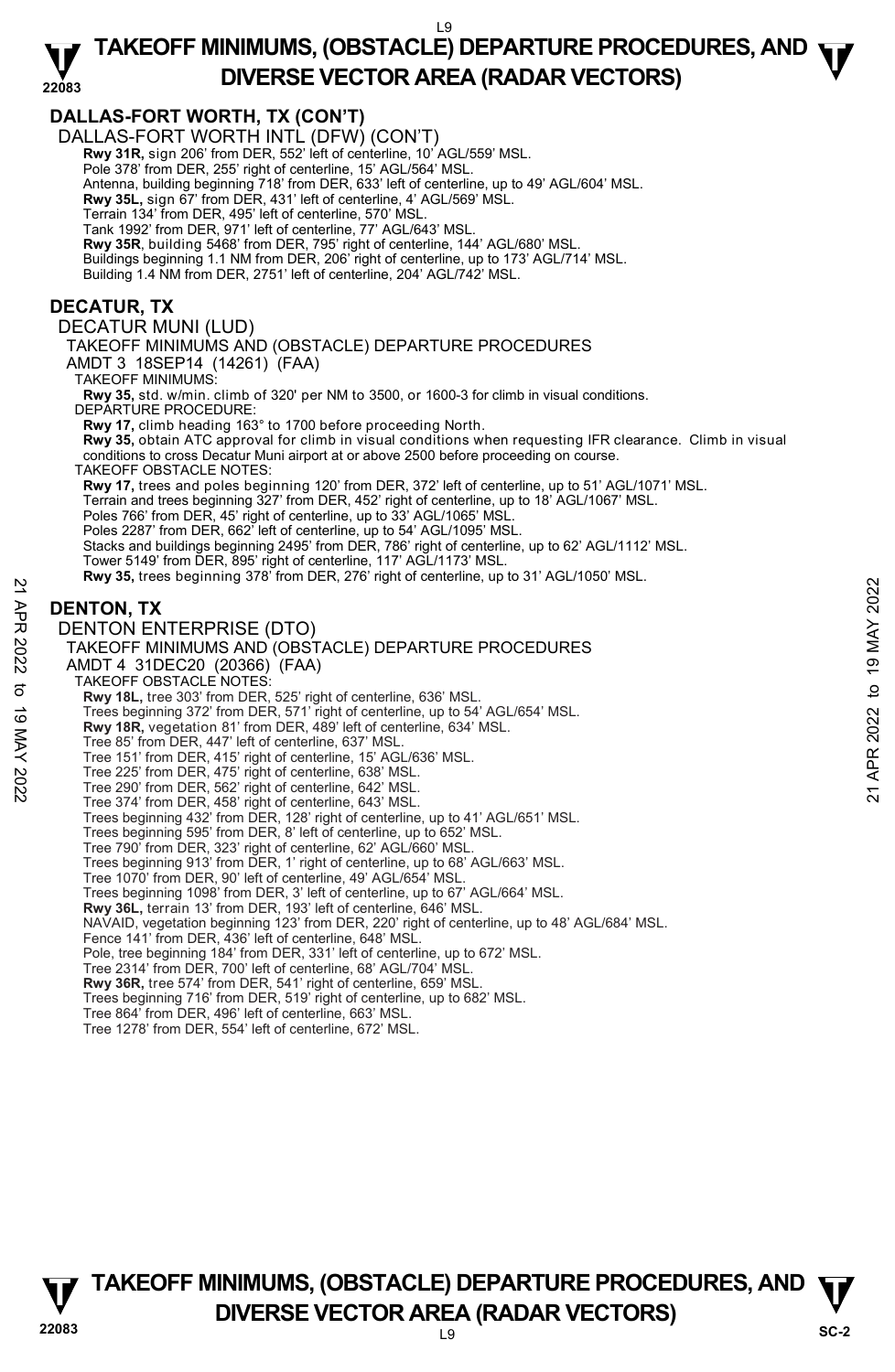#### **22083 TAKEOFF MINIMUMS, (OBSTACLE) DEPARTURE PROCEDURES, AND**  $\Psi$ **DIVERSE VECTOR AREA (RADAR VECTORS)**

### **DUMAS, TX**

MOORE COUNTY (DUX)

TAKEOFF MINIMUMS AND (OBSTACLE) DEPARTURE PROCEDURES

ORIG 11FEB10 (10042) (FAA)

TAKEOFF OBSTACLE NOTES:

**Rwy 1,** multiple poles beginning 766' from DER, 455' right of centerline, up to 31' AGL/3724' MSL.<br>Multiple poles and buildings beginning 55' from DER, 438' left of centerline, up to 30' AGL/3723' MSL.

Vehicle on road 47' from DER, on centerline, 15' AGL/3712' MSL.

Trees 1240' from DER, 764' left of centerline, up to 100' AGL/3789' MSL.

Trees 2049' from DER, 933' right of centerline, up to 100' AGL/3790' MSL. **Rwy 19,** trees 226' from DER, 538' right of centerline, up to 100' AGL/3809' MSL.

Trees 228' from DER, 533' left of centerline, up to 100' AGL/3804' MSL.

**Rwy 14,** tree 879' from DER, on centerline, 100' AGL/3788' MSL.

**Rwy 32,** tree 1480' from DER, 15' left of centerline, 100' AGL/3794' MSL.

# **EASTLAND, TX**

#### EASTLAND MUNI (ETN)

TAKEOFF MINIMUMS AND (OBSTACLE) DEPARTURE PROCEDURES

AMDT 1 13JAN11 (11013) (FAA)

TAKEOFF MINIMUMS:

**Rwy 35,** std. w/min. climb of 215' per NM to 2300 or alternatively, with std. takeoff minimums and normal 200' per NM climb gradient, takeoff must occur no later than 1100' prior to DER, or 1000-3 for climb in visual conditions. DEPARTURE PROCEDURE:

**Rwy 17,** climb heading 175° to 2000' before turning East.

**Rwy 35,** for climb in visual conditions: cross Eastland Muni at or above 2300 MSL before proceeding on course.

TAKEOFF OBSTACLE NOTES:

**Rwy 17,** tree 48' from DER, 317' left of centerline, 27' AGL/1466' MSL.

Tree 521' from DER, 541' left of centerline, 34' AGL/1465' MSL.

Tree 896' from DER, 408' left of centerline, 55' AGL/1482' MSL.

Pole 460' from DER, 439' left of centerline, 21' AGL/1457' MSL.

Pole 640' from DER, 466' left of centerline, 31' AGL/1463' MSL.

Pole 650' from DER, 277' left of centerline, 28' AGL/1465' MSL. Numerous trees and bushes beginning 15' from DER, 248' right of center line, up to 100' AGL/1488' MSL.

Fence 81' from DER, 250' right of centerline, 4' AGL/1449' MSL.

Train on rail 497' from DER left and right of centerline, 23' AGL/1463' MSL.

**Rwy 35,** numerous trees beginning 38' from DER, right and left of center line, up to 100' AGL/1580' MSL.<br>Numerous poles starting 1188' from DER, 64' right of centerline, up to 40' AGL/1588' MSL.<br>Pole 1683' from DER, 51' l Pole 640' from DER, 46' left of centerline, 21' AGL/1463' MSL.<br>
Pole 640' from DER, 466' left of centerline, 28' AGL/1463' MSL.<br>
Pole 650' from DER, 277' left of centerline, 28' AGL/1465' MSL.<br>
Numerous trees and bushes b

Pole 2610' from DER, 166' left of centerline, 20' AGL/1561' MSI

Catenary 1068' from DER, left to right of centerline, 52' AGL/1581' MSL.

Ground 76' from DER, left and right of centerline, 1565' MSL.

Vehicle on road 1291' from DER, left and right of centerline, 15' AGL/1572 MSL.

Oil well 1287' from DER, 293' left of centerline, 16' AGL/1519' MSL. Oil well 2033' from DER, 499' right of centerline, 14' AGL/1531' MSL.

# **ENNIS, TX**

ENNIS MUNI (F41)

TAKEOFF MINIMUMS AND (OBSTACLE) DEPARTURE PROCEDURES ORIG-A 30JAN10 (20030) (FAA) TAKEOFF OBSTACLE NOTES: **Rwy 16**, vehicle on road 362' from DER, 561' right of centerline, 15' AGL/494' MSL.

Trees beginning 870' from DER, left and right of centerline, up to 100'/AGL 579' MSL.<br>**Rwy 34,** vehicles on road beginning 423' from DER, left and right of centerline, up to 15' AGL/534' MSL. Trees beginning 40' from DER, 300' left of centerline, up to 100' AGL/609' MSL.

Trees beginning 40' from DER, 300' right of centerline, up to 100' AGL/609' MSL.

# **FLOYDADA, TX**

FLOYDADA MUNI (41F) TAKEOFF MINIMUMS AND (OBSTACLE) DEPARTURE PROCEDURES ORIG 22OCT09 (09295) (FAA) TAKEOFF OBSTACLE NOTES: **Rwy 17,** silo 3320' from DER, 355' right of centerline, 149' AGL/3329' MSL. Building 3648' from DER, 248' right of centerline, 108' AGL/3289' MSL.

**Rwy 35,** road and vehicle beginning 525' from DER, 19' left and right of centerline, up to 15' AGL/3202' MSL.



# **22083** L10 **TAKEOFF MINIMUMS, (OBSTACLE) DEPARTURE PROCEDURES, AND**  $\Psi$ **DIVERSE VECTOR AREA (RADAR VECTORS)** SC-2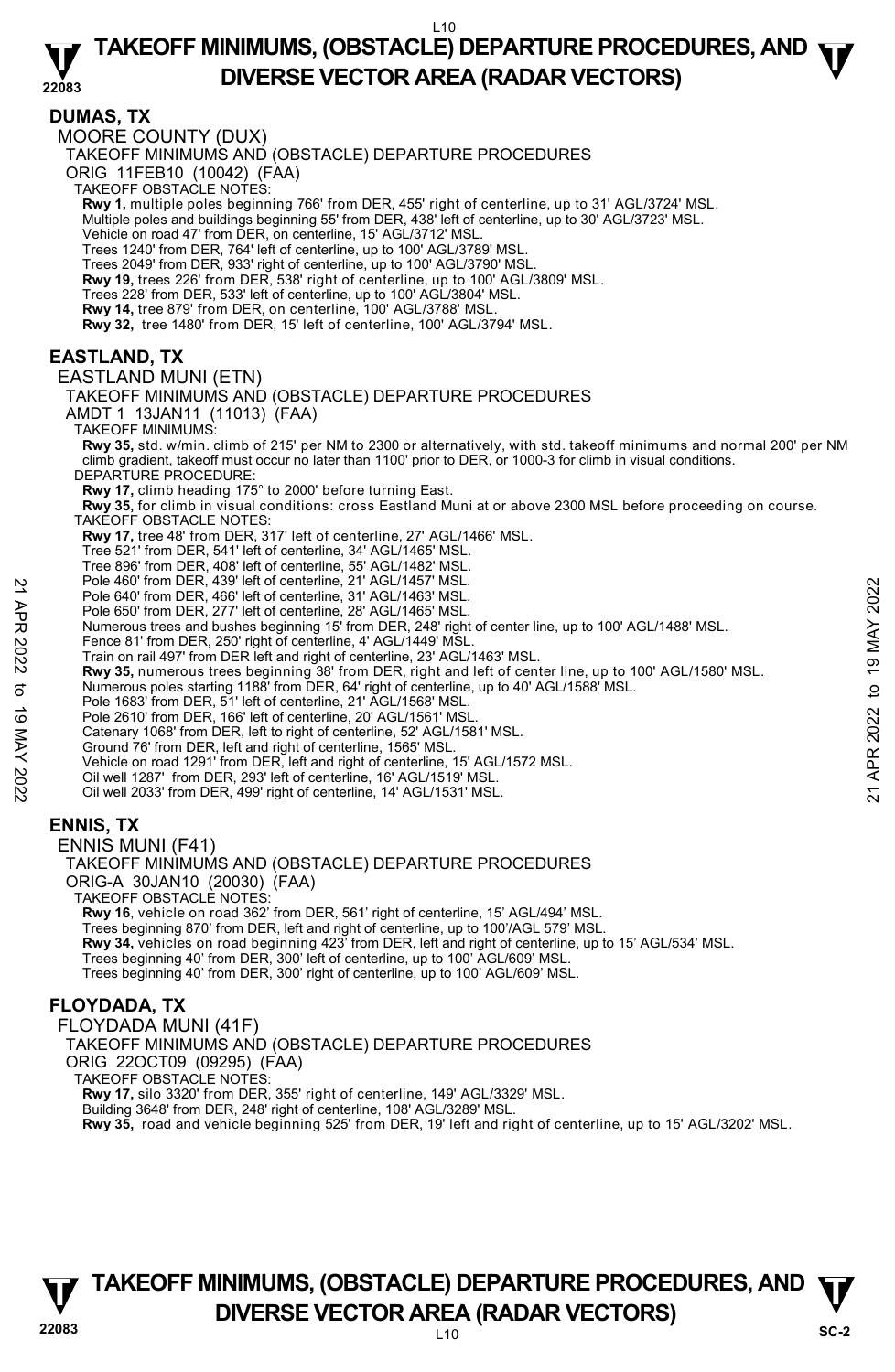#### **22083 TAKEOFF MINIMUMS, (OBSTACLE) DEPARTURE PROCEDURES, AND**  $\Psi$ **DIVERSE VECTOR AREA (RADAR VECTORS)**

# **FOLLETT, TX**

FOLLETT-LIPSCOMB COUNTY (T93)

TAKEOFF MINIMUMS AND (OBSTACLE) DEPARTURE PROCEDURES

ORIG 03JUN10 (10154) (FAA)

TAKEOFF OBSTACLE NOTES:

**Rwy 17,** tree 3005' from DER, 346' right of centerline, 50' AGL/2689' MSL.

Tree 444' from DER, 595' left of centerline, 50' AGL/2639' MSL.

Vehicle 546' from DER, 350' left of centerline, 15' AGL/2624' MSL.

**Rwy 35,** tree 643' from DER, 624' right of centerline, 50' AGL/2579' MSL.

# **FORT WORTH, TX**

BOURLAND FLD (50F)

TAKEOFF MINIMUMS AND (OBSTACLE) DEPARTURE PROCEDURES

AMDT 2 18SEP14 (21112) (FAA)

TAKEOFF MINIMUMS:

**Rwy 17,** 300-2 or std. w/min. climb of 512' per NM to 1300.

DEPARTURE PROCEDURE:

**Rwy 17,** climb heading 165° to 1400 before turning right.

TAKEOFF OBSTACLE NOTES:

**Rwy 17,** trees beginning 9' from DER, 87' right of centerline, up to 60' AGL/886' MSL.

Trees beginning 17' from DER, 113' left of centerline, up to 57' AGL/886' MSL.

Trees 188' from DER, 28' left of centerline, up to 15' AGL/844' MSL. Terrain, pole, vehicles on road, and trees beginning 680' from DER, 15' right of centerline, up to 38' AGL/988' MSL.

Terrain, vehicles on road, and trees beginning 871' from DER, 10' left of centerline, up to 47' AGL/987' MSL.

Trees 2723' from DER, 533' right of centerline, up to 32' AGL/1011' MSL.

Transmission tower 1.4 NM from DER, 2471' right of centerline, 123' AGL/1123' MSL. Transmission tower 1.5 NM from DER, 2849' right of centerline, 93' AGL/1092' MSL.

**Rwy 35,** terrain, fences, vehicles in parking lot, vehicles on road, signs, poles, and trees beginning 22' from DER, 30' left of centerline, up to 26' AGL/935' MSL.

Terrain, fences, vehicles on road, poles, trees, and signs beginning 165' from DER, 42' right of centerline, up to 42' AGL/925' MSL.

Terrain, vehicles in parking lot, vehicles on road, and trees beginning 1013' from DER, 29' right of centerline, up to 15' AGL/956' MSL.

Terrain, vehicles in parking lot, vehicles on road, and trees beginning 2606' from DER, 328' right of centerline, up to 16' AGL/995' MSL.

Terrain, vehicles in parking lot, vehicles on road, and trees beginning 2433' from DER, 663' left of centerline, up to 17' AGL/1006' MSL. NET ANN THE SURVEY IS TO THE MISSIC.<br>
INSEL. Therain, vehicles in parking lot, vehicles on road, and trees beginning 105' from DER, 29' right of centerline, up to 15'<br>
AGL/956' MSL.<br>
Terrain, vehicles in parking lot, vehi

# FORT WORTH ALLIANCE (AFW)

TAKEOFF MINIMUMS AND (OBSTACLE) DEPARTURE PROCEDURES

AMDT 2 29MAR18 (18088) (FAA)

#### TAKEOFF MINIMUMS:

**Rwy 16L, 16R,** 300-2¼ or std. w/min. climb of 220' per NM to 1100, or alternatively with std. takeoff minimums and a normal 200' per NM climb gradient, takeoff must occur no later than 1900 feet prior to DER.

DEPARTURE PROCEDURE

**Rwy 16R,** climb heading 166° to 1100 before turning right.

TAKEOFF OBSTACLE NOTES:

**Rwy 16L,** vehicles on road beginning 59' from DER, 481' left of centerline, up to 677' MSL.

Multiple poles beginning 1069' from DER, 689' left of centerline, up to 43' AGL/700' MSL.

Water tower 1.7 NM from DER, 3109' right of centerline, 154' AGL/961' MSL.

**Rwy 16R,** fence 3' from DER, 249' right of centerline, 8' AGL/669' MSL.

Vehicles on road beginning 5' from DER, 10' right of centerline, up to 677' MSL. Pole 1303' from DER, 518' right of centerline, 36' AGL/698' MSL.

Pole 1579' from DER, 876' right of centerline, 37' AGL/709' MSL.

Water tower 1.7 NM from DER, 2509' right of centerline, 154' AGL/961' MSL.

#### FORT WORTH MEACHAM INTL (FTW)

TAKEOFF MINIMUMS AND (OBSTACLE) DEPARTURE PROCEDURES

AMDT 8 08NOV18 (18312) (FAA)

TAKEOFF MINIMUMS:

**Rwy 34**, 300-2 or std. w/min. climb of 225' per NM to 1100, or alternatively, with std. takeoff minimums and a normal 200' per NM climb gradient, takeoff must occur no later than 2000' prior to DER.

**Rwy 35,** 300-1¼ or std. w/min. climb of 210' per NM to 900, or alternatively, with std. takeoff minimums and a normal 200' per NM climb gradient, takeoff must occur no later than 1200' prior to DER.

DEPARTURE PROCEDURE

**Rwy 16,** climb heading 166° to 1600 before proceeding on course.

**Rwy 17,** climb heading 164° to 1600 before proceeding on course.

TAKEOFF OBSTACLE NOTES:

**Rwy 16,** traverse way 587' from DER, 644' left of centerline, 689' MSL. **Rwy 17,** vegetation 16' from DER, 159' right of centerline, 674' MSL.

Pole 140' from DER, 454' left of centerline, 34' AGL/677' MSL.

Trees and building beginning 506' from DER, 464' left of centerline, up to 69' AGL/718' MSL. Tower, antennas, pole, and buildings beginning 956' from DER, 374' left of centerline, up to 59' AGL/722' MSL.

#### **22083** L11 **TAKEOFF MINIMUMS, (OBSTACLE) DEPARTURE PROCEDURES, AND**  $\Psi$ **DIVERSE VECTOR AREA (RADAR VECTORS)** SC-2  **CON'T**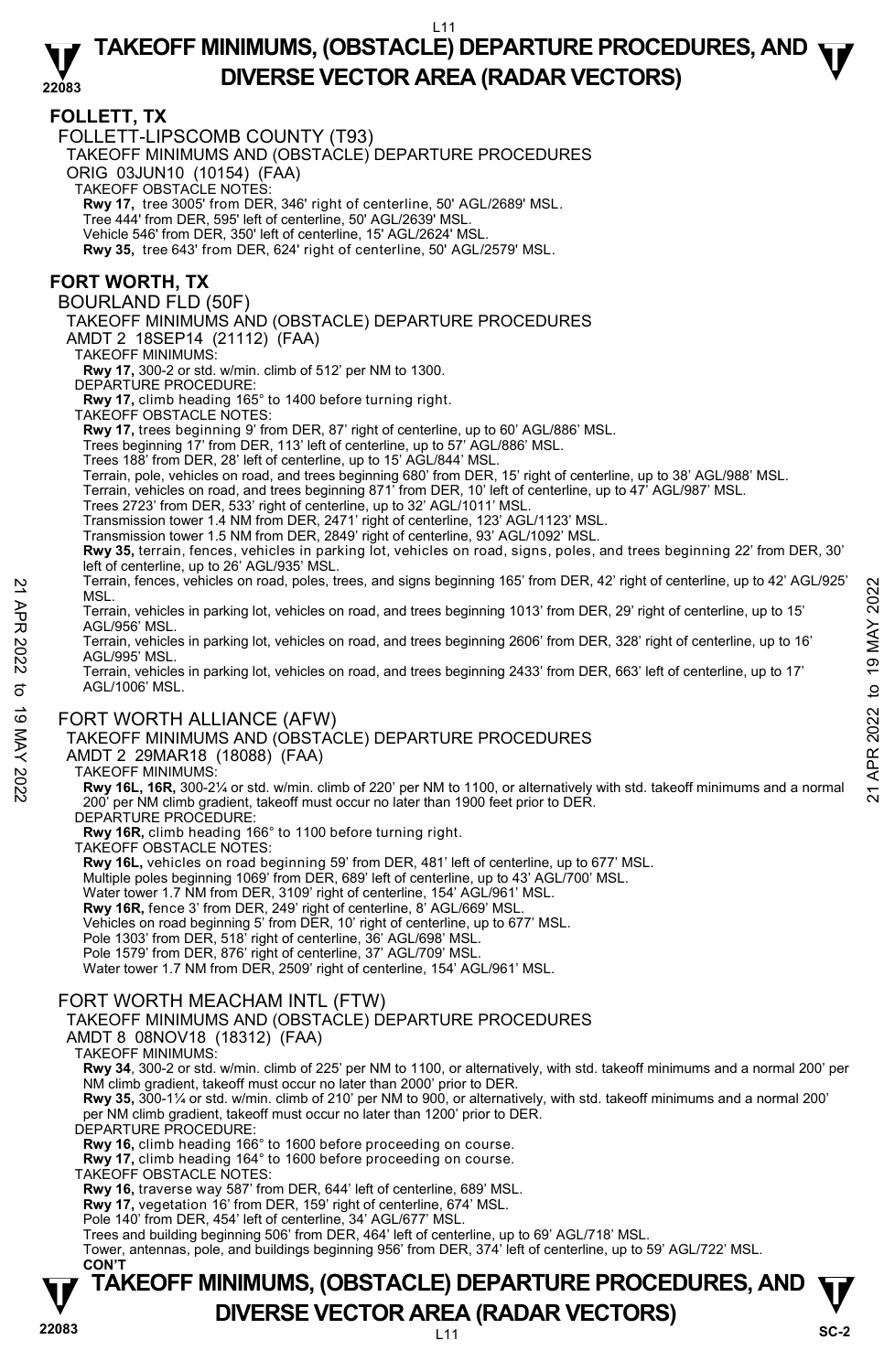#### **22083 TAKEOFF MINIMUMS, (OBSTACLE) DEPARTURE PROCEDURES, AND**  $\Psi$ **DIVERSE VECTOR AREA (RADAR VECTORS)**

# **FORT WORTH, TX (CON'T)**

L12 FORT WORTH MEACHAM INTL (FTW) (CON'T) **Rwy 34,** traverse ways beginning 5' from DER, 236' left of centerline, up to 722' MSL.<br>Tree and poles beginning 974' from DER, 681' right of centerline, up to 746' MSL. Pole 2351' from DER, 986' right of centerline, 39' AGL/770' MSL. Pole 2469' from DER, 1138' right of centerline, 35' AGL/774' MSL. Pole 2628' from DER, 1167' right of centerline, 47' AGL/787' MSL. Elevator and building beginning 1.5 NM from DER, 2768' right of centerline, 254' AGL/970' MSL. **Rwy 35,** trees and traverse way beginning 0' from DER, 248' left of centerline, up to 690' MSL. Terrain beginning 19' from DER, 342' right of centerline, up to 687' MSL. Trees beginning 302' from DER, 479' left of centerline, up to 51' AGL/691' MSL. Traverse way, terrain, poles, and fence beginning 328' from DER, 229' right of centerline, up to 697' MSL. Terrain 978' from DER, 695' right of centerline, 701' MSL. Traverse way, terrain, and fence beginning 990' from DER, 661' right of centerline, up to 713' MSL. Traverse way, fence, and terrain beginning 1008' from DER, 118' right of centerline, up to 714' MSL. Tree 1342' from DER, 838' left of centerline, 29' AGL/705' MSL. Traverse way and dam beginning 1343' from DER, 1' right of centerline, up to 715' MSL. Sign 1531' from DER, 282' left of centerline, 6' AGL/707' MSL. Traverse way beginning 1584' from DER, 718' right of centerline, 720' MSL. Pole 3020' from DER, 1209' left of centerline, 62' AGL/755' MSL. Transmission line beginning 6006' from DER, 1288' left of centerline, up to 99' AGL/821' MSL. Transmission line 1 NM from DER, 1957' left of centerline, 98' AGL/826' MSL. FORT WORTH SPINKS (FWS) TAKEOFF MINIMUMS AND (OBSTACLE) DEPARTURE PROCEDURES AMDT 3A 27JAN22 (22083) (FAA) TAKEOFF MINIMUMS: **Rwys 18L, 36R**, NA-Environmental DEPARTURE PROCEDURE: **Rwy 18R,** climb heading 177° to 1200 before turning right. TAKEOFF OBSTACLE NOTES: **Rwy 18R,** transmission line 2482' from DER, 1003' right of centerline, 64' AGL/752' MSL. Tree 4909' from DER, 1556'left of centerline, 830' MSL. **Rwy 36L,** transmission line 2942' from DER, 1189' left of centerline, 95' AGL/795' MSL. KENETH COPELAND (4T2) TAKEOFF MINIMUMS AND (OBSTACLE) DEPARTURE PROCEDURES ORIG 05JAN17 (17005) (FAA) TAKEOFF OBSTACLE NOTES: **Rwy 17,** trees, wall, and rd beginning 7' from DER, 65' right of centerline, up to 79' AGL/732' MSL. Wsk, grd, and trees beginning 46' from DER, 214' left of centerline, up to 24' AGL/685' MSL. Trees beginning 470' from DER, 291' left of centerline, up to 41' AGL/710' MSL. Trees beginning 1902' from DER, 390' left of centerline, up to 79' AGL/727' MSL. Trees beginning 1986' from DER, 559' left of centerline, up to 82' AGL/729' MSL. Trees beginning 2382' from DER, 885' left of centerline, up to 86' AGL/742' MSL. **Rwy 35,** wall 2' from DER, 228' right of centerline, 3' AGL/691' MSL. Grd 7' from DER, 189' left of centerline, 1' AGL/689' MSL. Grd beginning 8' from DER, 359' right of centerline, up to 698' MSL. Tree 53' from DER, 354' left of centerline, 21' AGL/700' MSL. Trees, grd beginning 117' from DER, 200' right of centerline, up to 30' AGL/716' MSL. Rd, trees beginning 241' from DER, 271' right of centerline, up to 20' AGL/719' MSL. Trees beginning 285' from DER, 487' left of centerline, up to 43' AGL/714' MSL. Trees beginning 913' from DER, 610' right of centerline, up to 44' AGL/726' MSL. Trees beginning 1000' from DER, 235' right of centerline, up to 44' AGL/728' MSL. Trees beginning 2040' from DER, 99' left of centerline, up to 99' AGL/751' MSL. **FORT WORTH NAS JRB (CARSWELL FLD) (KNFW)**  FORT WORTH, TX TAKEOFF MINIMUMS AND (OBSTACLE) DEPARTURE PROCEDURES AMDT 1 24FEB22 (22055) (USN) TAKEOFF OBSTACLE NOTES: **Rwy 18,** antenna 1' from DER, 249' right of centerline, 13' AGL/652' MSL. Terrain 0' from DER, 500' left of centerline, 653' MSL. Terrain 1014' from DER, 772' right of centerline, 677' MSL. Terrain 380' from DER, 602' right of centerline, 667' MSL. TAKEOFF OBSTACLE NOTES:<br> **EVALUATE:** The 2482 from DER, 1003' right of centerline, 64' AGL/752' MSL.<br>
Tree 4909' from DER, 1556'left of centerline, 830' MSL.<br> **EVALUATE:** THE COPELAND (4T2)<br> **EVALUATE:** THE COPELAND (4T2)

# **22083** L12 **TAKEOFF MINIMUMS, (OBSTACLE) DEPARTURE PROCEDURES, AND**  $\Psi$ **DIVERSE VECTOR AREA (RADAR VECTORS)** SC-2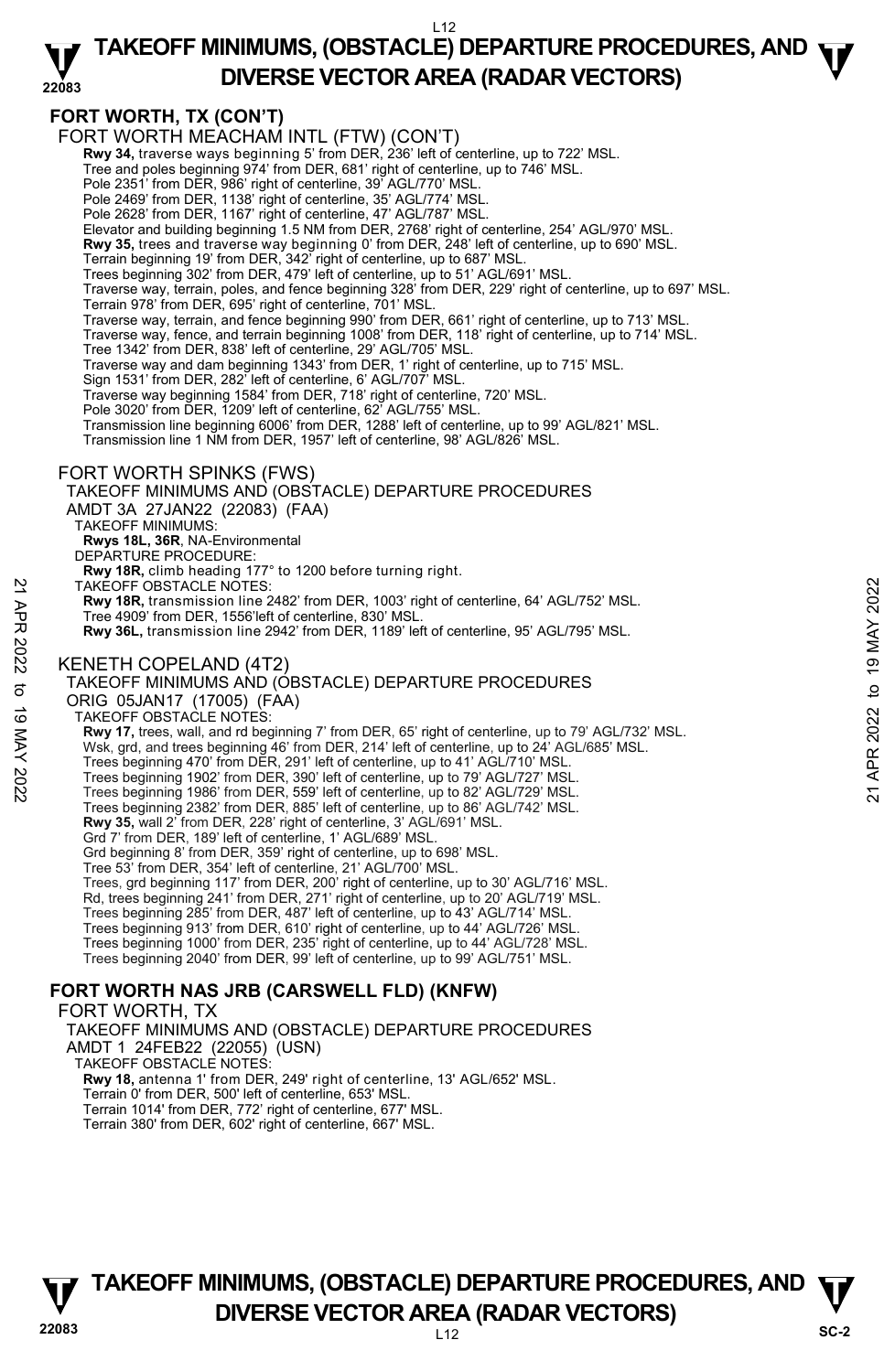#### **22083 TAKEOFF MINIMUMS, (OBSTACLE) DEPARTURE PROCEDURES, AND**  $\Psi$ **DIVERSE VECTOR AREA (RADAR VECTORS)**

# **GAINESVILLE, TX**

GAINESVILLE MUNI (GLE) TAKEOFF MINIMUMS AND (OBSTACLE) DEPARTURE PROCEDURES AMDT 1 05JAN17 (17005) (FAA) TAKEOFF OBSTACLE NOTES: **Rwy 13,** trees beginning 13' from DER, 147' left of centerline, up to 12' AGL/804' MSL.<br>Tree 185' from DER, 513' left of centerline, 18' AGL/809' MSL. **Rwy 18,** REIL 41' from DER, 126' right of centerline, 2' AGL/794' MSL. REIL 42' from DER, 125' left of centerline, 3' AGL/794' MSL. Tree 85' from DER, 468' left of centerline, 24' AGL/815' MSL. Tree and poles beginning 156' from DER, 502' left of centerline, up to 32' AGL/822' MSL. Vent on bldg and poles beginning 478' from DER, 500' left of centerline, up to 827' MSL. **Rwy 31,** tree 18' from DER, 237' right of centerline, 22' AGL/847' MSL.<br>Trees beginning 23' from DER, 271' right of centerline, up to 24' AGL/850' MSL. Trees and fence beginning 148' from DER, 335' right of centerline, up to 28' AGL/855' MSL. Vent on bldg 613' from DER, 641' left of centerline, 854' MSL. Vent on bldg and bldgs beginning 737' from DER, 524' left of centerline, up to 857' MSL. Trees beginning 1610' from DER, 519' left of centerline, up to 873' MSL. Trees beginning 1711' from DER, 114' left of centerline, up to 64' AGL/885' MSL. Trees beginning 1824' from DER, 29' left of centerline, up to 886' MSL. Trees beginning 1940' from DER, 52' left of centerline, up to 76' AGL/890' MSL. Trees beginning 1990' from DER, 8' left of centerline, up to 77' AGL/895' MSL. Tree 2227' from DER, 142' right of centerline, 68' AGL/885' MSL. Tree 2597' from DER, 674' right of centerline, 69' AGL/893' MSL. **Rwy 36,** REIL 37' from DER, 124' left of centerline, 3' AGL/847' MSL. REIL 37' from DER, 124' right of centerline, 3' AGL/847' MSL. Bush, grd, and fence beginning 115' from DER, 299' right of centerline, up to 868' MSL. Fence and grd beginning 150' from DER, 417' left of centerline, up to 5' AGL/864' MSL. Tree, bush, and grd beginning 337' from DER, 369' left of centerline, up to 865' MSL. Fence and grd beginning 596' from DER, 400' left of centerline, up to 868' MSL. Bush 799' from DER, 514' right of centerline, 871' MSL. Fence 806' from DER, 364' left of centerline, 869' MSL. Tree 947' from DER, 429' right of centerline, 873' MSL. Tree 1060' from DER, 459' left of centerline, 878' MSL. Poles and trees beginning 1233' from DER, 57' left of centerline, up to 31' AGL/890' MSL. Poles and tree beginning 1289' from DER, 131' right of centerline, up to 33' AGL/882' MSL. Tree 2642' from DER, 466' left of centerline, 922' MSL. FOX STEPHENS FLD - GILMER MUNI (JXI) Exam (1991 Trom DER, 364' left of centerline, 869' MSL.<br>
Tree 947' from DER, 364' left of centerline, 869' MSL.<br>
Tree 947' from DER, 429' right of centerline, 873' MSL.<br>
Poles and trees beginning 1233' from DER, 57' left

# **GILMER, TX**

TAKEOFF MINIMUMS AND (OBSTACLE) DÈPARTURE PROCEDURES AMDT 1 19SEP13 (21112) (FAA) TAKEOFF MINIMUMS: **Rwy 18,** 300-1 or std. w/min. climb of 445' per NM to 700. DEPARTURE PROCEDURE: **Rwy 18,** climb heading 177° to 1000 before turning left. TAKEOFF OBSTACLE NOTES: **Rwy 18,** trees beginning 262' from DER, 226' left of centerline, up to 100' AGL/529' MSL. Trees beginning 495' from DER, 125' right of centerline, up to 100' AGL/569' MSL. **Rwy 36,** trees beginning 12' from DER, 131' left of centerline, up to 100' AGL/510' MSL. Trees beginning 236' from DER, 34' right of centerline, up to 100' AGL/509' MSL. Tree 2400' from DER, 436' left of centerline, 100' AGL/519' MSL. Light tower 2806' from DER, 825' right of centerline, 150' AGL/540' MSL. Light tower 3277' from DER, 1284' right of centerline, 150' AGL/546' MSL. Tree 3820' from DER, 728' left of centerline, 100' AGL/539' MSL.

# **GLADEWATER, TX**

GLADEWATER MUNI (07F) TAKEOFF MINIMUMS AND (OBSTACLE) DEPARTURE PROCEDURES

AMDT 1 02JUN11 (11153) (FAA)

TAKEOFF MINIMUMS:

**Rwy 17,** 300-1¾ or std. w/min. climb of 285' per NM to 600. **Rwy 32,** 300-1.

**Rwy 35,** Std. w/min. climb of 280' per NM to 1300 or 1100-2 ½ for climb in visual conditions.

DEPARTURE PROCEDURE

**Rwy 32,** climb heading 320° to 1100 before turning right.

**Rwy 35,** for climb in visual conditions cross Gladewater Municipal Airport at or above 1200 before proceeding on course.

**CON'T** 

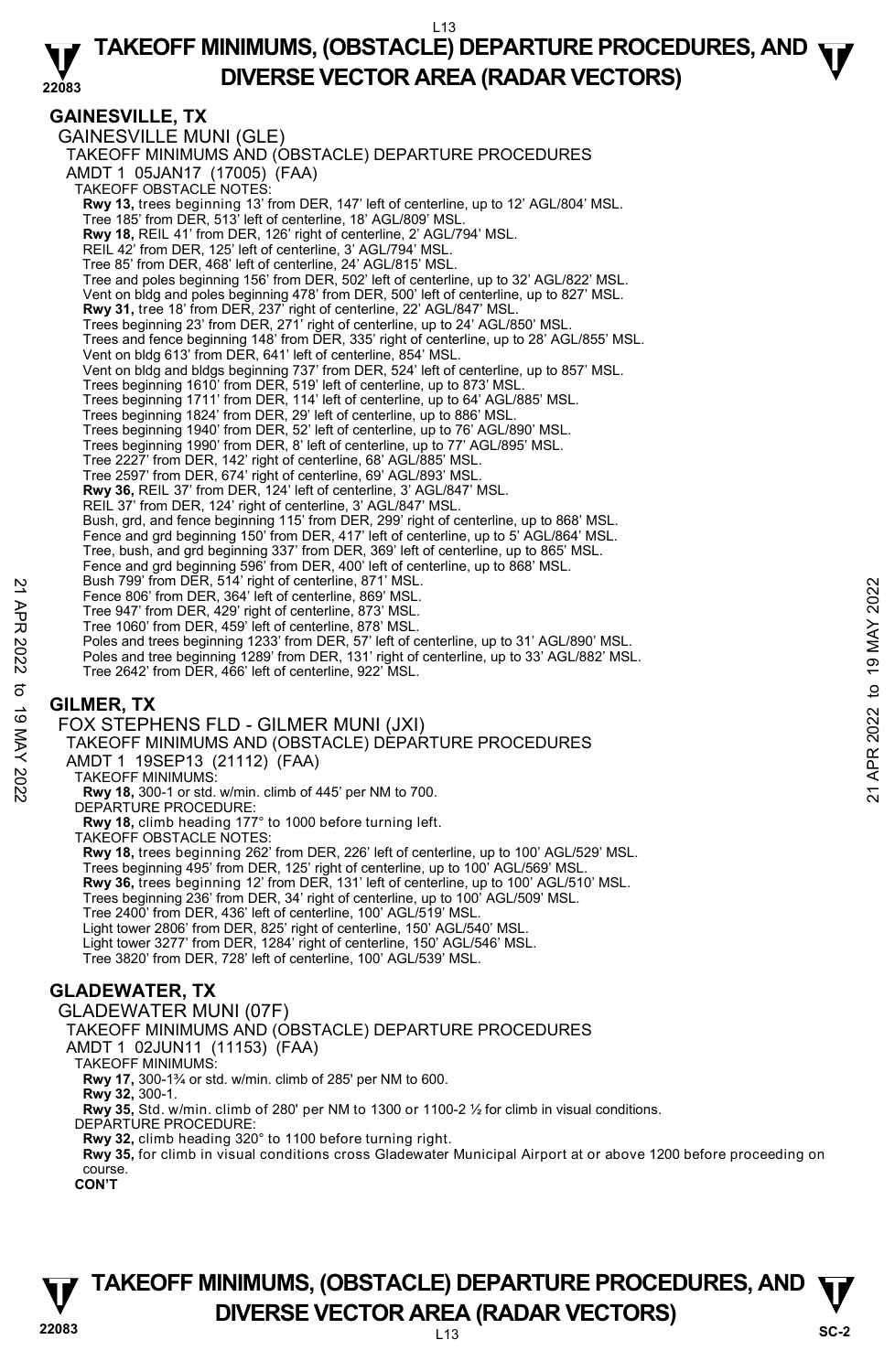#### **22083 TAKEOFF MINIMUMS, (OBSTACLE) DEPARTURE PROCEDURES, AND**  $\Psi$ **DIVERSE VECTOR AREA (RADAR VECTORS)**

# **GLADEWATER, TX (CON'T)**

GLADEWATER MUNI (07F) (CON'T) TAKEOFF OBSTACLE NOTES:

**Rwy 14,** vehicles on roadway beginning 450' from DER, left and right of centerline, up to 17' AGL/311' MSL.

Trees beginning 770' from DER, left and right of centerline, up to 100' AGL/394' MSL. Power lines 3524' from DER, left to right of centerline, 150' AGL/420' MSL.

**Rwy 17,** vehicles on roadway beginning 212' from DER, left and right of centerline, up to 17' AGL/311' MSL.

Trees beginning 624' from DER, left and right of centerline, up to 100' AGL/509' MSL. Power lines 1807' from DER, left to right of centerline, 150' AGL/439' MSL.

**Rwy 32,** trees beginning 12' from DER, left and right of centerline, up to 100' AGL/429' MSL. **Rwy 35,** trees beginning 47' from DER, left and right of centerline, up to 100' AGL/429' MSL.

Power lines 1.4 NM from DER, 844' right of centerline, 75' AGL/520' MSL.

### **GRAFORD, TX**

POSSUM KINGDOM (F35)

TAKEOFF MINIMUMS AND (OBSTACLE) DEPARTURE PROCEDURES

ORIG-A 03JUN10 (10154) (FAA)

TAKEOFF MINIMUMS:

**Rwy 20,** 400-2½ or std. w/ a min. climb of 212' per NM to 1500 or alternatively, with standard takeoff minimums and a normal 200' per NM climb gradient, takeoff must occur no later than 1600' prior to DER. DEPARTURE PROCEDURE:

**Rwy 20,** climb heading 204° to 1500 before turning left.

TAKEOFF OBSTACLE NOTES:

**Rwy 2,** trees beginning 31' from DER, 22' left of centerline, up to 100' AGL/1099' MSL. Trees beginning 1023' from DER, 114' right of centerline, up to 100' AGL/1129' MSL. **Rwy 20,** vehicle on roadway 116' from DER, 498' right of centerline, 15' AGL/1024' MSL. Trees beginning 494' from DER, 126' right of centerline, up to 100' AGL/1109' MSL. Trees beginning 977' from DER, 115' left of centerline, up to 100' AGL/1109' MSL. Trees beginning 2.29 miles from DER, 1679' left of centerline, up to 100' AGL/1329' MSL.

### **GRAHAM, TX**

GRAHAM MUNI (RPH) TAKEOFF MINIMUMS AND (OBSTACLE) DEPARTURE PROCEDURES AMDT 3 20JUN19 (19171) (FAA) TAKEOFF MINIMUMS: **Rwy 3,** 300-1⅝ or std. w/min. climb of 210' per NM to 1400. **Rwy 36**, 300-1⅝. DEPARTURE PROCEDURE: **Rwy 18,** climb heading 190° to 2000 before turning east. **Rwy 21,** climb heading 227° to 2000 before turning north. TAKEOFF OBSTACLE NOTES: **Rwy 3**, trees beginning 46' from DER, 91' right of centerline, up to 1149' MSL.<br>Tree 92' from DER, 240' left of centerline, 1123' MSL. Tree 253' from DER, 253' left of centerline, 1131' MSL. Tree 322' from DER, 354' left of centerline, 1133' MSL. Tree 424' from DER, 290' left of centerline, 1140' MSL. Tree 439' from DER, 90' left of centerline, 1145' MSL. Tree 550' from DER, 313' left of centerline, 1146' MSL. Tree 554' from DER, 219' left of centerline, 1148' MSL. Pole, tower, tree beginning 599' from DER, 11' left of centerline, up to 38' AGL/1154' MSL. Trees beginning 734' from DER, 88' right of centerline, up to 1151' MSL. Tree 1.3 NM from DER, 2322' left of centerline, 100' AGL/1329' MSL. **Rwy 18,** trees beginning 102' from DER, 31' left of centerline, up to 100' AGL/1199' MSL. Tree 179' from DER, 282' right of centerline, 100' AGL/1199' MSL. **Rwy 21,** trees beginning 24' from DER, 32' left of centerline, up to 1127' MSL. Tree 33' from DER, 373' right of centerline, 1124' MSL. Pole, tree beginning 35' from DER, 82' right of centerline, up to 29' AGL/1139' MSL. Pole, tree, transmission line beginning 229' from DER, 252' right of centerline, up to 45' AGL/1159' MSL. Transmission line beginning 1598' from DER, 106' left of centerline, up to 80' AGL/1170' MSL. **Rwy 36,** other 0' from DER, 53' left of centerline, 7' AGL/1113' MSL. Pole 21' from DER, 195' left of centerline, 30' AGL/1141' MSL. Vehicles on roadway beginning 48' from DER, 148' left of centerline, up to 17' AGL/1156' MSL. Fence 53' from DER, 20' right of centerline, 7' AGL/1113' MSL. Pole 86' from DER, 381' left of centerline, 50' AGL/1168' MSL. Vehicles on roadway, bldg beginning 165' from DER, 115' right of centerline, up to 17' AGL/1126' MSL. Tree, bldg beginning 212' from DER, 65' left of centerline, up to 100' AGL/1259' MSL. Bldg 369' from DER, 47' right of centerline, 20' AGL/1129' MSL. Tree 923' from DER, 735' left of centerline, 100' AGL/1339' MSL. **GRAHAM, TX**<br>  $\frac{22}{27}$ <br> **GRAHAM MUNI (RPH)**<br>
TAKEOFF MINIMUMS AND (OBSTACLE) DEPARTURE PROCEDURES<br>
AMDT 3 20JUNN19 (19171) (FAA)<br>
TAKEOFF MINIMUMS:<br>
TAKEOFF MINIMUMS:<br>
TAKEOFF MINIMUMS:<br>
TAKEOFF MINIMUMS:<br>
TAKEOFF MINI

# **22083** L14 **TAKEOFF MINIMUMS, (OBSTACLE) DEPARTURE PROCEDURES, AND**  $\Psi$ **DIVERSE VECTOR AREA (RADAR VECTORS)** SC-2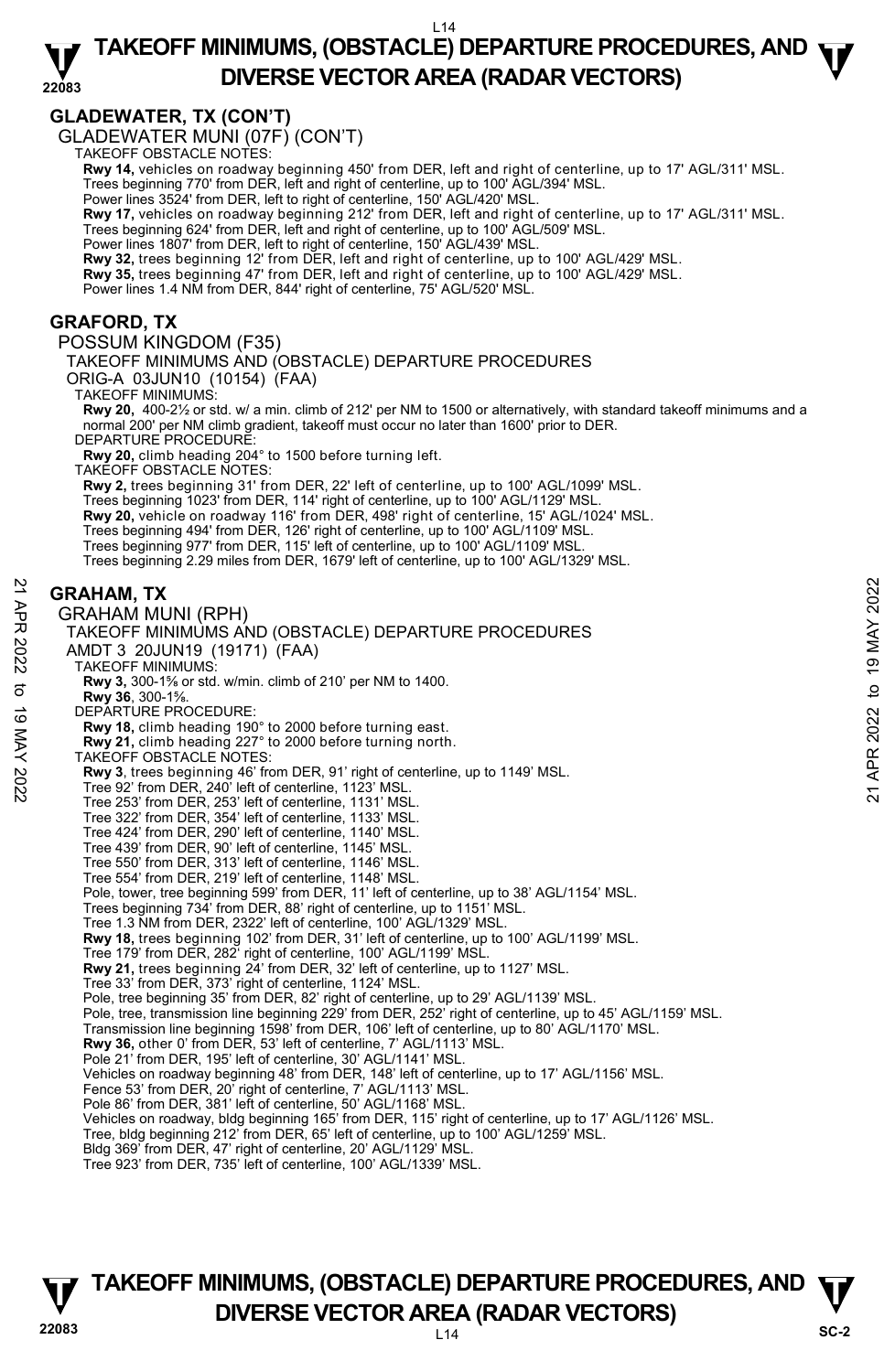### **22083 TAKEOFF MINIMUMS, (OBSTACLE) DEPARTURE PROCEDURES, AND**  $\Psi$ **DIVERSE VECTOR AREA (RADAR VECTORS)**

# **GRANBURY, TX**

GRANBURY RGNL (GDJ)

TAKEOFF MINIMUMS AND (OBSTACLE) DEPARTURE PROCEDURES

AMDT 2 05MAY11 (11125) (FAA)

TAKEOFF MINIMUMS:

**Rwy 14,** 300-1. DEPARTURE PROCEDURE:

**Rwy 14,**climb heading 144° to 1700 before turning right.

TAKEOFF OBSTACLE NOTES:

**Rwy 14,** vehicles on road beginning 1020' from DER, on centerline, 15' AGL/814' MSL.<br>Trees and power poles beginning at DER, 75' right of centerline, up to 100' AGL/879' MSL.

Trees, power poles, light poles and vehicles on road beginning at DER, 251' left of centerline, up to 100' AGL/899' MSL. **Rwy 32,** train on railroad tracks, transmission poles and tree beginning 339' from DER, 107' right of centerline,<br>76'AGL/845' MSL.

Trees, vehicles on road and bush beginning 14' from DER, 198' left of centerline, up to 46' AGL/815' MSL.

# **GRAND PRAIRIE, TX**

GRAND PRAIRIE MUNI (GPM) TAKEOFF MINIMUMS AND (OBSTACLE) DEPARTURE PROCEDURES AMDT 5A 17JUN21 (21168) (FAA) DEPARTURE PROCEDURE: **Rwy 18,** climb on heading 192° to 2500 before proceeding on course. **Rwy 36,** climb on heading 357° to 1400 before turning southbound. TAKEOFF OBSTACLE NOTES: **Rwy 18,** antenna, tower, vehicles on road.

Sign, pole, and trees beginning 190' from DER, 410' right of centerline, up to 37' AGL/620' MSL.  **Rwy 36,** pole 2686' from DER, 121' left of centerline, 75' AGL/653' MSL.

# **GREENVILLE, TX**

MAJORS (GVT)

TAKEOFF MINIMUMS AND (OBSTACLE) DEPARTURE PROCEDURES AMDT 1 25SEP08 (08269) (FAA) TAKEOFF OBSTACLE NOTES: **Rwy 17,** trees beginning 1832' from DER, 397' right of centerline, up to 49' AGL/578' MSL.

# **GRUVER, TX**

GRUVER MUNI (E19) TAKEOFF MINIMUMS AND (OBSTACLE) DEPARTURE PROCEDURES ORIG 20OCT11 (11293) (FAA) TAKEOFF OBSTACLE NOTES: **Rwy 2,** fence beginning 10' from DER, 284' right of centerline, 4' AGL/3191' MSL. **Rwy 20,** vehicle on road 87' from DER, 467' left of centerline, 15' AGL/3219' MSL. Fence beginning 22' from DER, 204' right of centerline, 4' AGL/3209' MSL. MAJORS (GVT)<br>
TAKEOFF MINIMUMS AND (OBSTACLE) DEPARTURE PROCEDURES<br>
AMDT 1 25SEP08 (08269) (FAA)<br>
21 AMEOFF OBSTACLE NOTES:<br>
Rwy 17, trees beginning 1832' from DER, 397' right of centerline, up to 49' AGL/578' MSL.<br> **GRUVE** 

# **HASKELL, TX**

HASKELL MUNI (15F) TAKEOFF MINIMUMS AND (OBSTACLE) DEPARTURE PROCEDURES AMDT 1 04APR91 (91094) (FAA) TAKEOFF MINIMUMS: **Rwy 18,** 600-2 or std. with a min. climb of 340' per NM to 2300. DEPARTURE PROCEDURE: **Rwy 18,** climb runway heading to 2300 before proceeding on course.

# **HENDERSON, TX**

**TAKEOFF MINIMUMS, (OBSTACLE) DEPARTURE PROCEDURES, AND**  $\Psi$ **DIVERSE VECTOR AREA (RADAR VECTORS)** SC-2 RUSK COUNTY (RFI) TAKEOFF MINIMUMS AND (OBSTACLE) DEPARTURE PROCEDURES AMDT 2 08APR10 (10098) (FAA) TAKEOFF MINIMUMS: **Rwy 12,** 300-1. **Rwy 30,** 300-1¼ or std. w/ min. climb of 282' per NM to 700. DEPARTURE PROCEDURE: **Rwy 12,** climb heading 123° to 1100 before turning northbound. **Rwy 30,** climb heading 303° to 2100 before turning northbound.  **Rwy 35,** climb heading 347° to 1900 before turning westbound. TAKEOFF OBSTACLE NOTES: **Rwy 12,** multiple trees beginning 143' from DER, 440' right of centerline, up to 100' AGL/549' MSL.<br>Multiple trees beginning 237' from DER, 59' left of centerline, up to 100' AGL/609' MSL. Vehicle on road beginning 652' from DER, 401' left of centerline, up to 15' AGL/464' MSL. Terrain beginning 82' from DER, 18' right of centerline 447' MSL. Terrain beginning 291' from DER, 132' left of centerline, 506' MSL. **CON'T**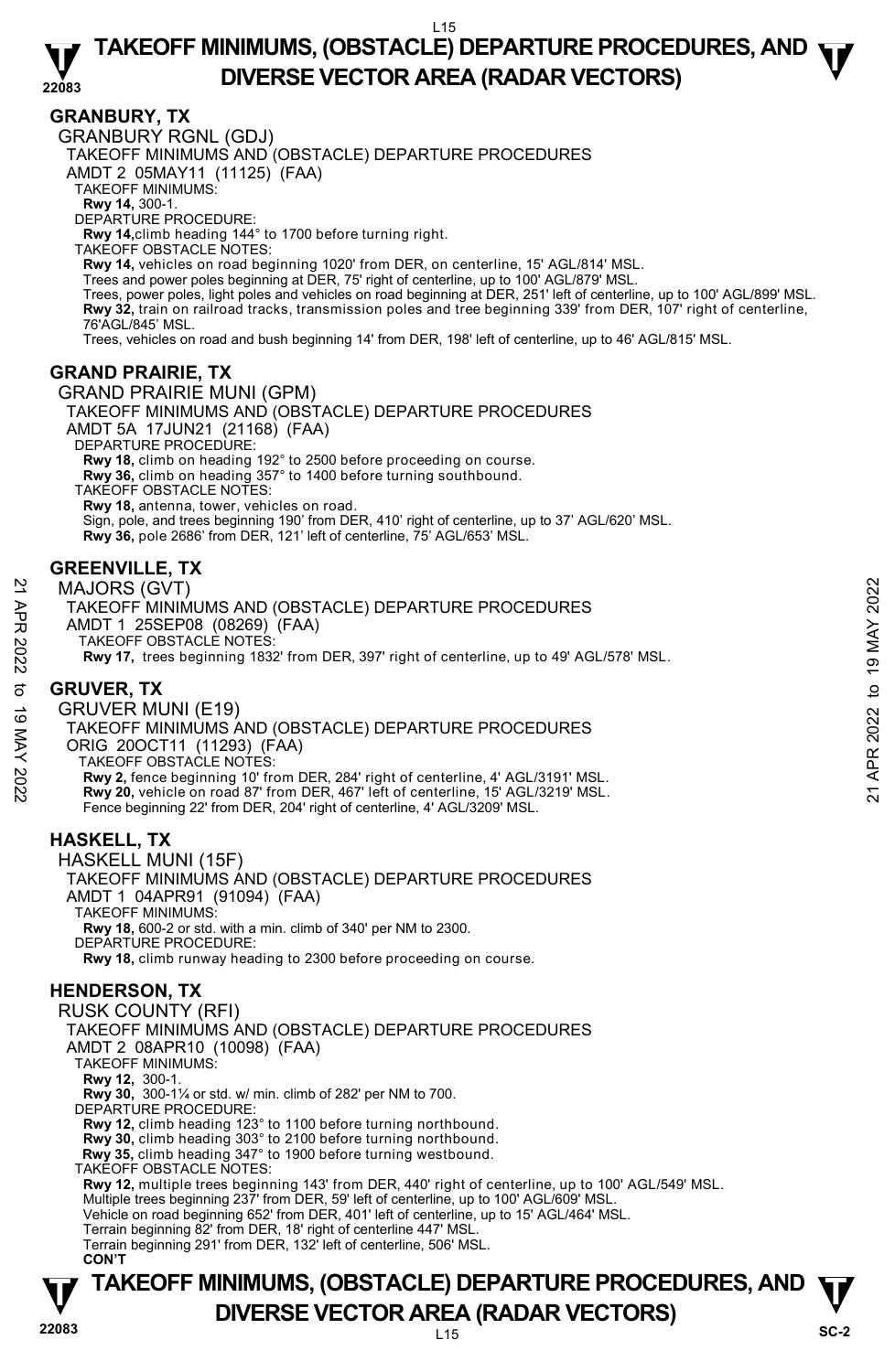

#### **22083 TAKEOFF MINIMUMS, (OBSTACLE) DEPARTURE PROCEDURES, AND**  $\Psi$ **DIVERSE VECTOR AREA (RADAR VECTORS)**

# **HENDERSON, TX (CON'T)**

RUSK COUNTY (RFI) (CON'T)

**Rwy 17,** multiple trees beginning 399' from DER, 86' right of centerline, up to 100' AGL/539' MSL. <br>Multiple trees beginning 163' from DER, 103' left of centerline, up to 100' AGL/549' MSL.

**Rwy 30,** multiple trees beginning 640' from DER, 116' right of centerline, up to 100' AGL/539' MSL. Multiple trees beginning 478' from DER, 141' left of centerline, up to 100' AGL/539' MSL.

Terrain beginning 41' from DER, 334' right of centerline, 0' AGL/437' MSL.

Terrain beginning 102' from DER, 459' left of centerline, 0' AGL/437' MSL.

**Rwy 35,** vehicle on road beginning 145' from DER, 333' right of centerline, up to 15' AGL/454' MSL.

Trees beginning 1155' from DER, 353' right of centerline, up to 100' AGL/549' MSL.

Trees beginning 158' from DER, 269' left of centerline, up to 100' AGL/539' MSL.

# **HEREFORD, TX**

HEREFORD MUNI (HRX)

TAKEOFF MINIMUMS AND (OBSTACLE) DEPARTURE PROCEDURES

ORIG 11FEB10 (10042) (FAA)

TAKEOFF MINIMUMS:

**Rwys 14, 32,** NA-Environmental. TAKEOFF OBSTACLE NOTES:

**Rwy 2,** tree 68' from DER, 495' left of centerline, 50' AGL/3834' MSL.

Trees beginning 280' from DER, 535' right of centerline, up to 50 AGL/3834' MSL.

Trees beginning 984' from DER, 504' left of centerline, up to 50' AGL/3834' MSL.

**Rwy 20,** trees beginning 61' from DER, 461' right of centerline, up to 50' AGL/3839' MSL.

Trees beginning 497' from DER, 606' left of centerline, up to 50' AGL/3839' MSL.

Tree 1603' from DER, 760' right of centerline, 50' AGL/3829' MSL.

### **HIGGINS, TX**

HIGGINS/LIPSCOMB COUNTY (1X1)

TAKEOFF MINIMUMS AND (OBSTACLE) DEPARTURE PROCEDURES

ORIG 03JUN10 (21336) (FAA)

TAKEOFF OBSTACLE NOTES:

**Rwy 36,** vehicles on road beginning at DER, 225' left of centerline and 317' right of centerline, up to 15' AGL/2594' MSL. ORIG 03JUN10 (21336) (FAA)<br>
TAKEOFF OBSTACLE NOTES:<br>
TRAVERS, vehicles on road beginning at DER, 225' left of centerline and 317' right of centerline, up to 15' AGL/2594'<br>
NSL.<br>
Trees beginning 427' from DER, on centerlin

Trees beginning 427' from DER, on centerline, up to 60' AGL/2639' MSL.

# **HILLSBORO, TX**

HILLSBORO MUNI (INJ)

#### TAKEOFF MINIMUMS AND (OBSTACLE) DEPARTURE PROCEDURES

ORIG 16FEB06 (06047) (FAA)

TAKEOFF MINIMUMS:

**Rwy 16,** 600-3 or std. w/ min. climb of 250' per NM to 1500, or 1100-2 ½ for climb in visual conditions.

DEPARTURE PROCEDURE:

**Rwy 16,** for climb in visual conditions: Cross Hillsboro Muni Airport at or above 1600 before proceeding on course.

# **LANCASTER, TX**

LANCASTER RGNL (LNC)

TAKEOFF MINIMUMS AND (OBSTACLE) DEPARTURE PROCEDURES AMDT 3 18SEP14 (14261) (FAA)

TAKEOFF MINIMUMS:

**Rwy 31,** 300-1¼ or std. w/min. climb of 205' per NM to 800, or alternatively, with standard takeoff minimums and a normal 200' per NM climb gradient, takeoff must occur no later than 1200' prior to DER. DEPARTURE PROCEDURE:

**Rwy 31,** climb heading 314° to 1800 before turning left.

TAKEOFF OBSTACLE NOTES:

**Rwy 31,** trees 888' from DER, 637' right of centerline, up to 35' AGL/536' MSL.

Trees beginning 1133' from DER, 479' left of centerline, up to 45' AGL/541' MSL.

Transmission tower 1 NM from DER, 1685' right of centerline, 127' AGL/661' MSL.

# **LEVELLAND, TX**

LEVELLAND MUNI (LLN) TAKEOFF MINIMUMS AND (OBSTACLE) DEPARTURE PROCEDURES AMDT 4A 02DEC21 (21336) (FAA) TAKEOFF MINIMUMS: **Rwy 35,** 400-2¼ or std. w/min. climb of 251' per NM to 4000. DEPARTURE PROCEDURE:

**Rwy 26,** for climb in visual conditions cross Levelland Muni airport at or above 4400 before proceeding on course. TAKEOFF OBSTACLE NOTES:

**Rwy 8,** tree 61' from DER, 451' left of centerline, 55' AGL/3564' MSL.

**Rwy 26,** pole 53' from DER , 308' right of centerline, 24' AGL/3543' MSL.

Tree 265' from DER, 414' right of centerline, 31' AGL/3550' MSL. **CON'T** 

# **TAKEOFF MINIMUMS, (OBSTACLE) DEPARTURE PROCEDURES, AND**  $\Psi$ **DIVERSE VECTOR AREA (RADAR VECTORS)** SC-2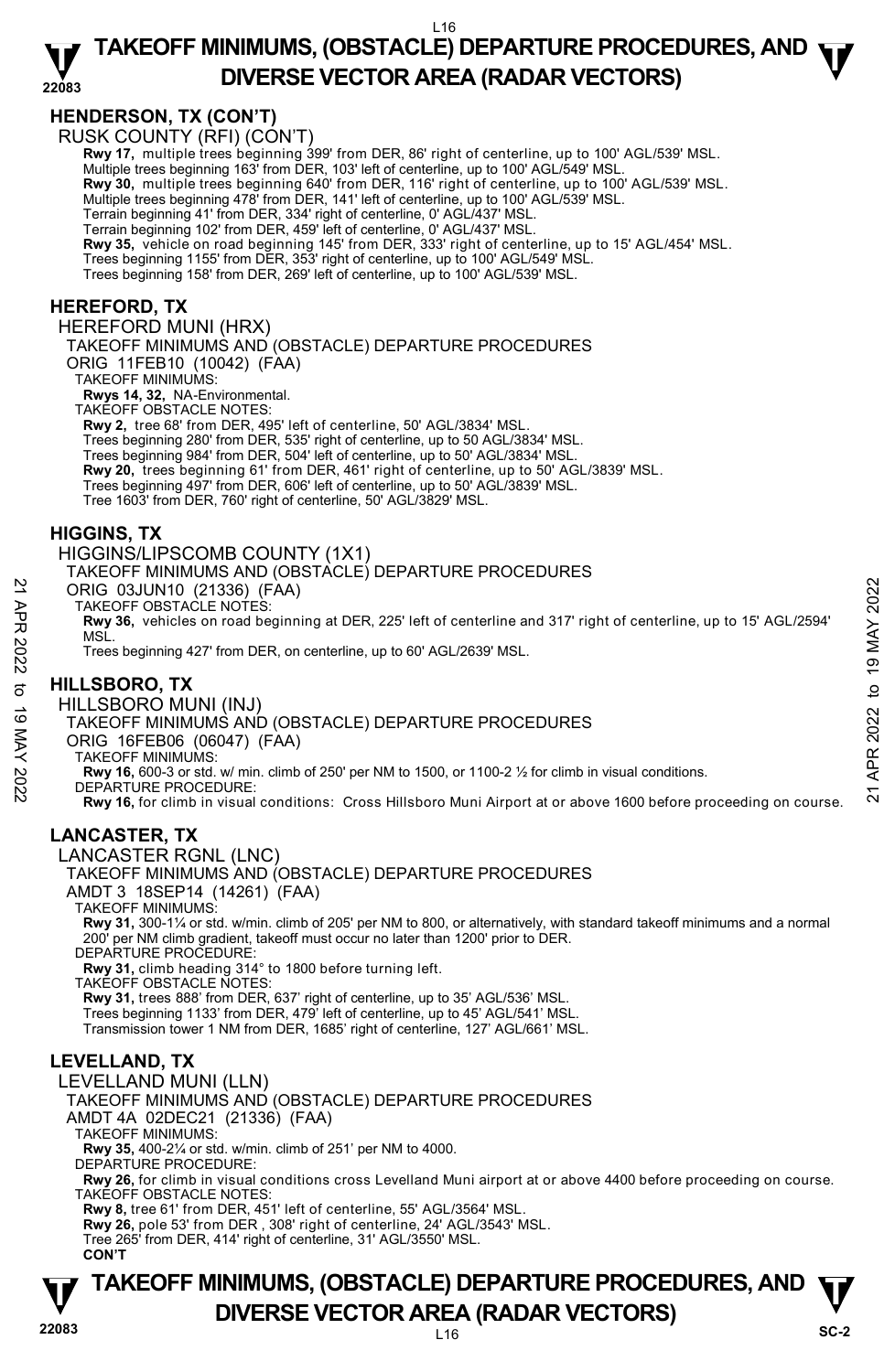#### **22083**  L17 **TAKEOFF MINIMUMS, (OBSTACLE) DEPARTURE PROCEDURES, AND**  $\Psi$ **DIVERSE VECTOR AREA (RADAR VECTORS)**

# **LEVELLAND, TX (CON'T)**

LEVELLAND MUNI (LLN) (CON'T)

**Rwy 17,** vehicle on road 4' from DER, 387' left of centerline, 15' AGL/3522' MSL. Vehicle on road 205' from DER, 388' left of centerline, 15' AGL/3521' MSL. Tree 1291' from DER, 188' right of centerline, 55' AGL/3564' MSL. **Rwy 26,** building 1271' from DER, 811' left of centerline, 80' AGL/3593' MSL.

**Rwy 35,** building 124' from DER, 492' left of centerline, 29' AGL/3518' MSL.

Poles beginning 1186' from DER, 235' left of centerline, up to 54' AGL/3543' MSL.

Trees beginning 1250' from DER, left and right of centerline, up to 55' AGL/3561' MSL.

# **LITTLEFIELD, TX**

LITTLEFIELD TAYLOR BROWN MUNI (LIU)

TAKEOFF MINIMUMS AND (OBSTACLE) DEPARTURE PROCEDURES

ORIG 27JUN13 (13178) (FAA)

TAKEOFF OBSTACLE NOTES:

**Rwy 1**, trees beginning 391' from DER, 238' right of centerline, up to 55' AGL/3655' MSL.

Trees beginning 466' from DER, 277' left of centerline, up to 55' AGL/3655' MSL. **Rwy 13,** power poles beginning 623' from DER, across centerline, up to 35' AGL/3630' MSL. Trees beginning 1080' from DER, 694' left of centerline, up to 55' AGL/3650' MSL. **Rwy 19,** poles beginning 665' from DER, 353' left of centerline, up to 52' AGL/3638' MSL. Trees beginning 715' from DER, 521' left of centerline, up to 61' AGL/3644' MSL. Trees beginning 765' from DER, 576' right of centerline, up to 74' AGL/3657' MSL. **Rwy 31,** vehicle on road 365' from DER, left and right of centerline, up to 15' AGL/3635' MSL.

# **LONGVIEW, TX**

EAST TEXAS RGNL (GGG)

TAKEOFF MINIMUMS AND (OBSTACLE) DEPARTURE PROCEDURES

AMDT 1 20NOV08 (08325) (FAA)

TAKEOFF OBSTACLE NOTES:

**Rwy 13,** multiple trees 720' from DER, 547' left of centerline, up to 50' AGL/404' MSL.

- Multiple trees 1381' from DER, 600' right of centerline, up to 55' AGL/409' MSL.
- **Rwy 18,** multiple trees beginning 790' from DER, left and right of centerline, up to 94' AGL/459' MSL.<br>**Rwy 31,** tree 1489' from DER , 842' left of centerline, 49' AGL/406' MSL.

Tree 1737' from DER, 755' right of centerline, 63' AGL/420' MSL.

**Rwy 36,** multiple trees beginning 1590' from DER, 520' left of centerline, up to 84' AGL/438' MSL. Tree 2384' from DER , 18' right of centerline, 65' AGL/419' MSL. 22 A Rive 13.81 The three States of the DER, 547' left of centerline, up to 50' AGL/404' MSL.<br>
Multiple trees 1381' from DER, 600' right of centerline, up to 57 AGL/409' MSL.<br>
A River 18, and the trees beginning 790' from

# **LUBBOCK, TX**

LUBBOCK PRESTON SMITH INTL (LBB)

TAKEOFF MINIMUMS AND (OBSTACLE) DEPARTURE PROCEDURES

AMDT 1 26JUL12 (12208) (FAA)

TAKEOFF OBSTACLE NOTES:

**Rwy 17L,** vehicle on road, 556' from DER, 162' left of centerline 15' AGL/3279' MSL. **Rwy 26,** aircraft on taxiway 1174' from DER, on centerline, 42' AGL/ 3297' MSL. **Rwy 35R,** aircraft on taxiway 218' from DER 422' left or right of centerline, 42' AGL/3317' MSL. Rod on control tower, 2330' from DER, 877' left of centerline 136' AGL/3379' MSL.

# **MARSHALL, TX**

HARRISON COUNTY (ASL)

# TAKEOFF MINIMUMS AND (OBSTACLE) DEPARTURE PROCEDURES

ORIG 09FEB12 (12040) (FAA)

TAKEOFF MINIMUMS:

**Rwy 2,** 300-1 or std w/min. climb of 440' per NM to 600.

**Rwy 33,** 300-1¼.

TAKEOFF OBSTACLE NOTES:

**Rwy 2,** trees beginning 207' from DER, left and right of centerline, up to 100' AGL/439' MSL.

Trees beginning 1281' from DER, 371' right of centerline, up to 100' AGL/489' MSL. Trees beginning 3102' from DER, 163' left of centerline, up to 100' AGL/509' MSL.

Power lines beginning 3119' from DER, left and right of centerline, up to 120' AGL/509' MSL.

**Rwy 15,** trees beginning 81' from DER, 472' right of centerline, up to 94' AGL/394' MSL.

Trees beginning 180' from DER. 212' left of centerline, up to 90' AGL/410' MSL.

Trees beginning 1872' from DER, left and right of centerline, up to 121' AGL/401' MSL.

**Rwy 20,** numerous trees, buildings, and poles beginning 31' from DER, left and right of centerline, up to 100' AGL/469' MSL.

**Rwy 33,** trees beginning 264' from DER, left and right of centerline, up to 100' AGL/459' MSL.

Light poles beginning 573' from DER, 365' left of centerline, up to 120' AGL/509' MSL.

Power lines beginning 1649' from DER, left and right of centerline, up to 120' AGL/509' MSL. Trees beginning 1953' from DER, left and right of centerline, up to 100' AGL/529' MSL.

# **22083** L17 **TAKEOFF MINIMUMS, (OBSTACLE) DEPARTURE PROCEDURES, AND**  $\Psi$ **DIVERSE VECTOR AREA (RADAR VECTORS)** SC-2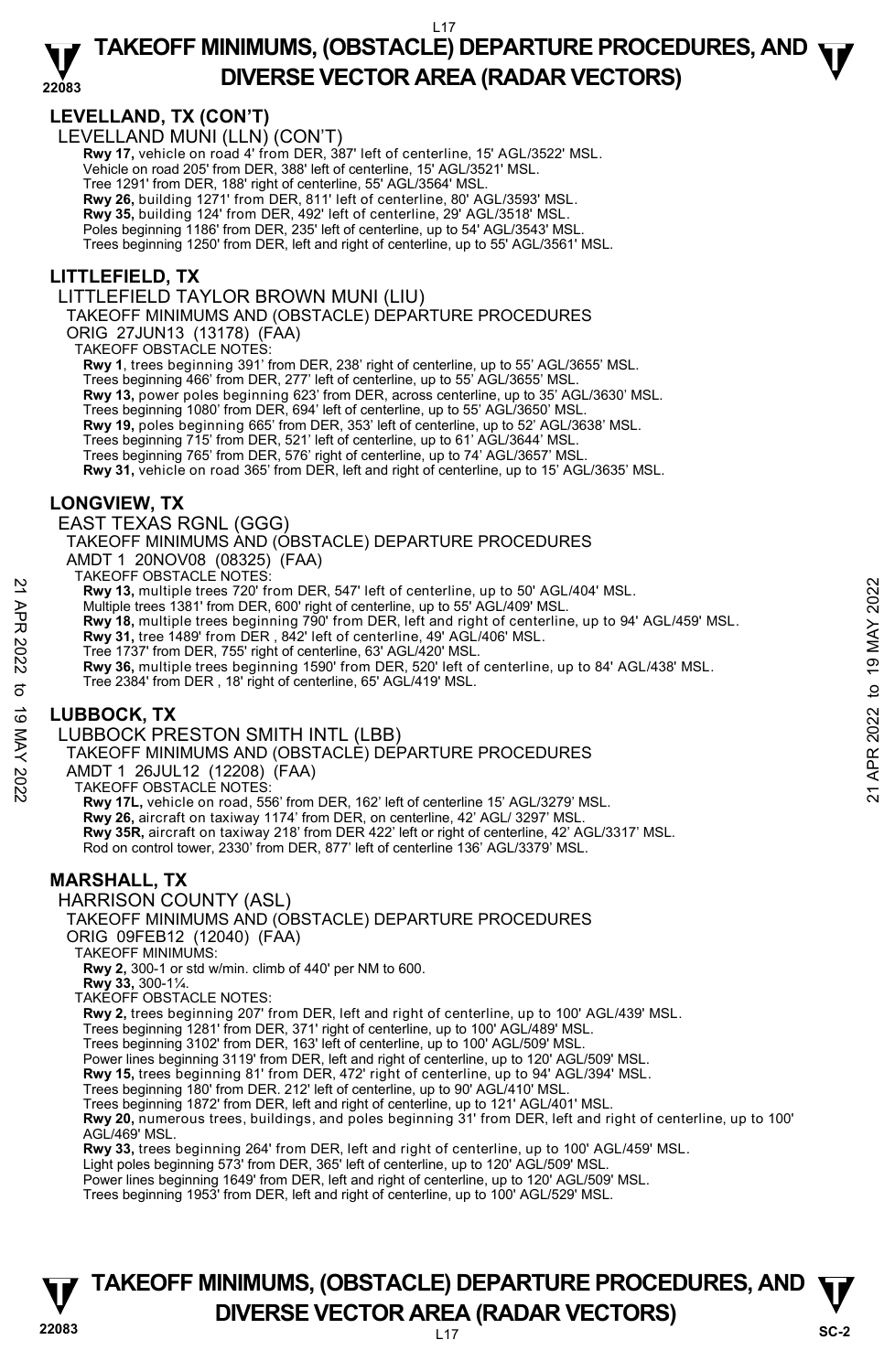#### **22083 TAKEOFF MINIMUMS, (OBSTACLE) DEPARTURE PROCEDURES, AND**  $\Psi$ **DIVERSE VECTOR AREA (RADAR VECTORS)**

#### **MESQUITE, TX**

MESQUITE METRO (HQZ) TAKEOFF MINIMUMS AND (OBSTACLE) DEPARTURE PROCEDURES AMDT 4A 25JUN15 (15176) (FAA) TAKEOFF OBSTACLE NOTES: **Rwy 18,** fence and trees beginning abeam DER, 362' left of centerline, up to 5' AGL/447' MSL. Sign, vehicles on road, and trees beginning 254' from DER, 453' left of centerline, up to 49' AGL/478' MSL. **Rwy 36,** trees beginning 45' from DER, 389' right of centerline, up to 29' AGL/452' MSL. Pole 814' from DER, 288' right of centerline, 27' AGL/467' MSL. Building, pole, and trees beginning 53' from DER, 497' left of centerline, up to 41' AGL/483' MSL. **MIDLOTHIAN/WAXAHACHIE, TX**  MID-WAY RGNL (JWY) TAKEOFF MINIMUMS AND (OBSTACLE) DEPARTURE PROCEDURES AMDT 2 18SEP14 (14261) (FAA) DEPARTURE PROCEDURE: **Rwy 18,** climb heading 178° to 1700 before proceeding northbound. **Rwy 36,** climb heading 013° to 2700 before turning left. TAKEOFF OBSTACLE NOTES: **Rwy 18,** vehicles on road, catenaries, and poles beginning 159' from DER, 465' right of centerline, up to 39' AGL/712' MSL. Trees beginning 956' from DER, 594' left of centerline, up to 71' AGL/722' MSL **Rwy 36,** trees beginning 6' from DER, 334' left of centerline, up to 34' AGL/753' MSL. Trees beginning 82' from DER, 251' right of centerline, up to 40' AGL/759' MSL. Catenaries and trees beginning 1067' from DER, 629' left of centerline, up to 37' AGL/765' MSL. **MINEOLA/QUITMAN, TX**  WOOD COUNTY - COLLINS FLD (JDD) TAKEOFF MINIMUMS AND (OBSTACLE) DEPARTURE PROCEDURES AMDT 1A 21MAY20 (22027) (FAA) TAKEOFF MINIMUMS: **Rwy 18,** 300-2 or std. w/min. climb gradient of 270' per NM to 700. TAKEOFF OBSTACLE NOTES: **Rwy 36,** trees beginning 50' from DER, 158' left of centerline, up to 438' MSL. Trees beginning 83' from DER, 393' right of centerline, up to 61' AGL/460' MSL. Tree 367' from DER, 500' left of centerline, 441' MSL. Trees beginning 415' from DER, 448' right of centerline, up to 465' MSL. Trees beginning 480' from DER, 551' left of centerline, up to 447' MSL. Trees beginning 654' from DER, 375' left of centerline, up to 464' MSL. Trees beginning 878' from DER, 573' right of centerline, up to 475' MSL. Trees beginning 1090' from DER, 19' right of centerline, up to 482' MSL. Tree 1656' from DER, 150' left of centerline, 470' MSL. Trees beginning 1683' from DER, 68' left of centerline, up to 471' MSL. Trees beginning 2074' from DER, 91' left of centerline, up to 472' MSL. Trees beginning 2149' from DER, 17' right of centerline, up to 79' AGL/484' MSL. Trees beginning 2304' from DER, 34' left of centerline, up to 473' MSL. Tree 3512' from DER, 1145' left of centerline, 492' MSL. Tree 3631' from DER, 992' left of centerline, 495' MSL. **Rwy 18,** trees beginning 48' from DER, 252' left of centerline, up to 482' MSL. Trees beginning 49' from DER, 285' right of centerline, up to 507' MSL. Tree 127' from DER, 344' left of centerline, 491' MSL. Trees beginning 136' from DER, 440' right of centerline, up to 68' AGL/512' MSL. Tree 189' from DER, 265' left of centerline, 500' MSL. Tree, terrain, vehicles on road, pole beginning 199' from DER, 64' left of centerline, up to 69' AGL/509' MSL. AMIDT 1A 21MAY200 (22027) (FAA)<br>
TAKEOFF MINIMUMS:<br>
TAKEOFF MINIMUMS:<br>
RWY 18, 300-2 or std. w/min. climb gradient of 270' per NM to 700.<br>
RWY 16, 200-2 or std. w/min. climb gradient of 270' per NM to 700.<br>
TAKEOFF OBSTACL

Trees beginning 269' from DER, 283' right of centerline, up to 73' AGL/518' MSL. Tree, terrain, vehicles on road beginning 278 ' from DER, 12' right of centerline, up to 79' AGL/519' MSL.

- Tree, terrain beginning 727' from DER, 82' left of centerline, up to 524' MSL.
- Tree, terrain beginning 906' from DER, 61' left of centerline, up to 528' MSL.

Tree, terrain beginning 1006' from DER, 61' left of centerline, up to 530' MSL. Tree, terrain beginning 1242' from DER, 136' left of centerline, up to 533' MSL.

- Tree, terrain beginning 1385' from DER, 361' left of centerline, up to 538' MSL.
- Trees beginning 1474' from DER, 599' left of centerline, up to 539' MSL. Tree, vehicles on road beginning 1584' from DER, 49' left of centerline, up to 543' MSL.
- Trees beginning 2134' from DER, 224' right of centerline, up to 529' MSL.
- 
- Trees beginning 2166' from DER, 50' right of centerline, up to 541' MSL. Trees beginning 2619' from DER, 559' right of centerline, up to 561' MSL.
- Trees beginning 2717' from DER, 330' right of centerline, up to 571' MSL.
- Trees beginning 2891' from DER, 320' right of centerline, up to 574' MSL.
- Trees beginning 3136' from DER, 34' right of centerline, up to 580' MSL.
- Trees beginning 3819' from DER, 34' right of centerline, up to 584' MSL.
- Tree 4116' from DER, 1067' left of centerline, 546' MSL.
- Trees beginning 4137' from DER, 785' left of centerline, up to 549' MSL. Tree 4436' from DER, 339' left of centerline, 554' MSL.
- **CON'T**

# **TAKEOFF MINIMUMS, (OBSTACLE) DEPARTURE PROCEDURES, AND**  $\Psi$ **DIVERSE VECTOR AREA (RADAR VECTORS)** SC-2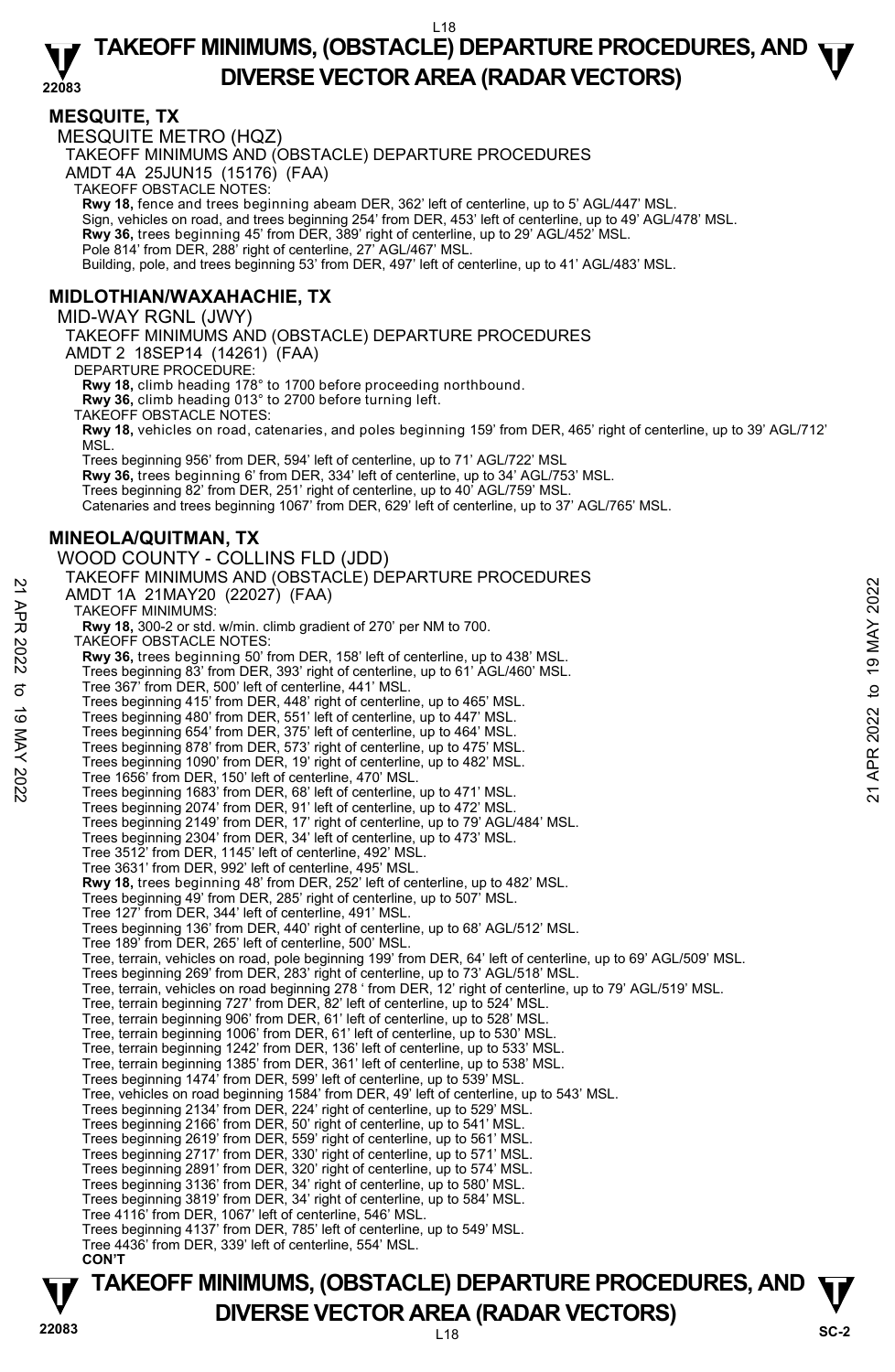#### **22083 TAKEOFF MINIMUMS, (OBSTACLE) DEPARTURE PROCEDURES, AND**  $\Psi$ **DIVERSE VECTOR AREA (RADAR VECTORS)**

# **MINEOLA/QUITMAN, TX (CON'T)**

WOOD COUNTY - COLLINS FLD (JDD) (CON'T) **Rwy 18 (CON'T),** tree 4475' from DER, 243' left of centerline, 555' MSL. Antenna, tree beginning 4534' from DER, 410' left of centerline, up to 64' AGL/558' MSL. Trees beginning 4559' from DER, 116' left of centerline, up to 567' MSL. Trees beginning 4573' from DER, 37' right of centerline, up to 585' MSL. Trees beginning 4643' from DER, 60' left of centerline, up to 568' MSL. Vegetation, tree beginning 4799' from DER, 328' left of centerline, up to 100' AGL/576' MSL. Tree 4880' from DER, 863' left of centerline, 584' MSL. Tree 4929' from DER, 1291' left of centerline, 590' MSL. Tree 4980' from DER, 1064' left of centerline, 591' MSL. Tree, vegetation beginning 4997' from DER, 509' left of centerline, up to 592' MSL. Trees beginning 5107' from DER, 384' left of centerline, up to 92' AGL/597' MSL. Vegetation, tree beginning 5243' from DER, 289' right of centerline, up to 100' AGL/599' MSL. Vegetation 1 NM from DER, 2038' right of centerline, 100' AGL/602' MSL. Vegetation beginning 1.1 NM from DER, 2026' right of centerline, up to 100' AGL/606' MSL. Vegetation 1.1 NM from DER, 2270' right of centerline, 100' AGL/612' MSL. Vegetation 1.2 NM from DER, 2259' right of centerline, 100' AGL/619' MSL. **MINERAL WELLS, TX**  MINERAL WELLS RGNL (MWL) TAKEOFF MINIMUMS AND (OBSTACLE) DEPARTURE PROCEDURES

AMDT 2A 26MAR20 (20086) (FAA)

TAKEOFF MINIMUMS:

**Rwy 31,** 500-3 or std. w/min. climb of 265' per NM to 1600.

DEPARTURE PROCEDURE:

- **Rwy 31**, climb on heading 305° to 2000 before turning right..
- TAKEOFF OBSTACLE NOTES:
	- **Rwy 13,** terrain 73' from DER, 214' right of centerline, 975' MSL.
	- Trees beginning 91' from DER, 200' left of centerline, up to 980' MSL. Tree 362' from DER, 222' right of centerline, 985' MSL.
- 
- Tree 366' from DER, 252' right of centerline, 986' MSL.
- **Rwy 17,** tree 502' from DER, 279' right of centerline, 100' AGL/1059' MSL.
- Tree 525' from DER, 618' left of centerline, 100' AGL/1069' MSL.
- Tree 1687' from DER, 804' left of centerline, 100' AGL/1089' MSL.
- **Rwy 31,** tree 187' from DER, 485' left of centerline, 932' MSL. Trees beginning 284' from DER, 130' left of centerline, up to 960' MSL.
- Trees beginning 337' from DER, 46' right of centerline, up to 946' MSL.
- Trees beginning 930' from DER, 49' left of centerline, up to 964' MSL.
- Tree 362' from DER, 262' right of centerline, 986' MSL.<br>
Tree 362' from DER, 252' right of centerline, 986' MSL.<br> **Rw 17, tree 502'** from DER, 279' right of centerline, 100' AGL/1069' MSL.<br>
Tree 525' from DER, 618' left o
	- Tower 2.4 NM from DER, 2602' left of centerline, 277' AGL/1349' MSL. Tower 2.5 NM from DER, 1673' left of centerline, 307' AGL/1377' MSL.
	- **Rwy 35,** tree 575' from DER, 21' right of centerline, 30' AGL/946' MSL.
	- Tree 582' from DER, 614' left of centerline, 31' AGL/940' MSL.
	- Tree 908' from DER, 696' right of centerline, 100' AGL/1019' MSL.
	- Tree 1251' from DER, 93' left of centerline, 100' AGL/1009' MSL.
	- Tree 1407' from DER, 391' right of centerline, 100' AGL/1009' MSL.

# **MOUNT PLEASANT, TX**

#### MOUNT PLEASANT RGNL (OSA)

TAKEOFF MINIMUMS AND (OBSTACLE) DEPARTURE PROCEDURES

ORIG 15JAN09 (09015) (FAA)

TAKEOFF MINIMUMS:

**Rwy 35,** 300-1¼ or std. w/ min. climb of 309' per NM to 700, or alternatively, with standard takeoff minimums and a normal 200' per NM climb gradient, takeoff must occur no later than 1,600' prior to DER. TAKEOFF OBSTACLE NOTES:

**Rwy 17,** trees 1231' from DER, 679' right of centerline, 100' AGL/399' MSL. **Rwy 35,** tower 1.04 NM from DER, 1261' right of centerline, 180' AGL/539' MSL. Trees 695' from DER, 614' left of centerline, 100' AGL/469' MSL.

#### **MOUNT VERNON, TX**

FRANKLIN COUNTY (F53) TAKEOFF MINIMUMS AND (OBSTACLE) DEPARTURE PROCEDURES AMDT 1 13JAN11 (11013) (FAA) TAKEOFF MINIMUMS: **Rwy 13,** 400-2½ or std. w/ min. climb of 238' per NM to 900. TAKEOFF OBSTACLE NOTES: **Rwy 13,** trees beginning 1598' from DER, 84' left of centerline, up to 100' AGL/529' MSL. Tower and trees beginning 2889' from DER, 1022' right of centerline, up to 280' AGL/780' MSL.<br>**Rwy 31,** trees beginning 446' from DER, 175' left of centerline, up to 100' AGL/479' MSL. Tower and trees beginning 3439' from DER, 452' right of centerline, up to 113' AGL/500' MSL.

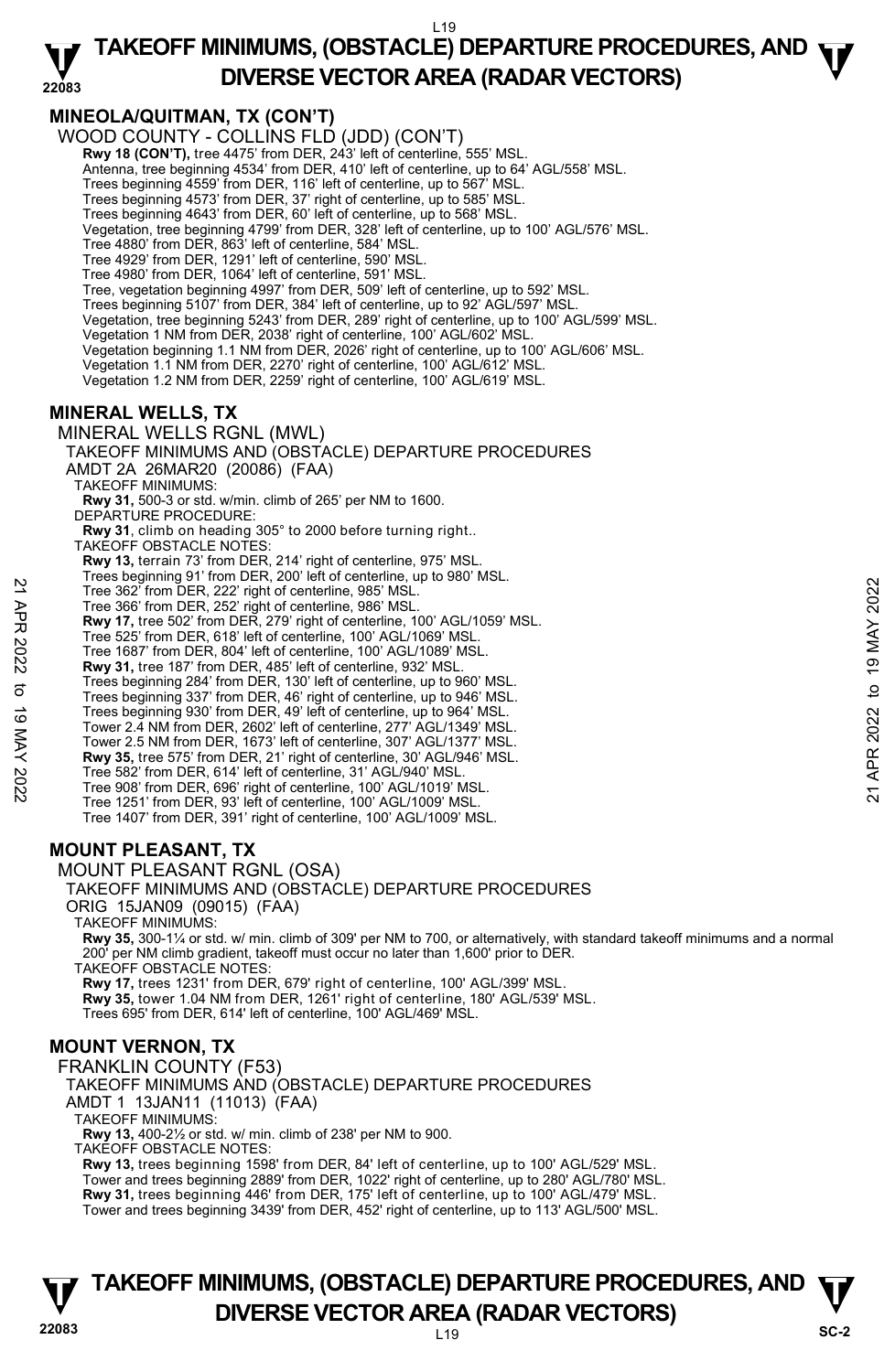# **TAKEOFF MINIMUMS, (OBSTACLE) DEPARTURE PROCEDURES, AND**  $\Psi$ **DIVERSE VECTOR AREA (RADAR VECTORS)**

**22083** 

### **OLNEY, TX**

OLNEY MUNI (ONY)

TAKEOFF MINIMUMS AND (OBSTACLE) DEPARTURE PROCEDURES

ORIG 10JAN13 (13010) (FAA)

TAKEOFF OBSTACLE NOTES:

**Rwy 4,** trees beginning 923' from DER, 721' right of centerline, up to 34' AGL/1303' MSL.

**Rwy 13**, vehicles on road beginning 700' from DER, left and right of centerline, up to 15' AGL/1264' MSL.

Trees beginning 745' from DER, 428' left of centerline, up to 55' AGL/1304' MSL.

**Rwy 22,** vehicles on road beginning 272' from DER, 556' right of centerline, up to 15' AGL/1284' MSL.

Trees beginning 930' from DER, left and right of centerline, up to 55' AGL/1324' MSL.<br>**Rwy 31,** vehicles on road beginning 845' from DER, left and right of centerline, up to 15' AGL/1294' MSL.

**Rwy 35,** trees beginning 502' from DER, 428' right of centerline, up to 22' AGL/1293' MSL.

Trees beginning 517' from DER, 22' left of centerline, 30' AGL/1299' MSL.

### **PADUCAH, TX**

DAN E RICHARDS MUNI (3F6) TAKEOFF MINIMUMS AND (OBSTACLE) DEPARTURE PROCEDURES AMDT 1 20JUN19 (19171) (FAA) TAKEOFF MINIMUMS: **Rwy 36,** 300-2 or std. w/min. climb of 240' per NM to 2400. DEPARTURE PROCEDURE: **Rwy 36,** climb heading 355° to 2400 before turning left. TAKEOFF OBSTACLE NOTES: **Rwy 18,** fence abeam DER, 93' right of centerline, 5' AGL/1855' MSL. Power lines beginning abeam DER, 360' left of centerline southbound parallel to departure course, up to 37' AGL/1886' MSL. Vehicle on road 30' from DER, 369' left of centerline, 15' AGL/1864' MSL. Tree 2823' from DER, 1104' right of centerline, 100' AGL/1929' MSL. **Rwy 36,** fence abeam DER, 100' left of centerline, 4' AGL/1863' MSL. Power lines beginning abeam DER, 360' right of centerline northbound parallel to departure course, up to 37' AGL/1886' **MSL** 

Tree 1480' from DER, 804' left of centerline, 100' AGL/1969' MSL.

# **PAMPA, TX**

PERRY LEFORS FLD (PPA) TAKEOFF MINIMUMS AND (OBSTACLE) DEPARTURE PROCEDURES ORIG 10JAN13 (21252) (FAA) TAKEOFF OBSTACLE NOTES: **Rwy 35,** pole 771' from DER, 409' left of centerline, 33' AGL/3272' MSL. MSL.<br>
MSL.<br>
MSL.<br>
MSL.<br>
Tree 1480' from DER, 804' left of centerline, 100' AGL/1969' MSL.<br>
Tree 1480' from DER, 804' left of centerline, 100' AGL/1969' MSL.<br>
PAMPA, TX<br>
PERRY LEFORS FLD (PPA)<br>
TAKEOFF MINIMUMS AND (OBSTACL

# **PANHANDLE, TX**

PANHANDLE-CARSON COUNTY (T45) TAKEOFF MINIMUMS AND (OBSTACLE) DEPARTURE PROCEDURES ORIG 30JUN11 (11181) (FAA) TAKEOFF OBSTACLE NOTES: **Rwy 35,** vehicle on road 95' from DER, 270' right of centerline, up to 15' AGL/3464' MSL. Vehicle on road 218' from DER, up to 10' AGL/3466' MSL. **Rwy 17,** vehicle on road 77' from DER, 228' right of centerline, up to 15' AGL/3469' MSL. Vehicle on road 279' from DER, 277' left of centerline, up to 15' AGL/3464' MSL. Electric pole 512' from DER 253' left of centerline, up to 55' AGL/ 3509' MSL. House 650' from DER, 133' left of centerline, up to 20' AGL/3469' MSL.

# **PARIS, TX**

COX FLD (PRX) TAKEOFF MINIMUMS AND (OBSTACLE) DEPARTURE PROCEDURES ORIG 23NOV06 (21140) (FAA) TAKEOFF OBSTACLE NOTES: **Rwy 17,** multiple trees beginning 88' from DER, 299' right of centerline, up to 50' AGL/558' MSL. **Rwy 35,** bushes and pole beginning 406' from DER, 402' left of centerline up to 35' AGL/573' MSL. Multiple trees beginning 161' from DER, 81' right of centerline, up to 50' AGL/578' MSL. **Rwy 32,** multiple trees beginning 716' from DER, 488' right of centerline, up to 50' AGL/568' MSL.



# **22083** L20 **TAKEOFF MINIMUMS, (OBSTACLE) DEPARTURE PROCEDURES, AND**  $\Psi$ **DIVERSE VECTOR AREA (RADAR VECTORS)** SC-2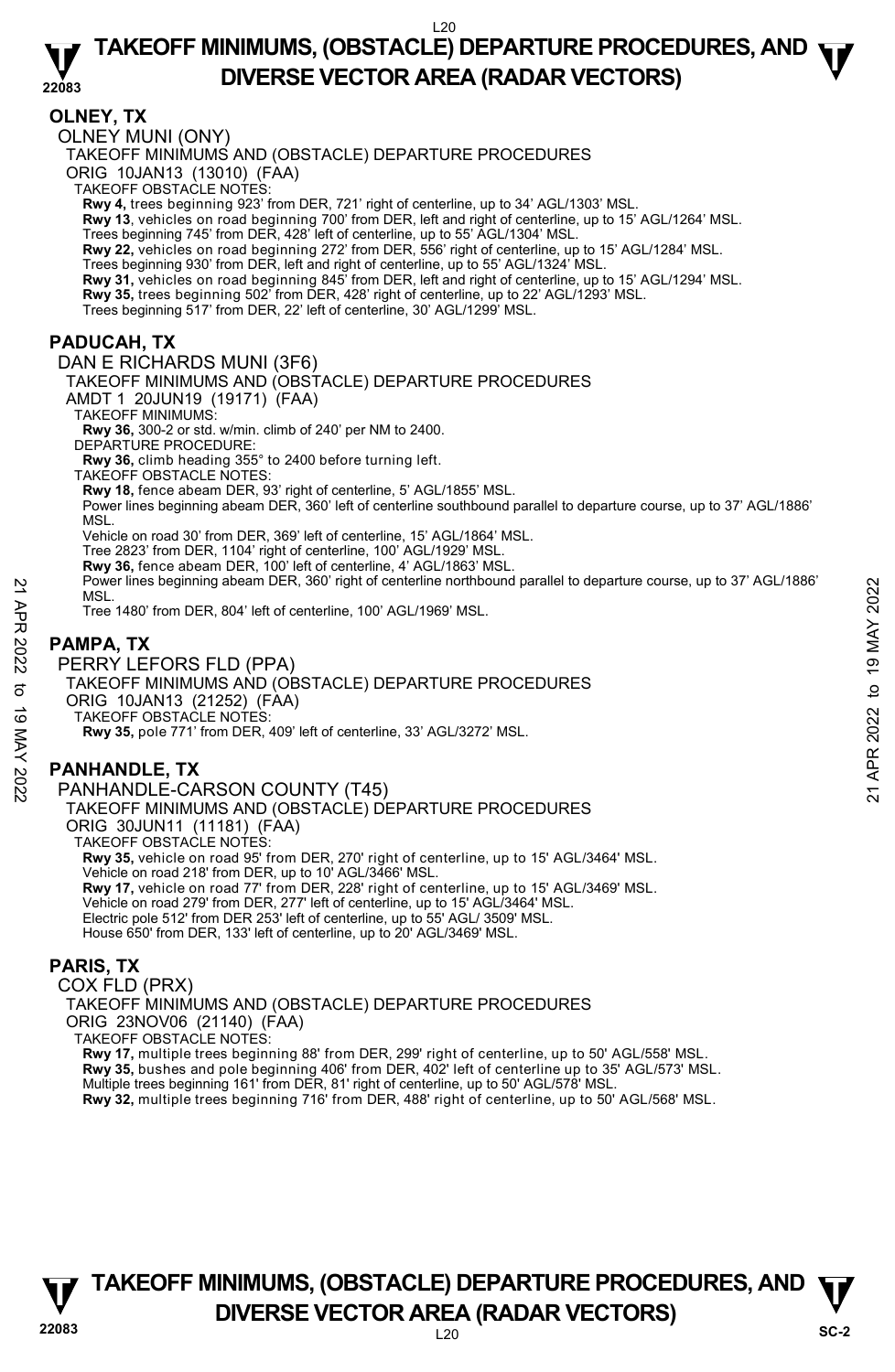#### **22083 TAKEOFF MINIMUMS, (OBSTACLE) DEPARTURE PROCEDURES, AND**  $\Psi$ **DIVERSE VECTOR AREA (RADAR VECTORS)**

#### **PERRYTON, TX**

PERRYTON OCHILTREE COUNTY (PYX)

TAKEOFF MINIMUMS AND (OBSTACLE) DEPARTURE PROCEDURES

AMDT 1 05JAN17 (17005) (FAA)

TAKEOFF MINIMUMS:

**Rwys 4, 22,** NA-Environmental. DEPARTURE PROCEDURE:

**Rwy 17,** climb heading 173° to 3500 before turning right.

TAKEOFF OBSTACLE NOTES:

**Rwy 17,** vehicles on road 525' from DER, crossing extended runway centerline, 2929' MSL.<br>Poles and power line beginning 554' from DER, 391' left of centerline, 26' AGL/2941' MSL. Poles and power line beginning 559' from DER, 389' right of centerline, 24' AGL/2940' MSL. **Rwy 35,** pole 14' from DER, 185' left of centerline, 13' AGL/2928' MSL. Poles and power line beginning 715' from DER, 359' left of centerline, up to 33' AGL/2946' MSL.

### **PLAINS, TX**

YOAKUM COUNTY (F98)

TAKEOFF MINIMUMS AND (OBSTACLE) DEPARTURE PROCEDURES ORIG 25SEP08 (08269) (FAA)

TAKEOFF OBSTACLE NOTES:

**Rwy 3,** tree 948' from DER, 725' left of centerline, 50' AGL/3769' MSL.

**Rwy 17,** vehicle on road 99' from DER, 476' right of centerline,15' AGL/3699' MSL.

**Rwy 35,** vehicle on road 546' from DER, 527' left of centerline, 15' AGL/3714' MSL.

### **PLAINVIEW, TX**

HALE COUNTY (PVW)

TAKEOFF MINIMUMS AND (OBSTACLE) DEPARTURE PROCEDURES ORIG 05APR12 (12096) (FAA)

TAKEOFF MINIMUMS:

**Rwy 4,** 300-1½ or std. w/min. climb of 420' per NM to 3700.

TAKEOFF OBSTACLE NOTES:

**Rwy 4,** fuel pump 137' from DER, 368' right of centerline, 5' AGL/3371' MSL.

Building 261' from DER, 444' right of centerline, 33' AGL/3394' MSL.

Pole 264' from DER, 394' right of centerline, 27' AGL/3388' MSL.

Trees beginning 2817' from DER, 1064' right of centerline, up to 100' AGL/3454' MSL. Tower 4696' from DER, 1750' left of centerline, 209' AGL/3558' MSL.

Multiple elevators beginning 6190' from DER, 339' left of centerline, up to 200' AGL/3555' MSL.

**Rwy 13,** trees beginning 1218' from DER, 530' right of centerline, up to 100' AGL/3469' MSL.<br>Trees beginning 2137' from DER, 479' left of centerline, up to 100' AGL/3469' MSL.

**Rwy 22,** multiple trees, poles and antennas beginning 1121' from DER, 311' left of centerline, up to 100' AGL/3474' **MSL** TAKEOFF MINIMUMS:<br>
TWA 4, 300-1½ or std. w/min. climb of 420' per NM to 3700.<br>
TAKEOFF OBSTACLE NOTES:<br>
Rwy 4, fuel pump 137' from DER, 368' right of centerline, 5' AGL/3371' MSL.<br>
Building 261' from DER, 44' right of cen

**Rwy 31,** pole 1186' from DER, 204' right of centerline, 35' AGL/3405' MSL.

Trees beginning 4035' from DER, 841' left of centerline, up to 100' AGL/3479' MSL.

Trees beginning 4144' from DER, 1318' right of centerline, up to 100' AGL/3479' MSL.

# **ROCKWALL, TX**

RALPH M HALL/ROCKWALL MUNI (F46)

TAKEOFF MINIMUMS AND (OBSTACLE) DEPARTURE PROCEDURES

AMDT 1 18SEP14 (14261) (FAA)

TAKEOFF OBSTACLE NOTES:

**Rwy 17,** vehicles on road beginning 19' from DER, on centerline and left and right of centerline, up to 15' AGL/584' MSL.<br>Trees beginning 128' from DER, 354' left of centerline, up to 30' AGL/599' MSL.

Trees beginning 135' from DER, 205' right of centerline, up to 30' AGL/589' MSL.

Trees beginning 810' from DER, on centerline and left and right of centerline, up to 100' AGL/679' MSL.

**Rwy 35,** transmission line and transmission towers beginning 362' from DER, on centerline and left and right of centerline, up to 91' AGL/607' MSL.

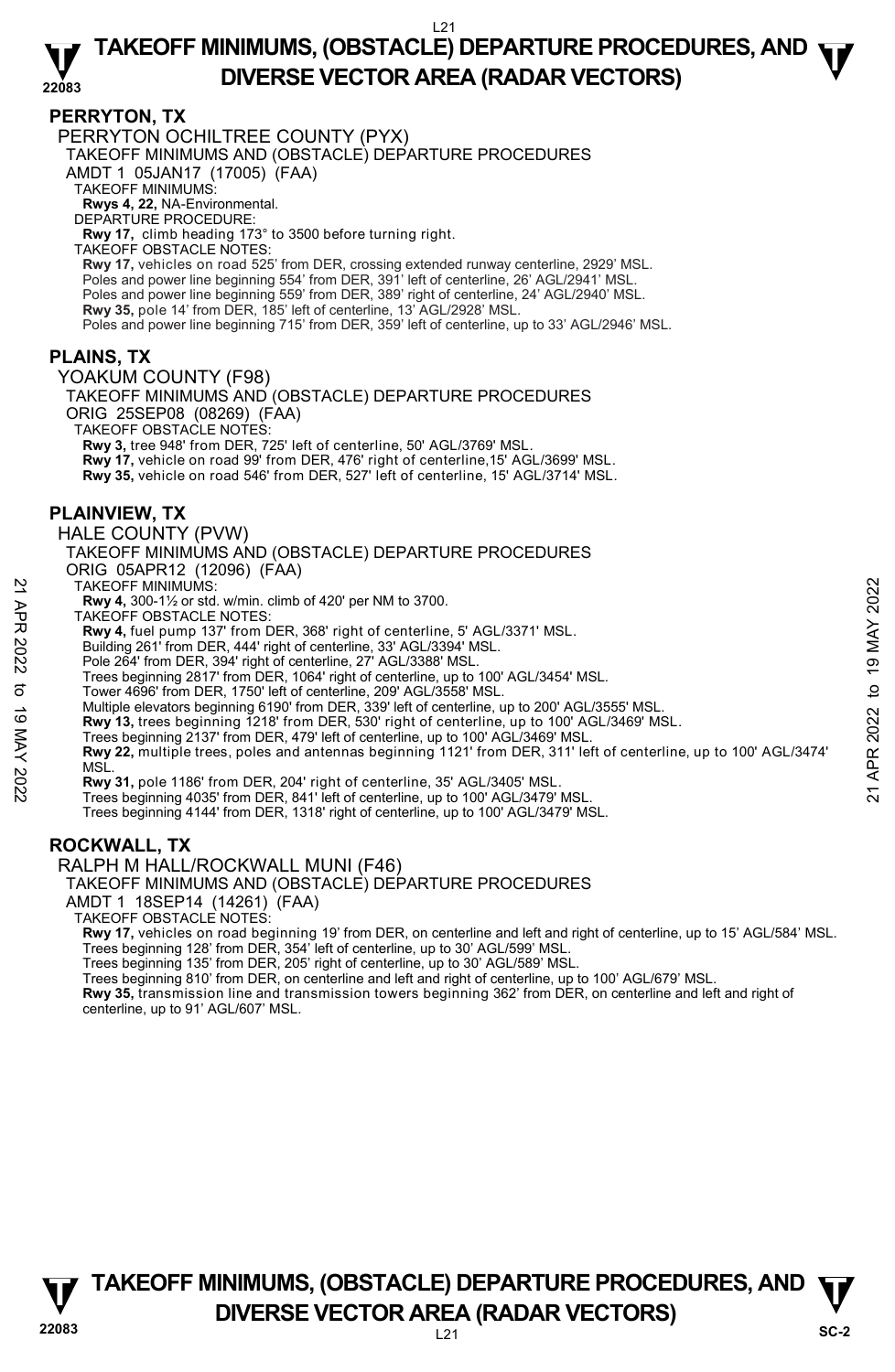#### **22083 TAKEOFF MINIMUMS, (OBSTACLE) DEPARTURE PROCEDURES, AND**  $\Psi$ **DIVERSE VECTOR AREA (RADAR VECTORS)**

### **SEMINOLE, TX**

GAINES COUNTY (GNC)

TAKEOFF MINIMUMS AND (OBSTACLE) DEPARTURE PROCEDURES

ORIG 29JUL10 (10210) (FAA)

TAKEOFF MINIMUMS:

**Rwy 35,** std. w/ min. climb of 612' per NM to 3600 or 300-1 w/ min. climb of 235' per NM to 3900, or 900-3 for climb in visual conditions.

DEPARTURE PROCEDURE:

**Rwy 35,** climb heading 350° to 4000 before turning right. For climb in visual conditions cross Gaines County airport at or above 4100 before proceeding on course. TAKEOFF OBSTACLE NOTES:

**Rwy 17,** brush beginning 147' from DER 388' right of centerline, 30' AGL/3280' MSL.

Tree 231' from DER, 356' right of centerline, 60' AGL/3293' MSL.

House 865' from DER, 531' left of centerline, 25' AGL/3289' MSL.

Pole 1238' from DER, 650' right of centerline, 30' AGL/3297' MSL.

**Rwy 35,** tower 2898' from DER, 1016' left of centerline, 169' AGL/3440' MSL.

# **SEYMOUR, TX**

#### SEYMOUR MUNI (60F)

TAKEOFF MINIMUMS AND (OBSTACLE) DEPARTURE PROCEDURES ORIG 09FEB12 (12040) (FAA) TAKEOFF OBSTACLE NOTES: **Rwy 17,** vehicles on roadway beginning 27' from DER, left and right of centerline, up to 17' AGL/1356' MSL. Aircraft on taxiway 36' from DÉR, 175' left of centerline, up to 25' AGL/1364' MSL. Buildings beginning 73' from DER, 251' left of centerline, up to 40' AGL/1379' MSL. Trees beginning 710' from DER, 225' left of centerline, up to 100' AGL/1459' MSL. **Rwy 35,** vehicles on roadway beginning 35' from DER, 202' left of centerline, up to 17' AGL/1356' MSL. Trees beginning 421' from DER, 7' right of centerline, up to 100' AGL/1439' MSL.

# **SHEPPARD AFB/WICHITA FALLS MUNI (KSPS)**

#### WICHITA FALLS, TX

TAKEOFF MINIMUMS AND (OBSTACLE) DEPARTURE PROCEDURES AMDT 2 02DEC21 (21336) (USAF) DEPARTURE PROCEDURE: **Rwys 15L/C/R,** climb on hdg 153° to 2500' before turning westbound.<br>**Rwy 18,** climb hdg 160° to 2500', intercept SPS VORTAC R-120 outbound. Cross SPS R-120/8 DME (HUNEP) at or below 2500', then climb and maintain 5000' or higher as assigned. Turn on course after reaching 3100'. **Rwy 36,** climb hdg 355° to 1500' then proceed on course. TAKEOFF OBSTACLE NOTES: **Rwy 18,** light pole 837' from DER, 726' left of centerline, 31' AGL/1040' MSL. 21 **SHEPPARD AFB/WICHITA FALLS MUNI (KSPS)**<br>
WCHITA FALLS, TX<br>
TAKEOFF MINIMUMS AND (OBSTACLE) DEPARTURE PROCEDURES<br>
AMDT 2 02DEC21 (21336) (USAF)<br>
DEPARTURE PROCEDURE:<br>
Rwy 18, climb had 153° to 2500' before turning west

**Rwy 36**, large frame aircraft parking 337' from DER, 542' left of centerline, 56' AGL/1053' MSL.

Large frame aircraft parking 451' from DER, 573' left of centerline, 56' AGL/1053' MSL.

#### **SHERMAN, TX**

#### SHERMAN MUNI (SWI)

#### TAKEOFF MINIMUMS AND (OBSTACLE) DEPARTURE PROCEDURES

AMDT 1 22AUG13 (13234) (FAA)

TAKEOFF MINIMUMS:

**Rwy 34,** 300-1½ or std. w/min. climb of 267' per NM to 1100.

DEPARTURE PROCEDURE:

**Rwy 34,** climb heading 343° to 1500 before turning right. TAKEOFF OBSTACLE NOTES:

**Rwy 16,** trees beginning 8' from DER, 237' right of centerline up to 55' AGL/755' MSL. Sign 19' from DER, 133' left of centerline, 1' AGL/713' MSL.

Trees beginning 25' from DER, 314' left of centerline, up to 69' AGL/775' MSL.

Pole 332' from DER, 522' right of centerline, 30' AGL/740' MSL.

Poles beginning 406' from DER, 574' left of centerline up to 37' AGL/747' MSL.

Transmission tower lighted 695' from DER, 242' left of centerline, 23' AGL/733' MSL.<br>**Rwy 34,** fence beginning 50' from DER, 38' right of centerline, up to 13' AGL/753' MSL.

Trees beginning 80' from DER, 3' left of centerline, up to 72' AGL/822' MSL.

Oil rig 140' from DER, 300' right of centerline, 31' AGL/771' MSL.

Trees beginning 252' from DER, 15' right of centerline, up to 79' AGL/839' MSL. Poles beginning 419' from DER, 250' right of centerline, up to 44' AGL/802' MSL.

Light support structure 1074' from DER, 271' right of centerline, 40' AGL/784' MSL..

Building 1499' from DER, 847' right of centerline, 35' AGL/795' MSL. Tower 1.2 NM from DER, 1026' left of centerline, 164' AGL/938' MSL.

# **22083** L22 **TAKEOFF MINIMUMS, (OBSTACLE) DEPARTURE PROCEDURES, AND**  $\Psi$ **DIVERSE VECTOR AREA (RADAR VECTORS)** SC-2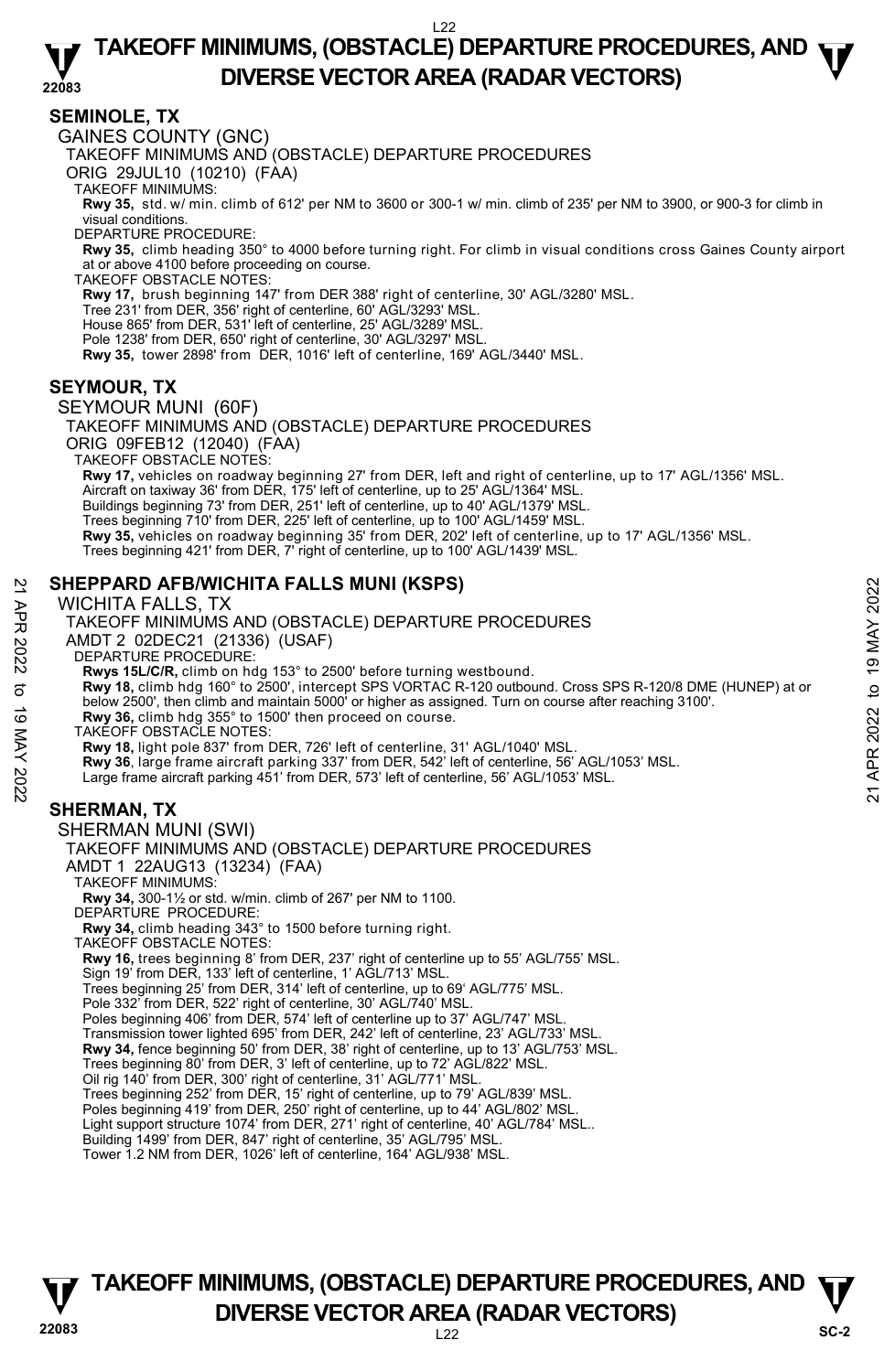#### **22083 TAKEOFF MINIMUMS, (OBSTACLE) DEPARTURE PROCEDURES, AND**  $\Psi$ **DIVERSE VECTOR AREA (RADAR VECTORS)**

#### **SHERMAN-DENISON, TX**

NORTH TEXAS RGNL/PERRIN FLD (GYI) TAKEOFF MINIMUMS AND (OBSTACLE) DEPARTURE PROCEDURES AMDT 1 15AUG19 (21112) (FAA) TAKEOFF MINIMUMS: **Rwy 13,** 300-1¾ or std. w/min. climb of 305' per NM to 1000.<br>**Rwy 17L,** 300-1⅔ or std. w/min. climb of 280' per NM to 1000. DEPARTURE PROCEDURE: **Rwy 17L,** climb heading 176° to 1800 before turning right. **Rwy 17R,** climb heading 176° to 1500 before turning right. TAKEOFF OBSTACLE NOTES: **Rwy 13,** trees beginning 3257' from DER, 658' right of centerline, up to 100' AGL/859' MSL. Antenna 3391' from DER, 1277' left of centerline, 57' AGL/837' MSL. Tree 3655' from DER, 195' left of centerline, 100' AGL/869' MSL. Tree 4468' from DER, 1653' left of centerline, 100' AGL/909' MSL. Trees beginning 4670' from DER, 485' left of centerline, up to 100' AGL/919' MSL. Tree 4712' from DER, 1125' right of centerline, 100' AGL/869' MSL. Tree 5479' from DER, 1170' right of centerline, 100' AGL/879' MSL. Trees beginning 5847' from DER, 619' left of centerline, up to 100' AGL/949' MSL. Tree 1.3 NM from DER, 2555' left of centerline, 100' AGL/959' MS **Rwy 17L**, pole 1088' from DER, 739' left of centerline, 38' AGL/779' MSL.<br>Rig 3711' from DER, 821' left of centerline, 96' AGL/861' MSL. Tree 5188' from DER, 1821' right of centerline, 100' AGL/929' MSL. Tree 1.3 NM from DER, 2492' right of centerline, 100' AGL/969' MSL. **Rwy 17R,** planes on twy 1566' from DER, 457' left of centerline, 55' AGL/859' MSL. **Rwy 31,** bldg 1164' from DER, 248' right of centerline, 30' AGL/759' MSL. Tree 1584' from DER, 880' right of centerline, 100' AGL/829' MSL. Trees beginning 1852' from DER, 606' left of centerline, up to 100' AGL/819' MSL. **Rwy 35L,** tree 661' from DER, 560' left of centerline, 100' AGL/819' MSL. **Rwy 35R,** planes on twy 77' from DER, 236' right of centerline, 25' AGL/789' MSL. **SLATON, TX**  CITY OF SLATON/LARRY T NEAL MEML (F49) TAKEOFF MINIMUMS AND (OBSTACLE) DEPARTURE PROCEDURES ORIG 05JAN17 (20366) (FAA) TAKEOFF MINIMUMS: **Rwy 18,** 400-2 or std. w/min. climb of 263' per NM to 3600. TAKEOFF OBSTACLE NOTES: **SLATON, TX**<br>
21 CITY OF SLATON/LARRY T NEAL MEML (F49)<br>
TAKEOFF MINIMUMS AND (OBSTACLE) DEPARTURE PROCEDURES<br>
22 ORIG 05JAN17 (20366) (FAA)<br>
7 TAKEOFF MINIMUMS:<br>
23 ORIG 05JAN17 (20366) (FAA)<br>
7 TAKEOFF OBSTACLE NOTES:<br>

**Rwy 18,** equip 85' from DER, 369' left of centerline, 3115' MSL.<br>Trees beginning 278' from DER, 269' right of centerline, up to 39' AGL/3145' MSL.

- Tower 1.7 NM from DER, 698' right of centerline, 348' AGL/3457' MSL.
- **Rwy 36,** tree 124' from DER, 518' left of centerline, 9' AGL/3127' MSL.
- 
- Tree 711' from DER, 592' left of centerline, 3142' MSL. Poles beginning 712' from DER, 261' left of centerline, up to 3146' MSL.
- Tree 831' from DER, 642' left of centerline, 46' AGL/3156' MSL.

Trees beginning 858' from DER, 642' left of centerline, up to 48' AGL/3158' MSL.

# **SNYDER, TX**

WINSTON FLD (SNK) TAKEOFF MINIMUMS AND (OBSTACLE) DEPARTURE PROCEDURES ORIG 10JUL03 (21252) (FAA) DEPARTURE PROCEDURE: **Rwy 26,** climb via heading 263° to 3000 prior to turning northbound.

# **SPEARMAN, TX**

MAJOR SAMUEL B CORNELIUS FIELD (E42) TAKEOFF MINIMUMS AND (OBSTACLE) DEPARTURE PROCEDURES ORIG 15JAN09 (09015) (FAA) TAKEOFF MINIMUMS: **Rwy 20,** 300-1¾ or std. w/ min. climb of 286' per NM to 3500. TAKEOFF OBSTACLE NOTES: **Rwy 20,** Vehicle on road 174' from DER, 496' right of centerline, 15' AGL/3094' MSL. Tower 4330' from DER, 575' left of centerline, 100' AGL/3228' MSL. Tower 1.26 NM from DER, 2533' left of centerline, 250' AGL/3355' MSL.



```
22083 L23 
TAKEOFF MINIMUMS, (OBSTACLE) DEPARTURE PROCEDURES, AND \PsiDIVERSE VECTOR AREA (RADAR VECTORS) SC-2
```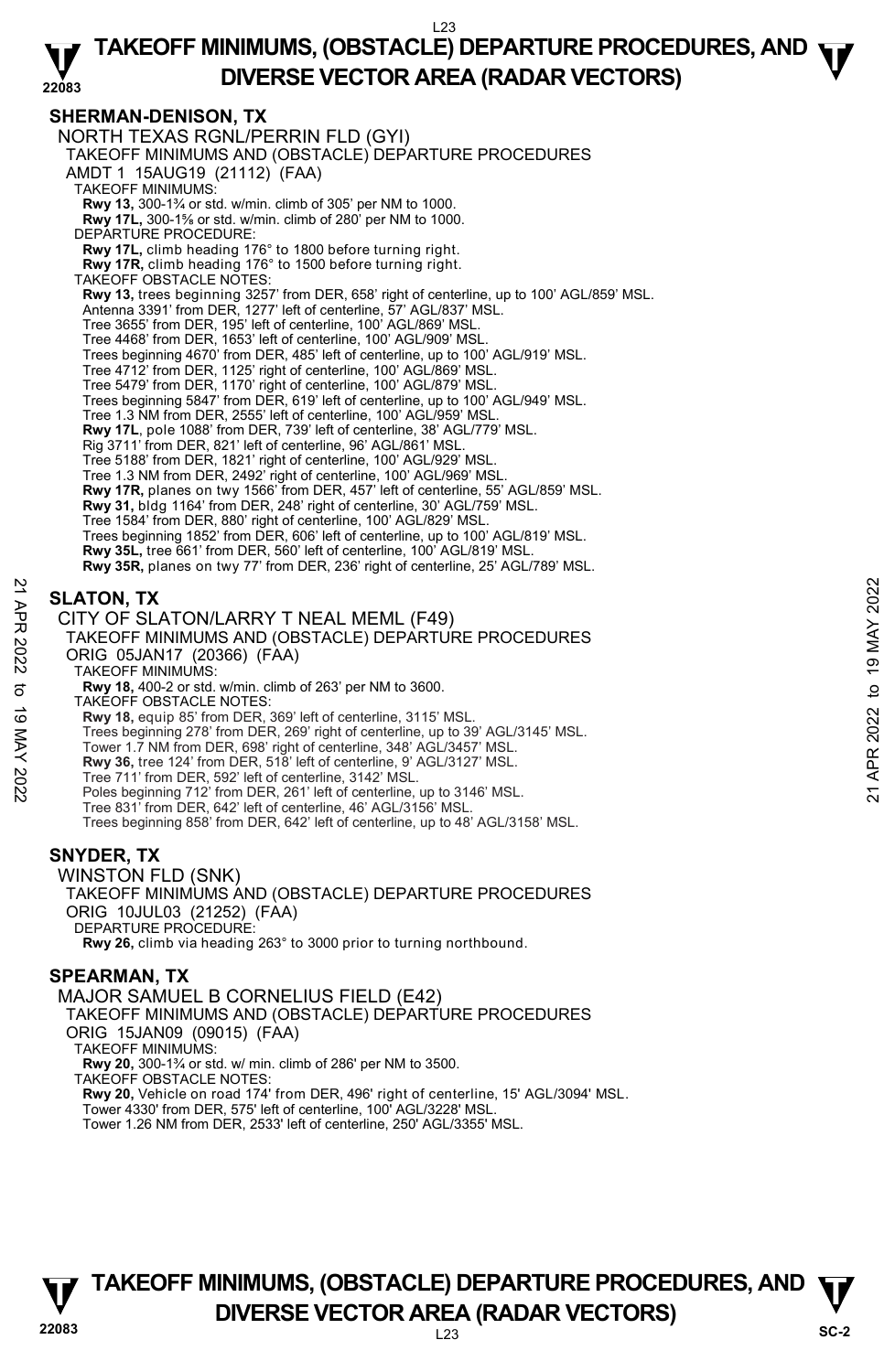#### **22083 TAKEOFF MINIMUMS, (OBSTACLE) DEPARTURE PROCEDURES, AND**  $\Psi$ **DIVERSE VECTOR AREA (RADAR VECTORS)**

# **STAMFORD, TX**

ARLEDGE FLD (F56) TAKEOFF MINIMUMS AND (OBSTACLE) DEPARTURE PROCEDURES ORIG 11FEB10 (21308) (FAA) TAKEOFF MINIMUMS: **Rwys 8, 13, 26, 31,** NA-Environmental. TAKEOFF OBSTACLE NOTES: **Rwy 17,** trees beginning 772' from DER, 532' left of centerline, up to 100' AGL/1659' MSL. Tree 2215' from DER, 966' right of centerline, up to 100' AGL/1659' MSL. **Rwy 35,** tree 3284' from DER, 901' left of centerline, up to 100' AGL/1669' MSL. Trees beginning 1267' from DER, 712' right of centerline, up to 100' AGL/1664' MSL. **STEPHENVILLE, TX**  STEPHENVILLE CLARK RGNL (SEP) TAKEOFF MINIMUMS AND (OBSTACLE) DEPARTURE PROCEDURES ORIG-A 20JUN19 (19171) (FAA) TAKEOFF OBSTACLE NOTES: **Rwy 14,** trees, vehicles on road beginning 199' from DER, 32' right of centerline, up to 1327' MSL. Trees beginning 220' from DER, 207' right of centerline, up to 1340' MSL. Tree 296' from DER, 254' left of centerline, 1317' MSL. Tree 339' from DER, 435' left of centerline, 1323' MSL. Trees beginning 501' from DER, 366' left of centerline, up to 1326' MSL. **Rwy 32,** tree 128' from DER, 446' right of centerline, 1364' MSL. Pole 230' from DER, 387' left of centerline, 26' AGL/1337' MSL. Trees, pole beginning 242' from DER, 244' right of centerline, up to 1369' MSL. Tree, pole beginning 258' from DER, 400' left of centerline, up to 1342' MSL. Trees, pole beginning 746' from DER, 3' right of centerline, up to 1370' MSL. Tree 859' from DER, 31' left of centerline, 1349' MSL. Tree 871' from DER, 140' left of centerline, 1353' MSI Tree 1053' from DER, 250' left of centerline, 1355' MSL.

# **STRATFORD, TX**

STRATFORD FIELD (H70) TAKEOFF MINIMUMS AND (OBSTACLE) DEPARTURE PROCEDURES AMDT 4A 21JUN18 (18172) (FAA) TAKEOFF MINIMUMS: **Rwy 22,** 400-2 or std. w/min. climb of 350' per NM to 4200. Tree 1053 from DER, 250 Telt of centerline, 1355 MSL.<br> **37 STRATFORD, TX**<br>
STRATFORD FIELD (H70)<br>
TAKEOFF MINIMUMS AND (OBSTACLE)<br>
DEPARTURE PROCEDURES<br>
AMDT 4A 21JUN18 (18172) (FAA)<br>
TAKEOFF MINIMUMS:<br> **30 ADDT 4A 21JUN1** 

# **SULPHUR SPRINGS, TX**

SULPHUR SPRINGS MUNI (SLR) TAKEOFF MINIMUMS AND (OBSTACLE) DEPARTURE PROCEDURES AMDT 1 25AUG11 (11237) (FAA) TAKEOFF OBSTACLE NOTES: **Rwy 1,** tree 1' from DER, 140' left of centerline, 27' AGL/484' MSL. Tree 108' from DER, 265' right of centerline, 13' AGL/470' MSL. **Rwy 19,** trees beginning 82' from DER, 265' right of centerline, up to 100' AGL/609' MSL. Trees beginning 119' from DER, 454' left of centerline, up to 53' AGL/552' MSL. Vehicle on road 492' from DER, 2' left of centerline, 17' AGL/518' MSL. Poles beginning 1155' from DER, 143' left of centerline, up to 40' AGL/536' MSL. Poles beginning 1521' from DER, 158' right of centerline, up to 53' AGL/552' MSL. Tank 1835' from DER, 14' right of centerline, 55' AGL/553' MSL. Chimney 1862' from DER, 172' right of centerline, 48' AGL/544' MSL. Chimneys beginning 1887' from DER, 106' left of centerline, up to 44' AGL/543' MSL.



**22083** L24 **TAKEOFF MINIMUMS, (OBSTACLE) DEPARTURE PROCEDURES, AND**  $\Psi$ **DIVERSE VECTOR AREA (RADAR VECTORS)** SC-2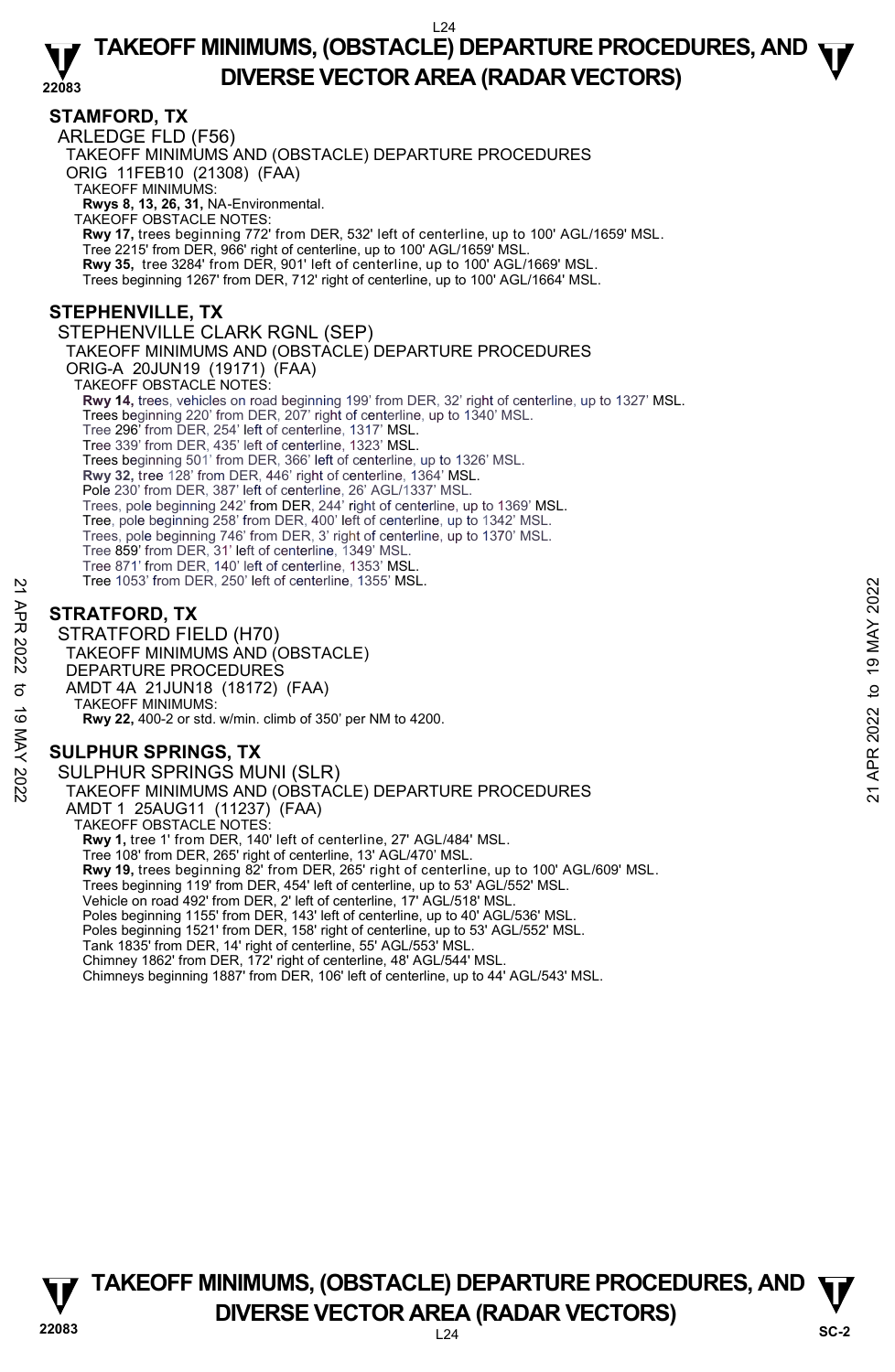#### **22083 TAKEOFF MINIMUMS, (OBSTACLE) DEPARTURE PROCEDURES, AND**  $\Psi$ **DIVERSE VECTOR AREA (RADAR VECTORS)**

# **SWEETWATER, TX**

AVENGER FLD (SWW)

TAKEOFF MINIMUMS AND (OBSTACLE) DEPARTURE PROCEDURES

ORIG 20OCT11 (21336) (FAA)

TAKEOFF OBSTACLE NOTES:

**Rwy 4,** multiple trees, poles and vehicles on road beginning 19' from DER, 7' left of centerline, up to 79' AGL/2370' MSL.

Multiple trees, poles and vehicles on road beginning 39' from DER, 5' right of centerline, up to 60' AGL/2353' MSL.

**Rwy 17,** sign 12' from DER, 250' right of centerline, 2' AGL/2375' MSL.

Light 49' from DER, 90' right of centerline, 3' AGL/2372' MSL.

Multiple vehicles on road beginning 750' from DER, 8' right of centerline, up to 15' AGL/2390' MSL.

Multiple poles and vehicles on road beginning 755' from DER, 1' left of centerline, up to 54' AGL/2407' MSL.

Telephone line 943' from DER, 278' left of centerline, 48' AGL/2401' MSL.<br>**Rwy 22,** terrain 49' from DER, 219' right of centerline, 2383' MSL.

Multiple trees, poles, and buildings beginning 298' from DER, 261' right of centerline, up to 61' AGL/2420' MSL.

**Rwy 35,** multiple trees beginning 14' from DER, 361' left of centerline, up to 27' AGL/2367' MSL.

Light 49' from DER, 90' left of centerline, 2' AGL/2342' MSL.

Light 50' from DER, 90' right of centerline, 2' AGL/2342' MSL.

Multiple trees beginning 70' from DER, 187' right of centerline, up to 60' AGL/2355' MSL.

### **TERRELL, TX**

TERRELL MUNI (TRL)

TAKEOFF MINIMUMS AND (OBSTACLE) DEPARTURE PROCEDURES

AMDT 1A 24MAR22 (22083) (FAA)

TAKEOFF OBSTACLE NOTES:

**Rwy 18,** tree 1087' from DER, 511' right of centerline, 486' MSL.

Tree 1220' from DER, 399' right of centerline, 488' MSL.

Tree 1552' from DER, 200' right of centerline, 498' MSL.

**Rwy 36,** fence 206' from DER, 349' right of centerline, 8' AGL/481' MSL.

Pole 215' from DER, 401' right of centerline, 16' AGL/488' MSL.

Pole 250' from DER, 408' right of centerline, 25' AGL/496' MSL.

Pole 295' from DER, 524' right of centerline, 504' MSL. Poles beginning 295' from DER, 298' right of centerline, up to 34' AGL/504' MSL.

Trees beginning 636' from DER, 319' right of centerline, up to 519' MSL.

Trees, poles and lite beginning 770' from DER, 110' left of centerline, up to 510' MSL.

Trees and poles beginning 1186' from DER, 336' left of centerline, up to 522' MSL.

#### **TYLER, TX**

TYLER POUNDS RGNL (TYR) TAKEOFF MINIMUMS AND (OBSTACLE) DEPARTURE PROCEDURES AMDT 3A 25FEB21 (21056) (FAA) TAKEOFF OBSTACLE NOTES: **Rwy 4,** tree 485' from DER, 602' left of centerline, 549' MSL. Trees beginning 630' from DER, 305' right of centerline, up to 578' MSL. Tree 868' from DER, 568' left of centerline, 560' MSL. **Rwy 13,** vegetation 12' from DER, 290' right of centerline, 547' MSL. Tree 172' from DER, 413' right of centerline, 557' MSL. Tree 519' from DER, 598' right of centerline, 581' MSL. Trees beginning 642' from DER, 514' left of centerline, up to 608' MSL. **Rwy 18,** tree 150' from DER, 321' right of centerline, 565' MSL. Trees beginning 384' from DER, 139' right of centerline, up to 588' MSL. Tree, pole beginning 970' from DER, 337' left of centerline, up to 586' MSL. **Rwy 22,** vehicles on road, fence beginning 55' from DER, 429' right of centerline, up to 556' MSL. Pole beginning 497' from DER, 521' right of centerline, up to 30' AGL/572' MSL. Pole 1146' from DER, 805' right of centerline, 35' AGL/576' MSL. Tree 1208' from DER, 795' right of centerline, 578' MSL. Tree 1360' from DER, 700' left of centerline, 591' MSL. Tree 1664' from DER, 803' left of centerline, 593' MSL. Building 1812' from DER, 810' right of centerline, 60' AGL/598' MSL. **Rwy 31,** tree 504' from DER, 533' right of centerline, 542' MSL. Trees beginning 542' from DER, 573' right of centerline, up to 555' MSL. Tree 908' from DER, 689' left of centerline, 548' MSL. Tree 1341' from DER, 856' right of centerline, 567' MSL. Trees beginning 1384' from DER, 666' left of centerline, up to 556' MSL. Trees beginning 1504' from DER, 754' right of centerline, up to 568' MSL. **Rwy 36,** building 759' from DER, 561' right of centerline, 25' AGL/540' MSL. Tree 1103' from DER, 26' right of centerline, 555' MSL. Tree 1131' from DER, 1' left of centerline, 51' AGL/546' MSL. Trees beginning 1178' from DER, 350' right of centerline, up to 567' MSL. Tree 1867' from DER, 338' left of centerline, 567' MSL. Tree 1980' from DER, 456' left of centerline, 568' MSL. Pole 215' from DER, 408' right of centerline, 19' AGL/498' MSL.<br>
Pole 250' from DER, 408' right of centerline, 504' MSL.<br>
Pole 295' from DER, 524' right of centerline, 504' MSL.<br>
Poles beginning 205' from DER, 319' right o

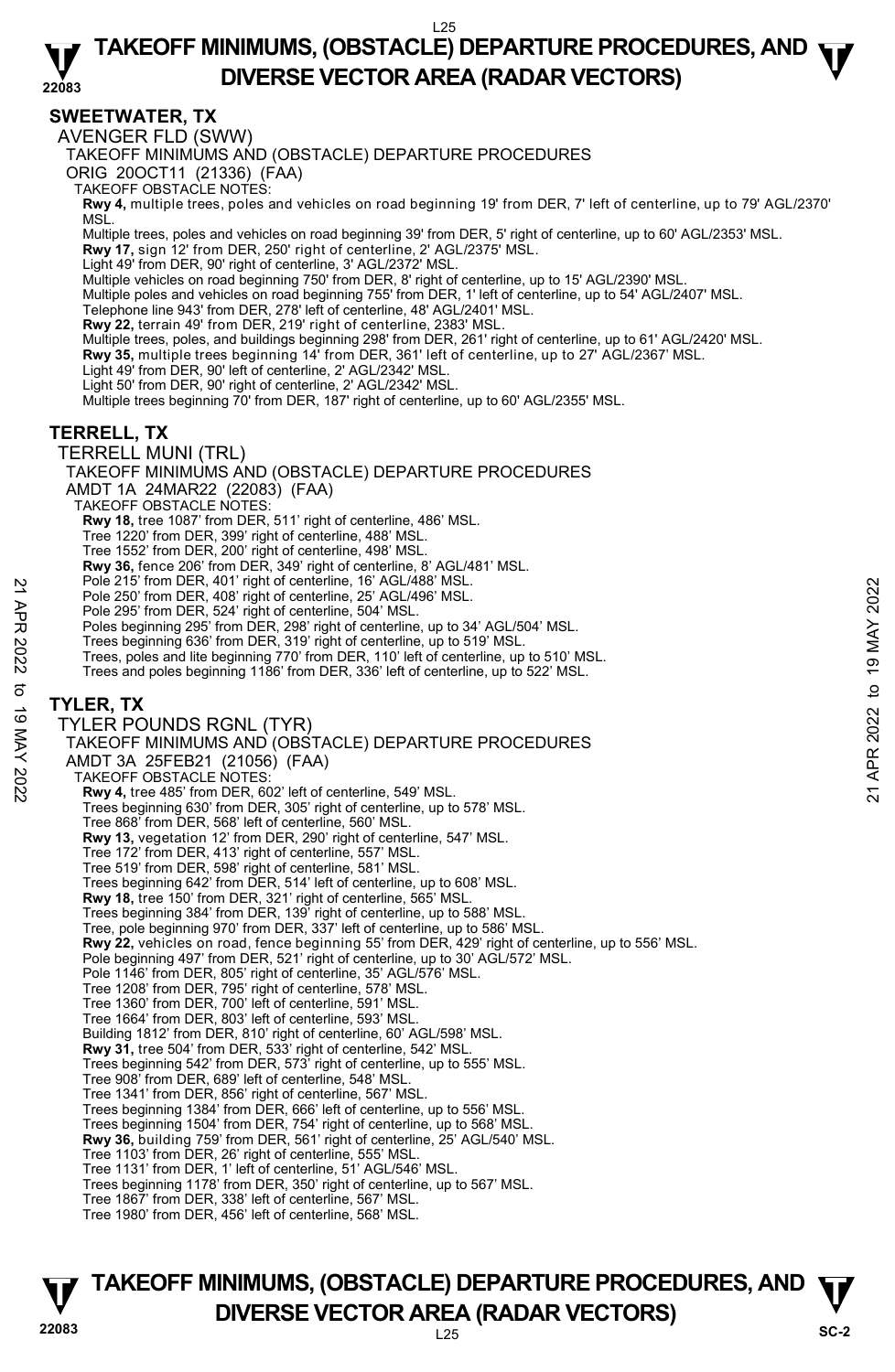#### **22083 TAKEOFF MINIMUMS, (OBSTACLE) DEPARTURE PROCEDURES, AND**  $\Psi$ **DIVERSE VECTOR AREA (RADAR VECTORS)**

### **VERNON, TX**

WILBARGER COUNTY (F05)

TAKEOFF MINIMUMS AND (OBSTACLE) DEPARTURE PROCEDURES

ORIG 29JUL10 (10210) (FAA)

TAKEOFF OBSTACLE NOTES:

**Rwy 2,** vehicle on road 401' from DER, 587' right of centerline, up to 15' AGL/1269' MSL.<br>Pole 329' from DER, 525' right of centerline, up to 30' AGL/1284' MSL.

Ground 56' from DER, 399' left of centerline, 1258' MSL.

**Rwy 20,** vehicle on road 451' from DER, 604' right of centerline, up to 15' AGL/1279' MSL.

**Rwy 34,** trees beginning 1178' from DER, 530' right of centerline, up to 60' AGL/1309' MSL.

Vehicle on road 472' from DER, 445' left of centerline, up to 15' AGL/1274' MSL.

# **WEATHERFORD, TX**

PARKER COUNTY (WEA) TAKEOFF MINIMUMS AND (OBSTACLE) DEPARTURE PROCEDURES ORIG 17NOV11 (11321) (FAA) DEPARTURE PROCEDURE:

**Rwy 35,** climb heading 355° to 1600 before turning left.

TAKEOFF OBSTACLE NOTES: **Rwy 17,** trees beginning 430' from DER, left and right of centerline, up to 35' AGL/1016' MSL. Houses beginning 952' from DER, 76' left of centerline, up to 30' AGL/1012' MSL. Utility poles beginning 1958' from DER, 185' right of centerline, up to 55' AGL/1037' MSL.<br>**Rwy 35,** trees beginning 25' from DER, 176' left of centerline, up to 35' AGL/1014' MSL. Vehicle on road 105' from DER, across centerline, 17' AGL/1007' MSL.

Sign and pole 193' from DER, 295' right of centerline, 30' AGL/1008' MSL.

# **WHEELER, TX**

WHEELER MUNI (T59)

TAKEOFF MINIMUMS AND (OBSTACLE) DEPARTURE PROCEDURES ORIG 29JUL10 (10210) (FAA) 22 A RINCO 29JUL10 (10210) (FAA)<br>
22 A TAKEOFF OBSTACLE NOTES:<br>
22 TAKEOFF OBSTACLE NOTES.<br>
22 TAKEOFF OBSTACLE NOTES.<br>
23 Rwy 17, hanger 360' from DER, 513' right of centerline, 30' AGL/2509' MSL.<br>
23 Utility pole 623' f

TAKEOFF OBSTACLE NOTES:

**Rwy 17,** hanger 360' from DER, 399' left of centerline, 15' AGL/2504' MSL.

Utility pole 593' from DER, 513' right of centerline, 30' AGL/2509' MSL.

Utility pole 623' from DER, 507' left of centerline, 30' AGL/2499' MSL.

Tree 2656' from DER, 887' right of centerline, 50' AGL/2569' MSL.

**Rwy 35,** tree 2267' from DER, 776' right of centerline, 50' AGL/2497' MSL.

# **WICHITA FALLS, TX**

KICKAPOO DOWNTOWN (CWC)

TAKEOFF MINIMUMS AND (OBSTACLE) DEPARTURE PROCEDURES

AMDT 3 20JUN19 (19171) (FAA)

TAKEOFF MINIMUMS:

**Rwy 35,** 300-1¾ or std. w/min. climb of 360' per NM to 1500.

DEPARTURE PROCEDURE:

**Rwy 17,** climb heading 176° to 1700 before proceeding on course.

**Rwy 35**, climb heading 356° to 2100 before proceeding on course.

TAKEOFF OBSTACLE NOTES:

**Rwy 17,** poles, vehicle on road, signs, trees beginning 307' from DER, on centerline, up to 54' AGL/1056' MSL.<br>Vehicle on road beginning 320' from DER, 178' left of centerline, up to 1018' MSL.<br>Vehicle on road beginning 5

Vehicle on road 713' from DER, 138' left of centerline, 1021' MSL.

Transmission line beginning 2136' from DER, 393' left of centerline, up to 97' AGL/1089' MSL.

Transmission line 2473' from DER, 103' right of centerline, 80' AGL/1081' MSL.

Transmission line 2648' from DER, 600' right of centerline, 85' AGL /1083' MSL. Transmission line 2752' from DER, 897' right of centerline, 75' AGL/1075' MSL.

**Rwy 35,** pole 176' from DER, 312' left of centerline, 33' AGL/1008' MSL. Pole 1.3 NM from DER, 1889' right of centerline, 153' AGL/1274' MSL.